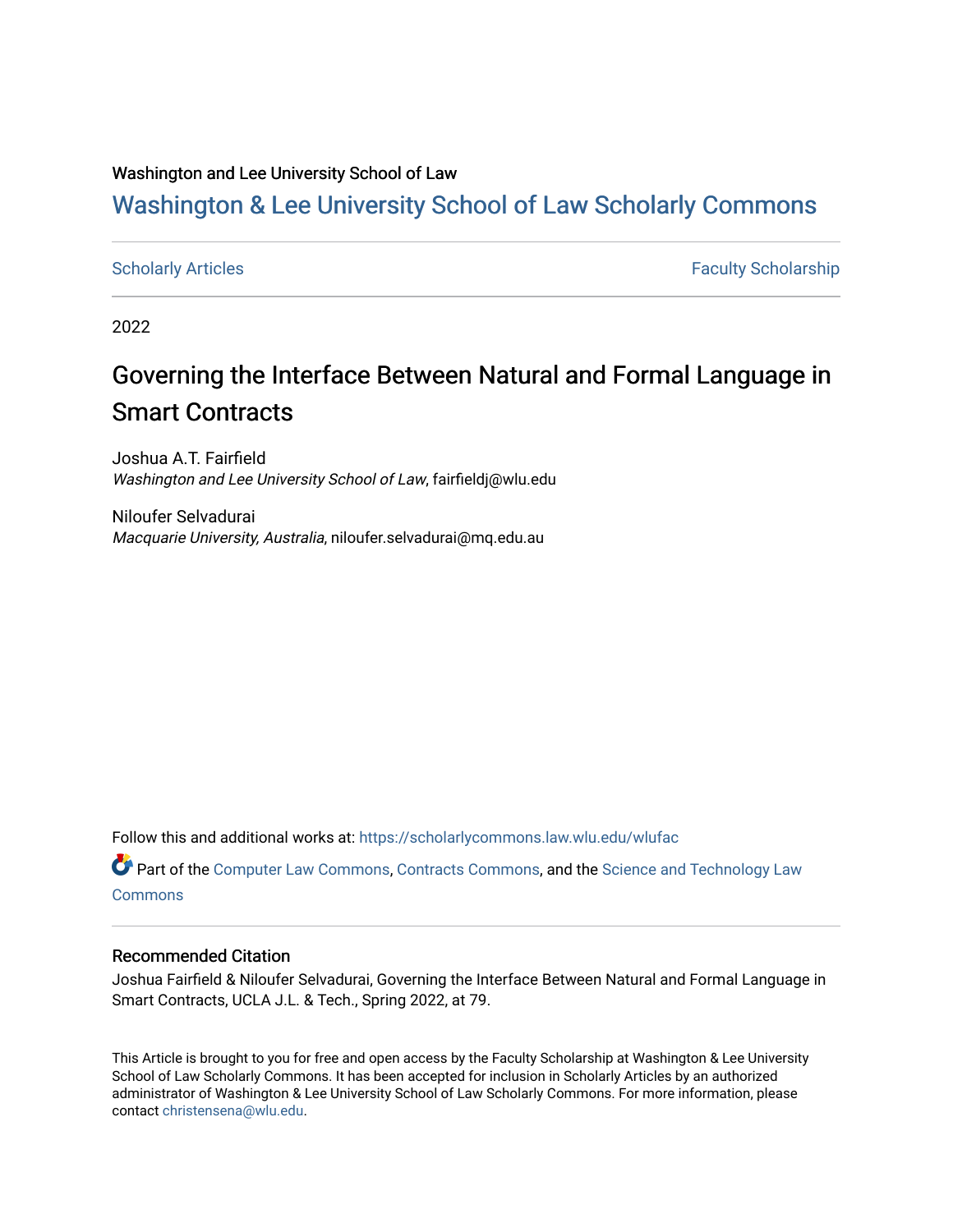$\overline{a}$ 

# UCLA

## JOURNAL OF LAW & TECHNOLOGY

## *SPECIAL ISSUE: GOVERNING THE DIGITAL SPACE*

## **GOVERNING THE INTERFACE BETWEEN NATURAL AND FORMAL LANGUAGE IN SMART CONTRACTS**

Joshua Fairfield\*& Niloufer Selvadurai\*\*

#### ABSTRACT

Much of the confusion about the proper regulation of smart contracts stems from the fact that both code and law are expressed in language. Natural (human) and formal (computer) languages are profoundly different, however. Natural language in the form of a true legal contract expresses human meaning and expectation. Code simply acts, and when code acts contrary to the understanding of the parties to a contract, courts must have a theoretical and legal basis in order to intervene—which this Article provides.

Present scholarship on the governance of smart contracts centers on logistical problems relating to the effects of automation on operation and execution, most notably problems of inflexibility and lack of enforcement discretion. However, automatic execution is nothing new in contract law. Rather, it is the legal interface between contract law and code that must

<sup>\*</sup> William D. Bain Family Professor of Law, Washington and Lee University School of Law, Lexington, Virginia.

<sup>\*\*</sup> Professor of Technology Law, Macquarie University, Sydney, Australia.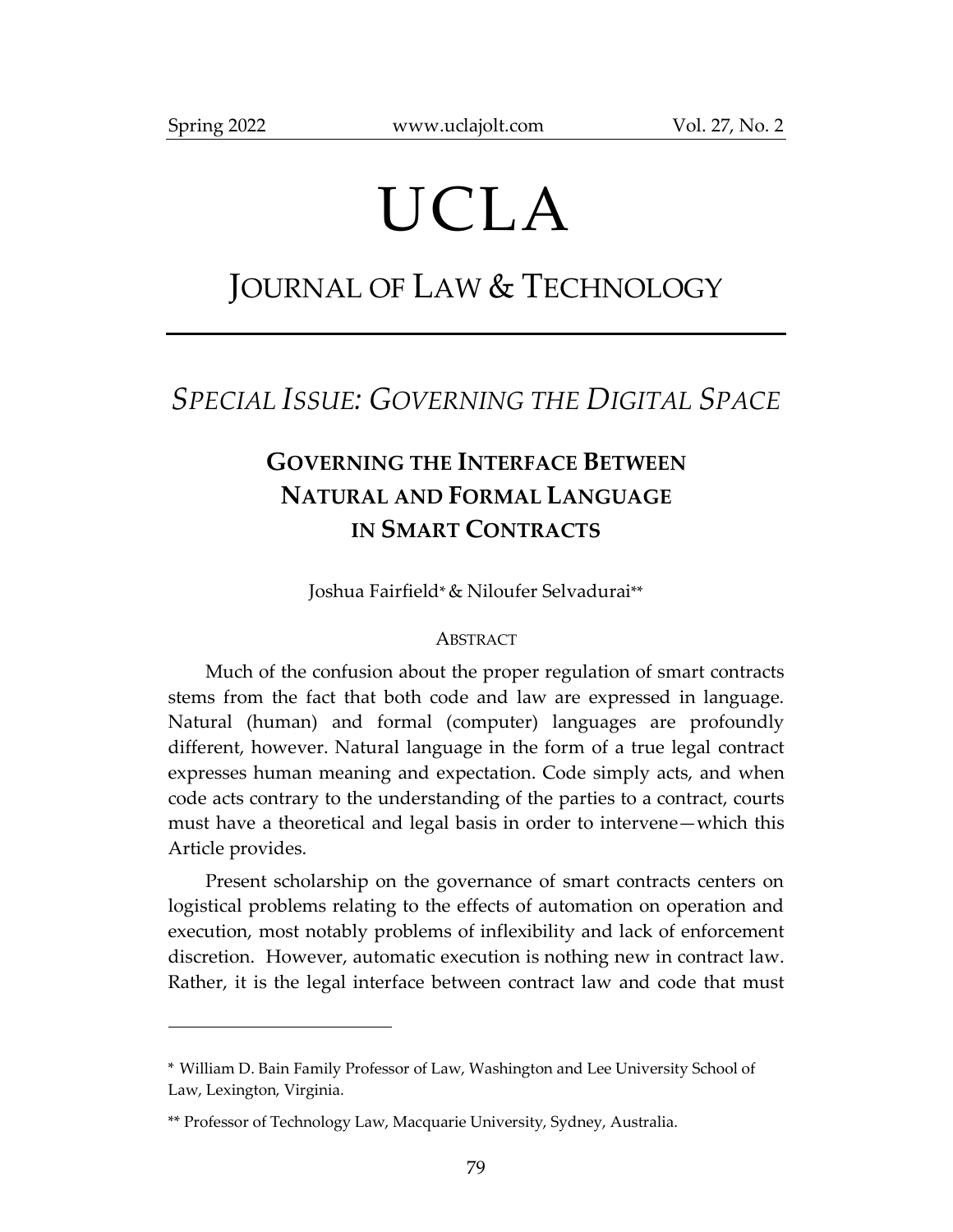catch and hold our attention. We focus on the point where the 'natural language' of contract law crosses over into the 'formal language' of computer code. Natural language contract terms are made accessible to a human and receive some sort of confirmation to establish the contractual magic, a set of bespoke legal rules between two parties encapsulated in some document or through behavior that makes the intention of the parties unmistakable. The formal language program portion of a smart contract executes, sometimes in accordance with these expectations, sometimes not. This Article asserts that human expectations determine the legal obligations of a contract, and that code merely executes it. It then explores the legal bases and ramifications of this human-centered law of smart contracting.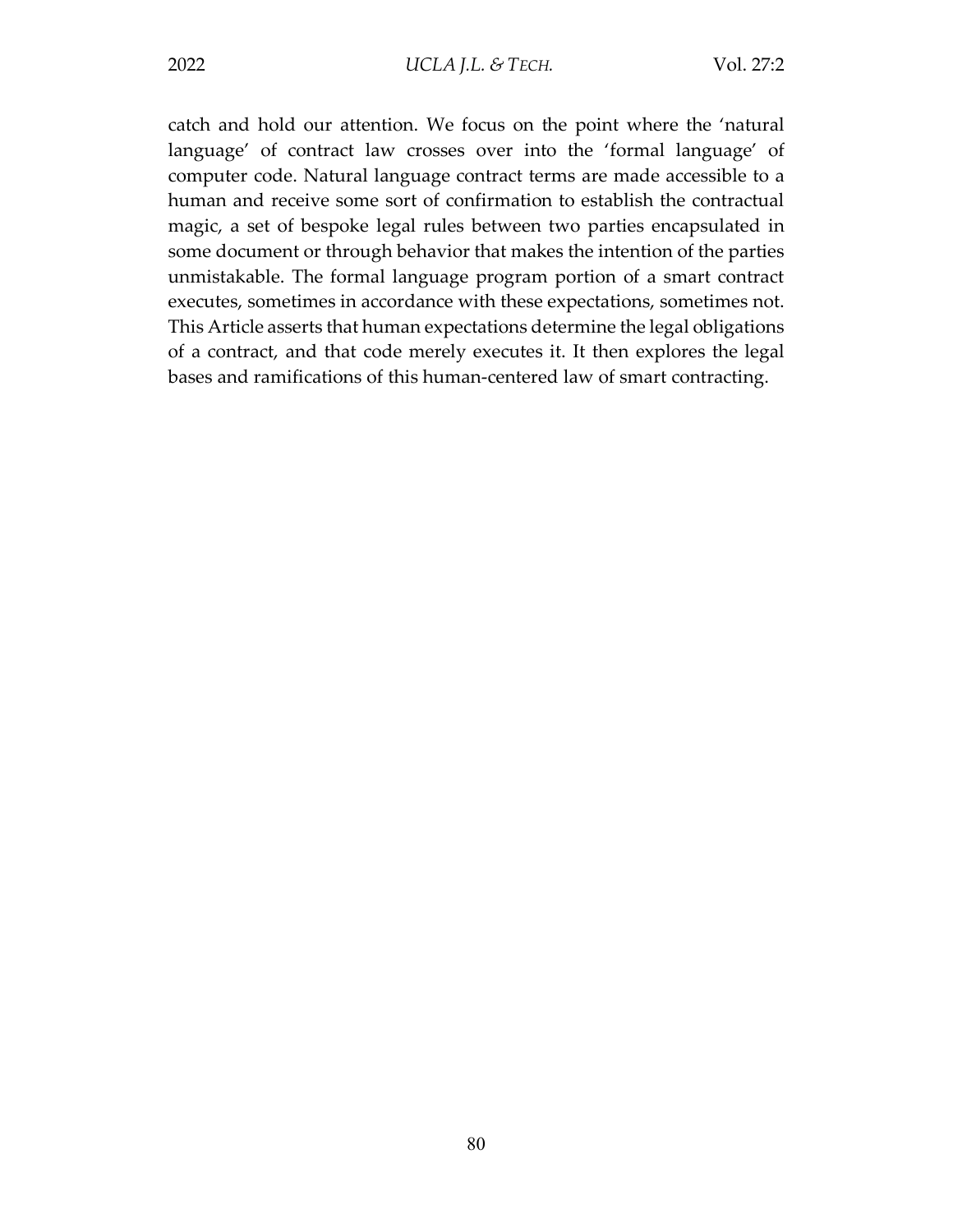### TABLE OF CONTENTS

| $\mathbf{I}$ . | THE LANGUAGE OF SMART CONTRACTS: TRANSLATING LEGAL PRINCIPLES                                                           |                 |                                                                     |  |
|----------------|-------------------------------------------------------------------------------------------------------------------------|-----------------|---------------------------------------------------------------------|--|
|                | A. How Language Shapes the Creation of Legal Concepts and Terms 84                                                      |                 |                                                                     |  |
|                | 1. Natural Language, Formal Language, and Machine-Human                                                                 |                 |                                                                     |  |
|                |                                                                                                                         | $\mathfrak{a}.$ | Natural Language: What Law Is and How Words Gain                    |  |
|                |                                                                                                                         |                 |                                                                     |  |
|                | B.                                                                                                                      |                 | The Nature and Operation of Blockchain Smart Contracts 96           |  |
|                | The Evolving Techno-Legal Smart Contract Language 100                                                                   |                 |                                                                     |  |
|                | D. The Challenge of Articulating Intent in Smart Contracts 102                                                          |                 |                                                                     |  |
|                | The Language of Smart Contract Performance and Breach104<br>E.                                                          |                 |                                                                     |  |
| II.            | GOVERNING THE INTERFACE BETWEEN NATURAL AND FORMAL LANGUAGE                                                             |                 |                                                                     |  |
|                | III. TOWARDS A NEW LEGAL FRAMEWORK TO GOVERN THE INTERFACE<br>BETWEEN NATURAL AND FORMAL LANGUAGE IN SMART CONTRACTS111 |                 |                                                                     |  |
|                | A. Indicia for Judging the Effectiveness of Smart Contract Law111                                                       |                 |                                                                     |  |
|                |                                                                                                                         |                 | B. A New Legal Framework to Govern the Interface between Formal and |  |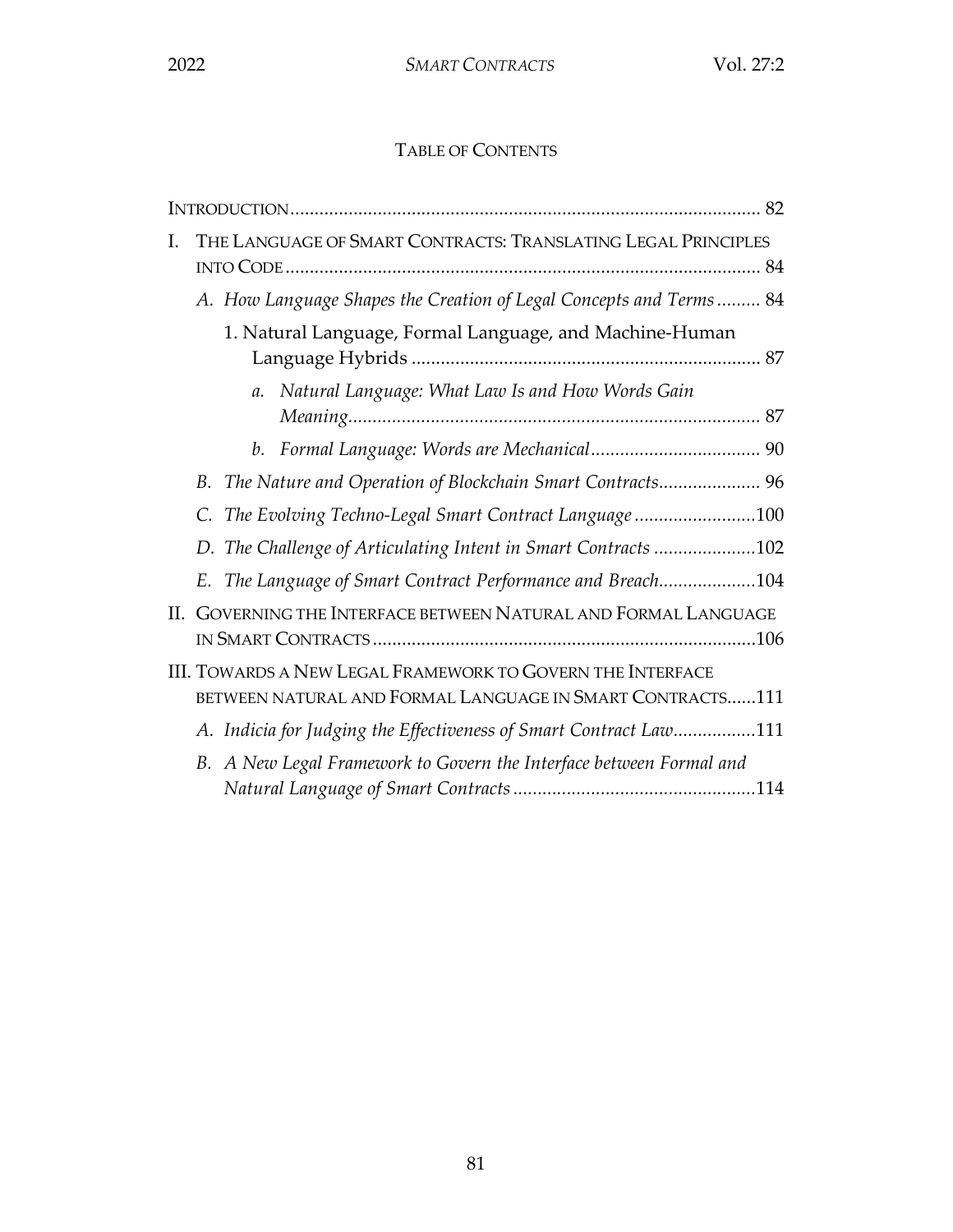#### **INTRODUCTION**

The brilliant glare of technological advancement sometimes blinds us to the ways it erodes human autonomy and control. This is potentially the situation with smart contracts. Smart contracting is a method of executing agreements using computer code, where such code is stored on a blockchain platform utilizing distributed ledger technology (DLT).<sup>1</sup> While traditional contracts are centralized—that is, designed to address the specific intentions of identified parties—smart contracts are decentralized and automatically generated using predesigned algorithms to bind pseudonymized parties.

Present scholarship on the governance of smart contracts centers on logistical problems relating to the effects of automation on operation and execution; most notably, problems of inflexibility and lack of enforcement discretion. But automatic execution is nothing new in contract law—we do it each time we purchase petrol at a pump. Quasi-automated clickwrap boilerplate contracting is commonplace. Courts deem each of us to have agreed to a myriad of contracts merely by turning on a device.<sup>2</sup> Established law on automatic execution can be extended to encompass smart contracts. We must therefore look elsewhere to find what is new and important with respect to the relationship between law and smart contracts.

The *interface* between contract law and DLT—the point of conversion from natural language to code, the place where human intention meets

<sup>1.</sup> While Blockchain technologies are used in both public and private modes, this Article will primarily address contractual issues relating to public blockchain platforms. *See generally*, Peter Yeoh, *Regulatory Issues in Blockchain Technology,* 25 J. FIN. REGUL. & COMPLIANCE 196, 196–97 (2017). Public blockchains are permission-less, in which the identities of users or even their wallet addresses are not fully traceable to the relevant real individuals. In comparison, private (permissioned) blockchain ledgers involve users who identities are known and confirmed. As Yeoh notes, private blockchain ledgers form a more circumscribed and controlled application of blockchain. *Id*.; *see also* Helena Vieira, *Blockchains May Replace the Institutions That Safeguard Commercial Activities,*  LONDON SCH. OF ECON.: BUS. REV. (Mar. 31, 2016),

https://blogs.lse.ac.uk/businessreview/2016/03/31/blockchains-may-replace-theinstitutions-that-safeguard-commercial-activities/.

<sup>2.</sup> *See generally* JOSHUA A.T. FAIRFIELD, OWNED: PROPERTY, PRIVACY, AND THE NEW DIGITAL SERFDOM (2017), demonstrating that the confluence of the RAM-copy doctrine, the Digital Millennium Copyright Act, and contract doctrines binding online users by mere use of a site or service, originating in cases like ProCD, Inc. v. Zeidenberg, 86 F.3d 1447 (7th Cir. 1996), result in the current state of affairs whereby a user is bound by license terms of service merely by turning on and using a device.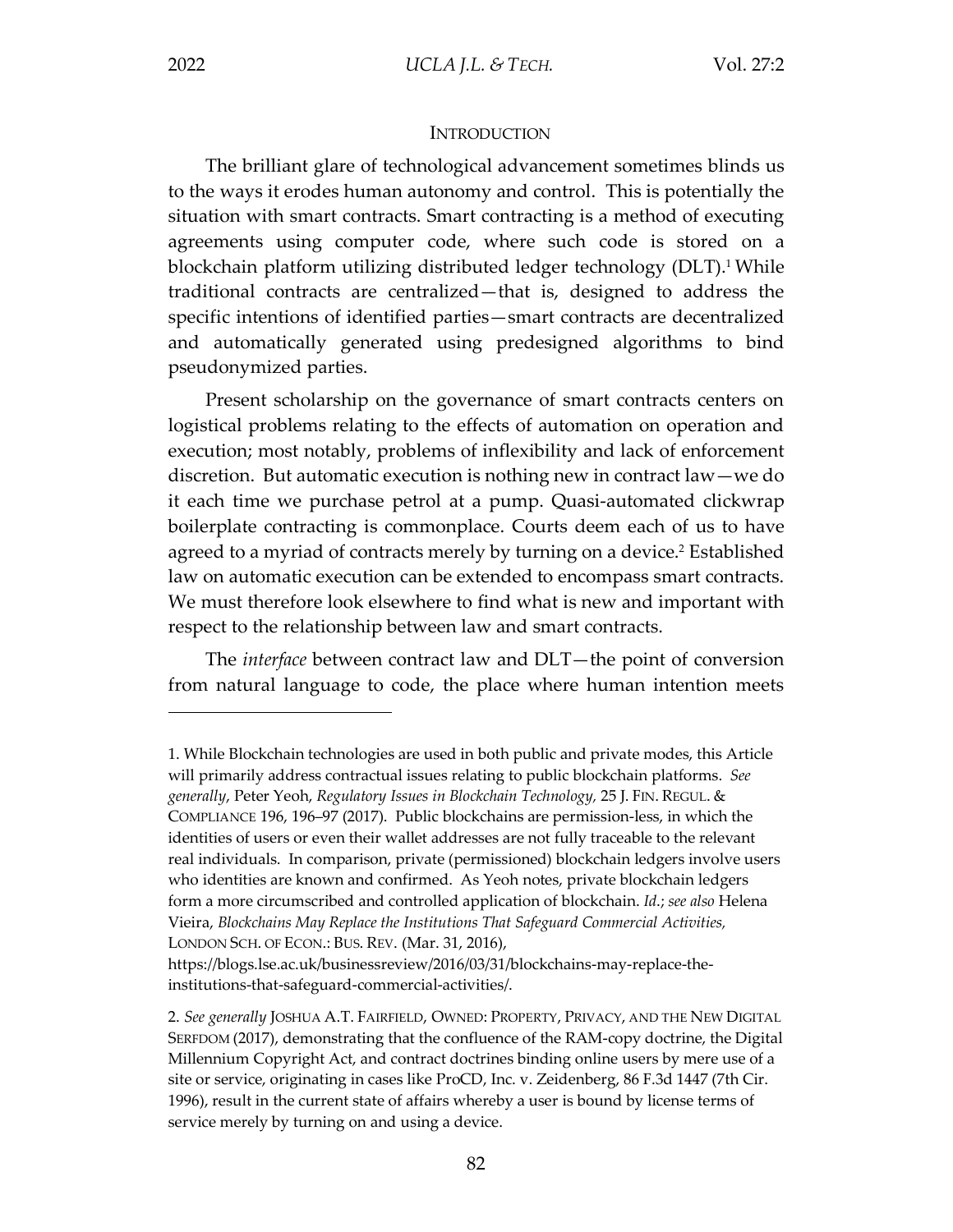automated systems—catches and holds our attention. This we call the smart/contract interface, the point where the natural language of contract law crosses over into the formal language of computer code, and back again. Natural language contract terms are made accessible to a human and receive some sort of confirmation to establish the contractual magic, a set of bespoke legal rules between signatory parties encapsulated in some document or through behavior that makes the intention of the parties unmistakable. The formal language program portion of a smart contract mechanically executes, but does not intend, nor produce utterances capable of being interpreted as intention. It simply acts, often in ways that no human desired, anticipated, or expected.

In such a context, a critical issue for examination is the way in which contract law should govern the interface between the natural and formal language of smart contracts. In a situation where contracts are created through predeveloped algorithms in a decentralized environment, how can contract law enable human intervention and control? When should a court be able to undo a transaction executed by smart contract that clearly contravenes the objectively determinable expectations of the parties? When should a court be able to invoke traditional contract doctrines such as unconscionability and undue influence to protect vulnerable individuals? How should doctrines of frustration of purpose and commercial impracticability, which cover events that cannot be coded, apply in the smart contract system? Imagine coding for every outcome of force majeure and commercial impracticability. The mind boggles!

This Article proceeds in three Parts. In Part I, we review the discussion around smart contracting language, illustrating how new legal terms and new legal conceptions, such as the complex of issues around contracting via DLT, come about. The process is linguistic and evolutionary, solving problems more often by asking new and better questions rather than answering old and bad ones. Part II describes some principles for mediating between natural language contracts expressing human intention and formal language computer programs, as well as some problems with translation between the formats. It also describes how courts can determine when to intervene. Finally, Part III addresses some principles for mediating between natural language intention and formally expressed smart contracts as a matter of evolving contract law across the United States, Australia, and the European Union. It shows that the process of evolving legal language to deal with the interface problems of smart contracting is already underway, but is undertheorized.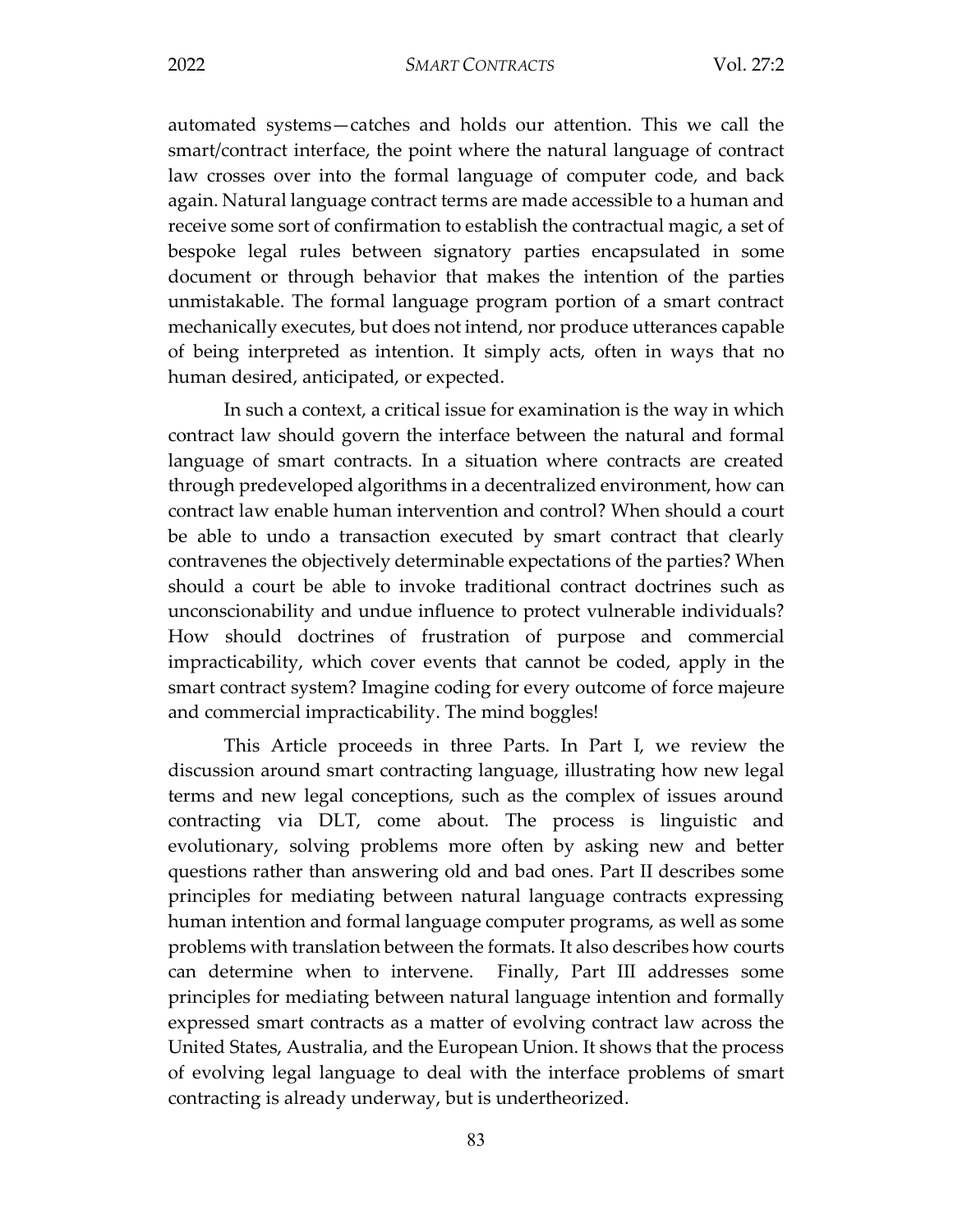This Article thus provides a framework for helping courts communicate good ideas and develop robust legal rules for handling the interface between natural language contracts and formal language programs by: (a) exploring the evolving legal language of smart contracts; and (b) considering how to operationalize the interface between the computer program and parties' intentions.

#### I. THE LANGUAGE OF SMART CONTRACTS: TRANSLATING LEGAL PRINCIPLES INTO CODE

#### *A. How Language Shapes the Creation of Legal Concepts and Terms*

The interface between human—natural—language and computer programs matters, and legal constructions of human encounters with automatic systems have profound legal significance. Consider, for example, the experience of a human encountering an automated system. A human clicks "I agree" to complete a purchase, while possessing certain expectations regarding the resulting legal relationship. The result of this encounter is that the human is bound to the computer's terms. As a thought experiment, consider the problem the other way around: a human enters language expressing their understanding of the legal rights and responsibilities in a contract into a form on an automated contracting site. Courts *generally* do not hold the computer bound by any of these human representations, on the (quite incorrect) view that the computer cannot understand, or that it cannot be tasked with legal liability because the automated system cannot understand natural language (again, quite incorrect).3 This Article asks why humans have ended up as second-class contracting citizens, and whether there are conceptions of law more consistent with legal history and reasoning that can reach a different result. The questions are of particular importance in the face of DLT, because of the rising tide of claims that the outcome of a smart-contracting process supersedes human expectations for a given contractual deal. Simply put, we argue that contract is still the law of satisfying human expectation, not validating machine outcomes. Where a deal fails because of a bug, an exploit, the occurrence of a condition the non-occurrence of which was a basic assumption of the parties, or other emergent problems between software programs, courts must not lose the plot: human expectations are

<sup>3.</sup> James Grimmelmann, *Spyware vs. Spyware: Software Conflicts and User Autonomy*, 16 OHIO ST. TECH. L.J. 25, 47–49 (2020) (describing the lopsided relationship in contracting that favors technology over users).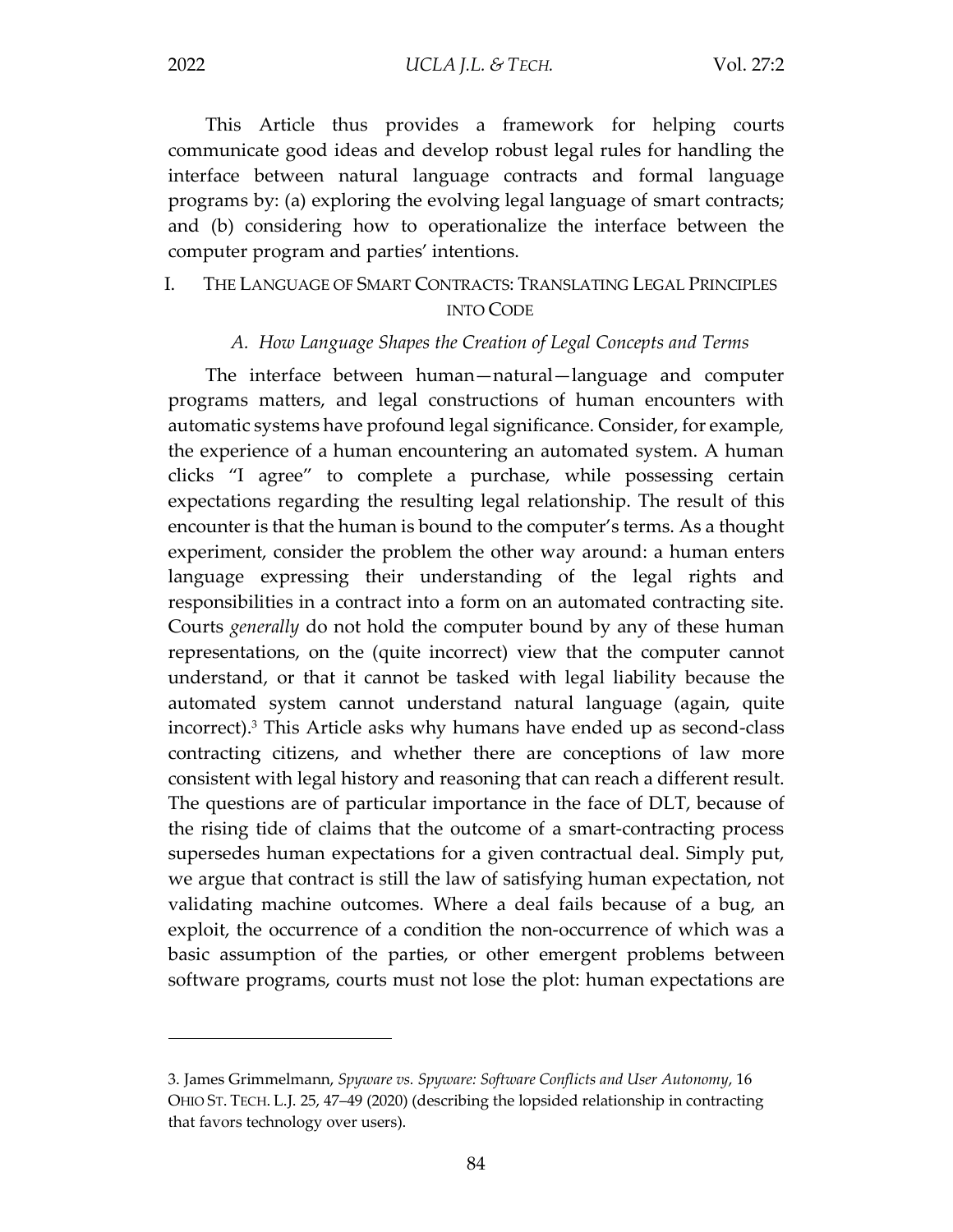what matter in interpreting the contract, despite all of the jargon around replacing law with code.

The question of where the handoff occurs between natural language expressing human expectations of legal relationships and the result of its encounter with formal computer languages is of decisive import. Courts see themselves as tasked with determining the arrangement of the parties as expressed in human language, on the objective theory of contract. Yet they increasingly rely on the fait accompli of computerized transactions. Courts dangerously confuse what a computer system did with what the humans must have wanted.4 For anyone who has ever used a computer and knows how fast and how far code can vary from human expectation, this is an absurd direction for contract to take. We set about creating a framework for diagnosing and correcting this problem.

A few examples help ground the following discussion. Consider an NFT that is sold at one one-hundredth of its well-established worth—three thousand dollars, instead of three hundred thousand dollars—due to an obviously erroneous keypress.5 A human buyer would be held to understand this was scrivener's error. As in fact happened, an automated purchasing bot sniped the purchase in the split second after it was posted, far faster than the human could correct the typo, and the NFT was transferred indelibly to a new owner.<sup>6</sup>

Consider a second example. In the early days of Ethereum, a distributed autonomous organization (the DAO) sought to receive investor cryptocurrency and deploy it to a range of projects, the profits of which

<sup>4.</sup> Ed Felten, *Virus With a EULA*, FREEDOM TO TINKER (Nov. 15, 2002), https://freedom-totinker.com/2002/11/15/virus-eula/(discussing a virus with an ostensibly enforceable EULA).

<sup>5.</sup> Ryan Browne, *Bored Ape NFT Reportedly Sells For \$3,000 Instead of \$300,000 Due to 'Fat-Finger' Mistake*, CNBC (Dec. 14, 2021, 8:10 AM), https://www.cnbc.com/2021/12/14/boredape-nft-accidentally-sells-for-3000-instead-of-300000.html (reporting on an NFT being underpriced due to a clerical mistake).

<sup>6.</sup> Edward Ongweso Jr, *All My Apes Gone: NFT Theft Victims Beg for Centralized Saviors*, VICE (Jan. 6, 2022, 9:38 AM), *https*://www.vice.com/en/article/y3v3ny/all-my-apes-gonenft-theft-victims-beg-for-centralized-saviors.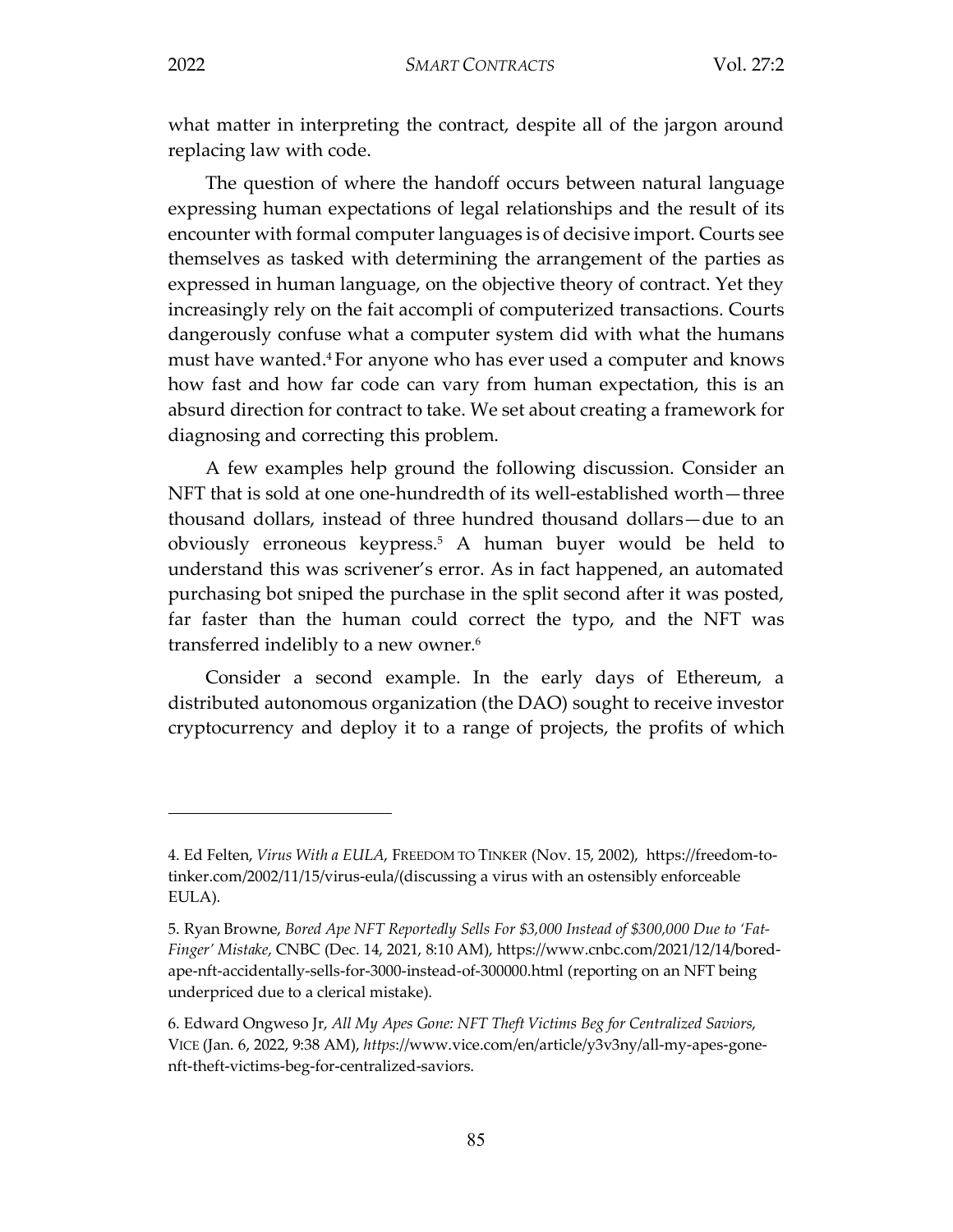were to be remitted to the investors.7 Through a bug in the code, the invested cryptocurrency was stolen by a third-party actor. $8$  The theft was orchestrated through bugs in the DAO's smart contracts.9 Imagine litigation were to follow: Should courts validate this theft under the understanding that whatever a computer permits to happen is fair game, even if it results from exploitation of a software bug? Or will courts look to the intentions of the parties in creating legal arrangements, and specifically look to the objectively reasonable human understanding of such legal arrangements, rather than the vagaries of how code acts when it is actively under attack by hackers exploiting software bugs?

Finally, a third example. Imagine that person A purchases cryptocurrency or NFTs from a website, which is complete with terms of service and automated contract terms à la Amazon. Imagine that person B purchases the same cryptocurrency or NFTs directly from a smart contract located on the Ethereum blockchain. Person A will be bound by all kinds of contractual limitations and restrictions from the website (most notably, in the US context, they will lose the ability to present their claim in court pursuant to a forced arbitration clause).<sup>10</sup> Person B will not, because the smart contract was a computer program with which the buyer's smart wallet interacted.<sup>11</sup> The next step in these cases (this is of course already happening) is that sellers will attempt to embed legal contract terms of the sort found on every e-commerce website into computer code itself—to nest legal language into the executable, or at least to make a kick-out directing a human to view some sort of pop-up window—to exploit the fact that when humans and computers contract, computer terms win. What, then will be

 $\overline{a}$ 

9. *Id.*

<sup>7.</sup> Nathaniel Popper, *A Hacking of More Than \$50 Million Dashes Hopes in the World of Virtual Currency,* N.Y. TIMES (June 17, 2016),

https://www.nytimes.com/2016/06/18/business/dealbook/hacker-may-have-removedmore-than-50-million-from-experimental-cybercurrency-project.html?.

<sup>8.</sup> *Id.*

<sup>10.</sup> *See* AT&T Mobility LLC v. Concepcion, 563 U.S. 333 (2011) (addressing an arbitration clause banning class actions); *see also* Rensel v. Centra Tech, Inc., No. 17-24500-CIV, 2018 WL 4410110 at \*14 (S.D. Fla. June 14, 2018) (allowing a user to avoid an arbitration agreement by interacting with a software without using the website).

<sup>11.</sup> *Rensel*, 2018 WL 4410110, at \*14 (holding that purchaser is not bound by terms requiring arbitration agreement because tokens purchased via smart contract and not seller's website).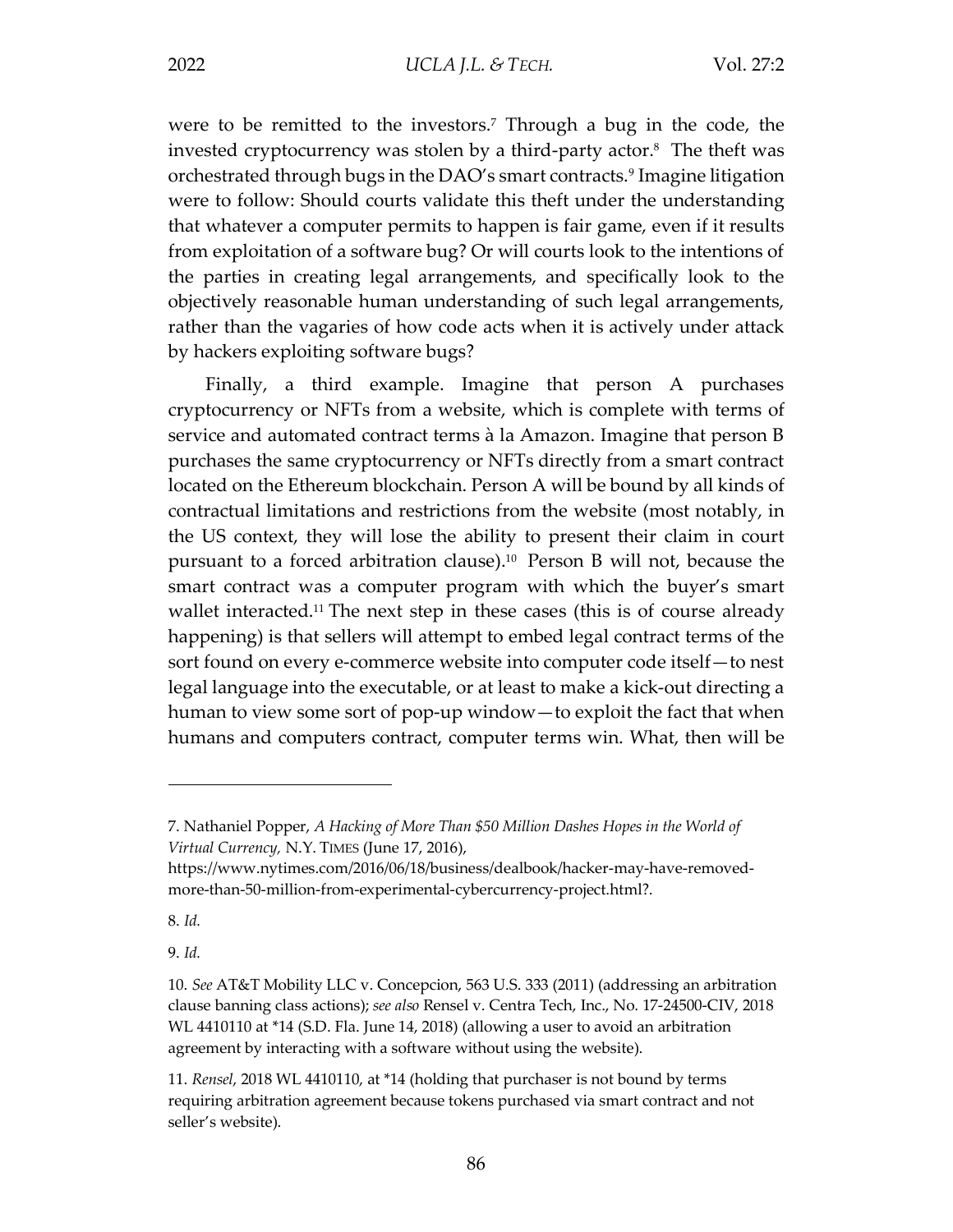2022 *SMART CONTRACTS* Vol. 27:2

the next level response? Perhaps, as above, the way to avoid the implementation of contract terms automatically proffered and hidden deep in code is to use a dumb purchasing bot that itself asserts terms and conditions and is coded to be incapable of understanding legal language, only engaging with the formal language of the program, executing the transaction. This is the world toward which we are skidding, in which robots must contract with each other, because humans are not permitted to express their desired preferences in legal language and have them respected by the courts.

At the root of these everyday problems—examples multiply by the day—lies the problem of the legal construction of the interface between natural and formal language, between human ways of understanding what words mean and machine execution of formal logic.

1. Natural Language, Formal Language, and Machine-Human Language Hybrids

Courts are confused by the fact that both natural and formal language systems use words—or rather, appear to a human to do so. When judges look at machine code, they may see things that look like words, although they might as well be bricks laid out in a specific pattern guiding specific action. To a machine, words are either logical directions or trash. Logic is expressed mechanically, not linguistically, to a computer. Computer instructions are as easily expressed in physical NAND gates as in linguistically expressed first-order logic. To unpack why the linguistic interface between human legal understandings and computerized automatic execution of contracts presents such a legal conundrum, we must first examine what natural language is, what it does, and how it works, as well as what formal language is, what it does, and how it works. Only then can we see the profound gap in understanding that occurs at the linguistic interface in contracts.

#### *a. Natural Language: What Law Is and How Words Gain Meaning*

Natural language is a process whereby humans use context to give words meaning so that they can cooperate.<sup>12</sup> Human language does not

<sup>12.</sup> Cooperation at the hundred-million-plus individual scale is the human superpower, and language is its method. *See* JOSHUA A.T. FAIRFIELD, RUNAWAY TECHNOLOGY: CAN LAW KEEP UP (2021).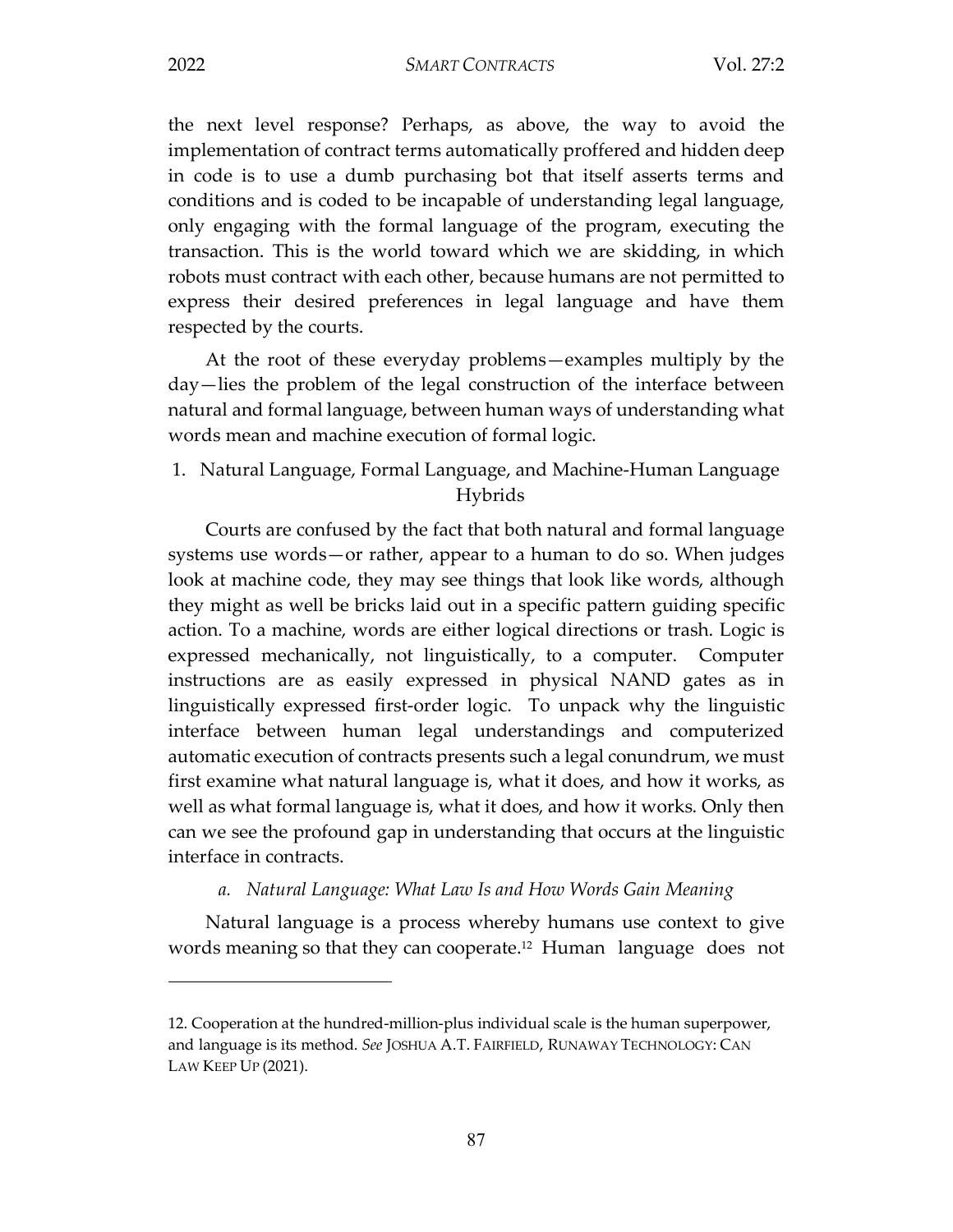have ostensive meaning—there is no vast dictionary in the sky of what words mean. Rather, words come to have meaning within a given context through how humans use them.<sup>13</sup> Is "bad," bad? Or is it kind of good? Which of the 645 meanings of the English word "run" does one mean when one discusses a run of salmon, a run in pantyhose, or a run on the bank? Humans ground meaning in context and in a community trying to perform some task.14 This explains some features of language, how it remains sticky enough to have meaning ("up" does not mean "down," and so on); yet, words change meaning over time as entire languages evolve. Anyone who has read poetry from 600 years ago can attest to the shifts.

Law is a specific kind of task, drawn from a particular kind of human linguistic community and context. Through a specific activity—natural language—humans evolve symbols, cooperative fictions like money, corporations, nation-states, fairness, and even the rule of law itself to permit cooperation at the multi-billion-person scale.15 Contracts are a concentrated version of this task, and are historically grounded in the context of consent: By expressing in objective language the goals, intentions, and methods of cooperation, and using the broader cooperative fiction of the state to enforce the narrower cooperative fiction of the contract, parties could replace physical coercion with a socially-backed negotiated agreement the fabled shift from status to contract.16

Contracts are, relatively speaking, a recent development in the law.17 And contracts themselves are not immune to this process of shifting meaning, either internally to the contract, or externally. Externally, contracts have shifted meaning—where once they were the law of

<sup>13.</sup> *See* LUDWIG WITTGENSTEIN, PHILOSOPHICAL INVESTIGATIONS 1–5 (G.E.M. Anscombe trans., 3d ed. 1974) (arguing that word meanings are based on how they are used within a community to complete a task).

<sup>14.</sup> *See id.* at 1–5.

<sup>15.</sup> *See* YUVAL NOAH HARARI, SAPIENS: A BRIEF HISTORY OF HUMANKIND (2015).

<sup>16.</sup> *See, e.g.,* R.H. Graveson, *The Movement from Status to Contract*, 4 MOD. L. REV. 261, 261– 72 (1941) (discussing "Sir Henry Maine's famous generalization of the movement up to his time of progressive societies from status to contract.").

<sup>17.</sup> The first known use of "contract" as a noun occurred in the 14th century. *Contract,* MERRIAM-WEBSTER, https://www.merriam-webster.com/dictionary/contract (last visited Feb. 18, 2021).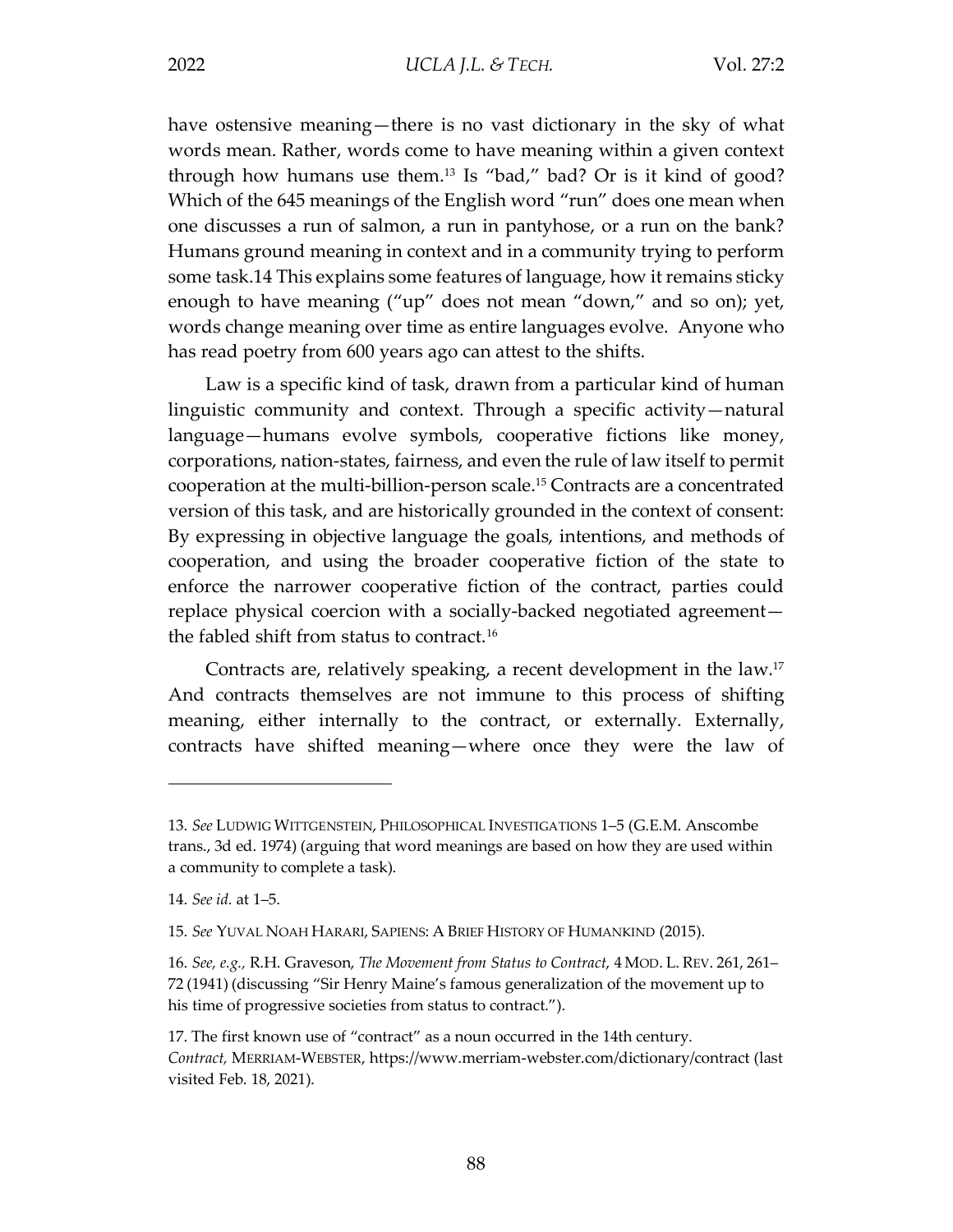negotiated agreement, now the practical import of most contracts is that they are not negotiated at all, but are instead embedded in mandatory technology structures that remove choice from the technologically disadvantaged party, the consumer who clicks "I Agree," the employee who signs an arbitration agreement preventing them from suing for sexual assault, and so on.18

Internally, contractual meaning shifts as well, although this analysis is trickier. Lawyers want to control the meaning of words inside a contract by defining them. They capitalize them or use quotation marks to show certain words in a contract are more like the logically determined signifiers of computer code, below, and less like living artifacts of meaning. But even the most tightly sewn-up contract cannot be protected against the fact that a contract is comprised of natural language words. The parties' course of dealing or course of performance give meaning to words.<sup>19</sup> The court construes contractual terms in light of some other community of meaning— Black's Law Dictionary, Webster's Dictionary, or industry custom and practice.20

The problem begins when courts and programmers misunderstand the nature of contracts and contractual language. The legacy of legal positivism—the idea that law is a closed and formal system, susceptible of logical, context-free manipulation—has left scholars and practitioners with a fundamental misunderstanding of the relationship between law and the natural language environments that give its words meaning.<sup>21</sup> Take core legal concepts like freedom, privacy, security, even the concept of a constitution—each is a heatmap of overlapping meanings, used by humans in different contexts to express a cluster of purposes and goals. It is not without irony that the legal profession relies on its own community and context to create legal meanings, legal fictions, the legal language that ties

<sup>18.</sup> *See* Latif v. Morgan Stanley & Co., No. 18cv11528 (DLC), 2019 U.S. Dist. LEXIS 107020 (S.D.N.Y. June 26, 2019) (upholding arbitration in face of New York law that precluded arbitration in employer-employee sexual harassment cases).

<sup>19.</sup> *See* Figgie Int'l, Inc. v. Destileria Serralles, Inc.,190 F.3d 252 (4th Cir. 1999) (stating that industry customs or typical use may supplement express contract terms under the Uniform Commercial Code).

<sup>20.</sup> *Id.*

<sup>21.</sup> *See* H.L.A. Hart, *Positivism and the Separation of Law and Morals*, 71 HARV. L. REV. 593, 601–02 n.25 (1958) (describing a legal system as a "closed logical system" in which legal decisions are deduced from predetermined legal rules).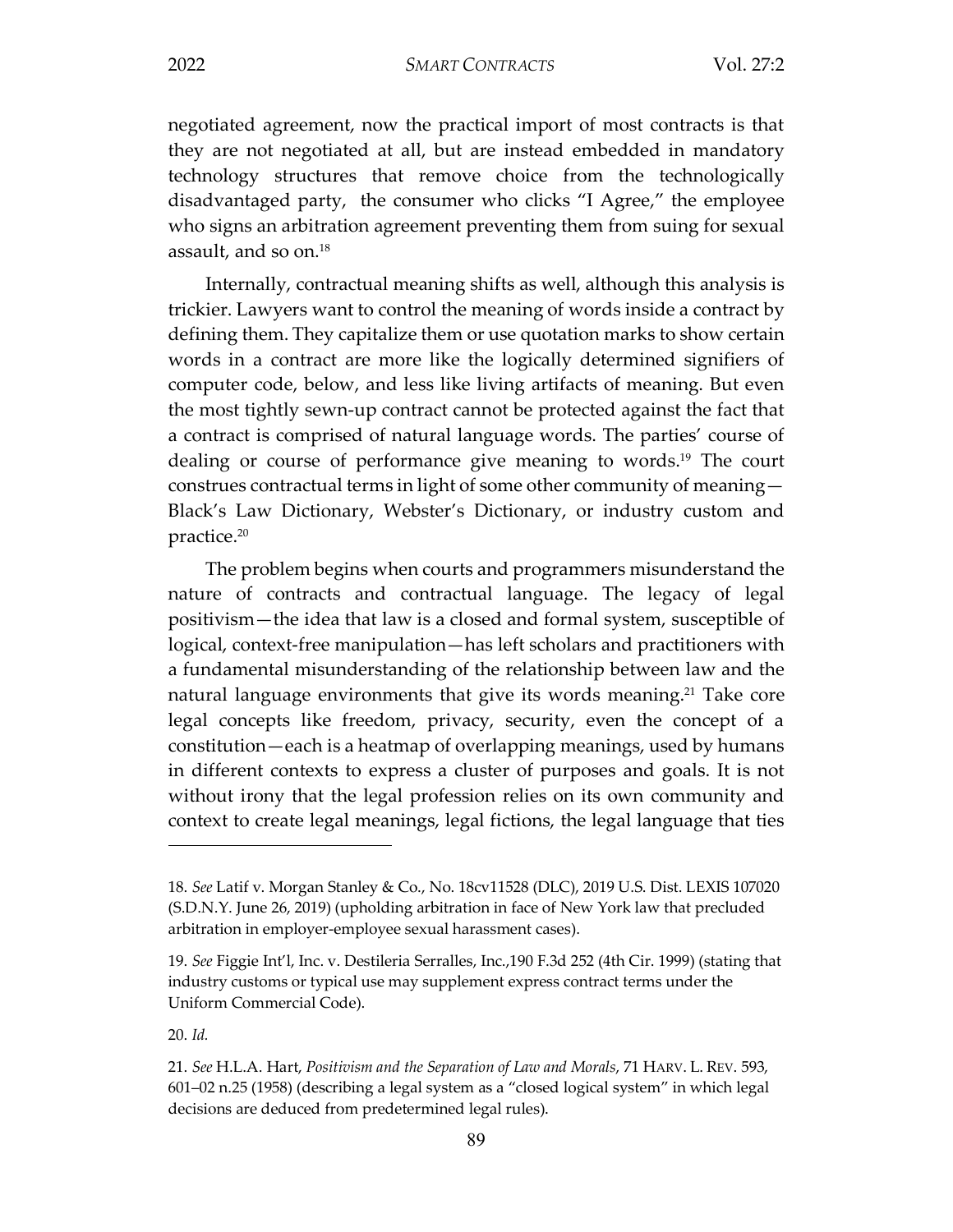the entire profession together, while still too often claiming that words in legal documents are susceptible to precise definition and formal use. This professional proclivity to mistake the narrow and specific activity of legal term definition for the social processes that generated linguistic fictions like constitutions, nation-states, corporations, money, time, days of the week, and other consensual hallucinations of legal social fiction sets the stage for mistaking code for legal language, the fundamental error nestled within the present smart contracts debate. Our guild sensibilities explain why lawyers are likely to accept the project of reducing laws to computer code as plausible—and even advise clients that it is possible to do so—when it is demonstrably not.

#### *b. Formal Language: Words are Mechanical*

Formal logics, such as first-order logic, number theory, and eventually computer languages, do not use words. Humans input signs that look like words in order to express directions for a machine. These directions are best thought of as physical; indeed, computers and their code can be fully expressed as a series of physical objects. There is no requirement for meaning, only logical consistency. The fundamental rule of computation is that no system of logic may lead to a theorem that states  $N = N$ , or, in English, N equals not-N.22

A result of the rigid, mechanical method of symbol manipulation is that formal languages are consistent but at the cost of completeness, as Kurt Gödel proved.<sup>23</sup> His result was instrumental to one of the fundamental rules of computation, the Church-Turing Thesis, which states the limits of effective computability.<sup>24</sup> For practical purposes, these results prevent the creation of bug-free software, and impose strong limits on the kind of problems computers can solve.

<sup>22.</sup> *See* Richard Zach, *Hilbert's Program Then and Now, in* 5 HANDBOOK ON THE PHIL. OF SCI. 411, 431 (Dale Jacquette ed., 2007) ("Gödel announced the second incompleteness theorem in an abstract published in October 1930: no consistency proof of systems such as Principia, Zermelo Fraenkel set theory, or the systems investigated by Ackermann and von Neumann is possible by methods which can be formulated in these systems.").

<sup>23.</sup> *Id.*

<sup>24</sup> *See generally* DOUGLAS R. HOFSTADTER, GÖDEL, ESCHER, BACH: AN ETERNAL GOLDEN BRAID (20th ed., 2000).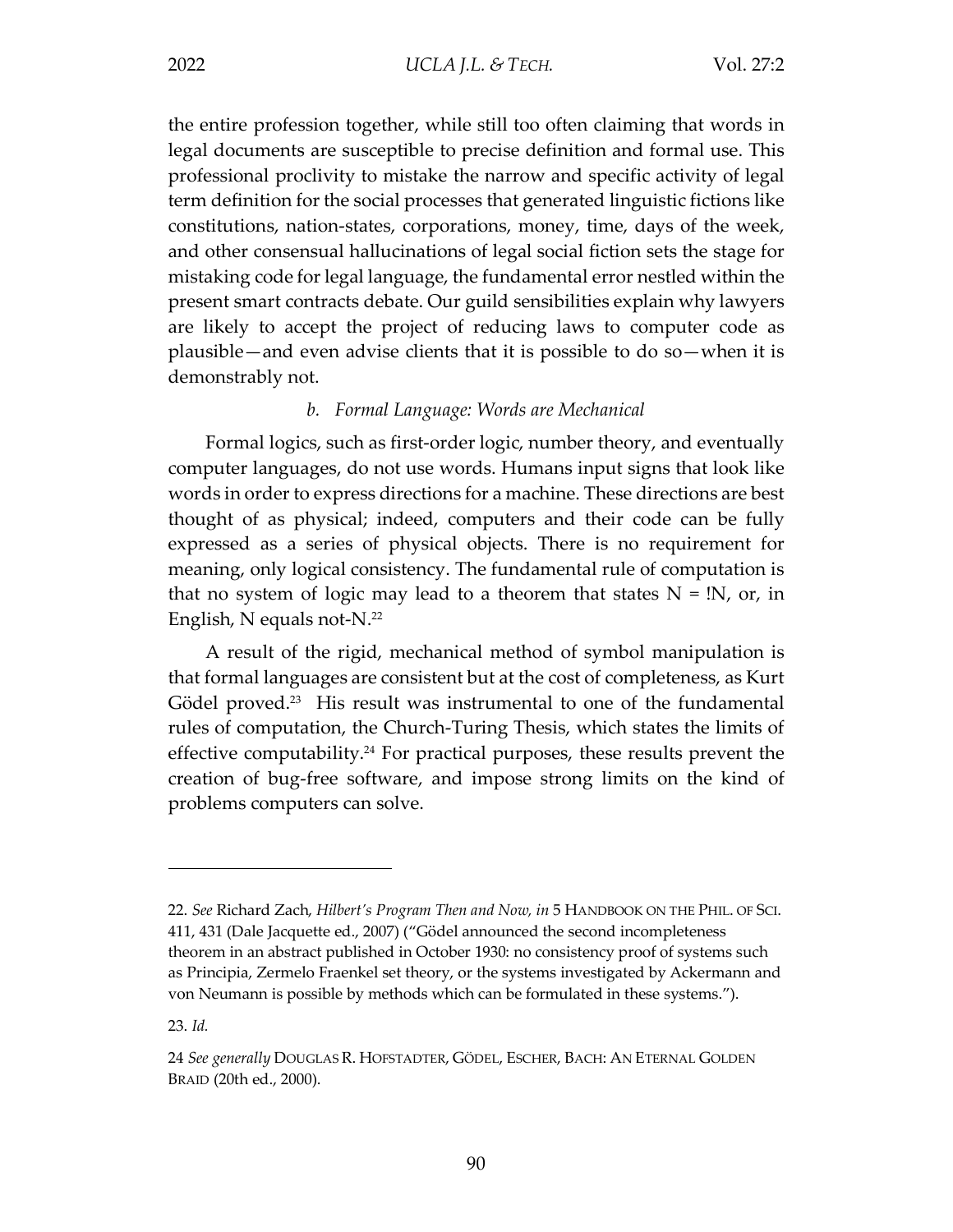First, a formal language cannot be used to guarantee bug-free code.25 There is only one way to know whether an algorithm will halt—will reach an answer—or whether it will continue grinding on for infinity, consuming infinite resources: run the code.<sup>26</sup> We cannot run code B to see whether code A will hang or yield an answer because the only thing code B could do is run code A.27

Second, the Church-Turing thesis limits the complexity that computation can effectively resolve. Certain problems cannot be resolved within a reasonable period of time, particularly those for which each additional input exponentially increases the number of potential solutions to be checked. The traveling salesman problem provides an example: imagine a salesman is traveling to 100 cities—what is the shortest route between them he can take? This requires checking a gargantuan number of routes. And if one adds an additional city to the list, the number of routes to be checked increases exponentially.<sup>28</sup>

In short, computer programs cannot be guaranteed to be bug-free, and they do not handle complex problems of optimization well. Here we begin to see some of the give-and-take at the natural-machine language interface. Natural language can express any statement; so it is complete at the cost of consistency.29 And natural language can evolve to express truths within frameworks that did not exist previously: $30$  The scholastics never answered how many angels could dance on the head of a pin; scientists learned to ask new questions in new frames of inquiry.

Further, natural language handles social problems of enormous complexity, the least of which would stump a supercomputer. An algorithm can "learn" the word-contexts in which humans use a given word (this is how google translate functions) as a machine-human language hybrid, but no algorithm can handle the complexities of social nuance that give meaning to #metoo or Black Lives Matter, for example.

<sup>25.</sup> *Id.*

<sup>26.</sup> *Id.*

<sup>27.</sup> *Id.*

<sup>28.</sup> *See generally* Merrill M. Flood, *The Traveling-Salesman Problem*, 4 OPERATIONS RSCH. 61 (1956), https://doi.org/10.1287/opre.4.1.61.

<sup>29.</sup> *See* Zach, *supra* note 22.

<sup>30.</sup> *See* WITTGENSTEIN, *supra* note 13.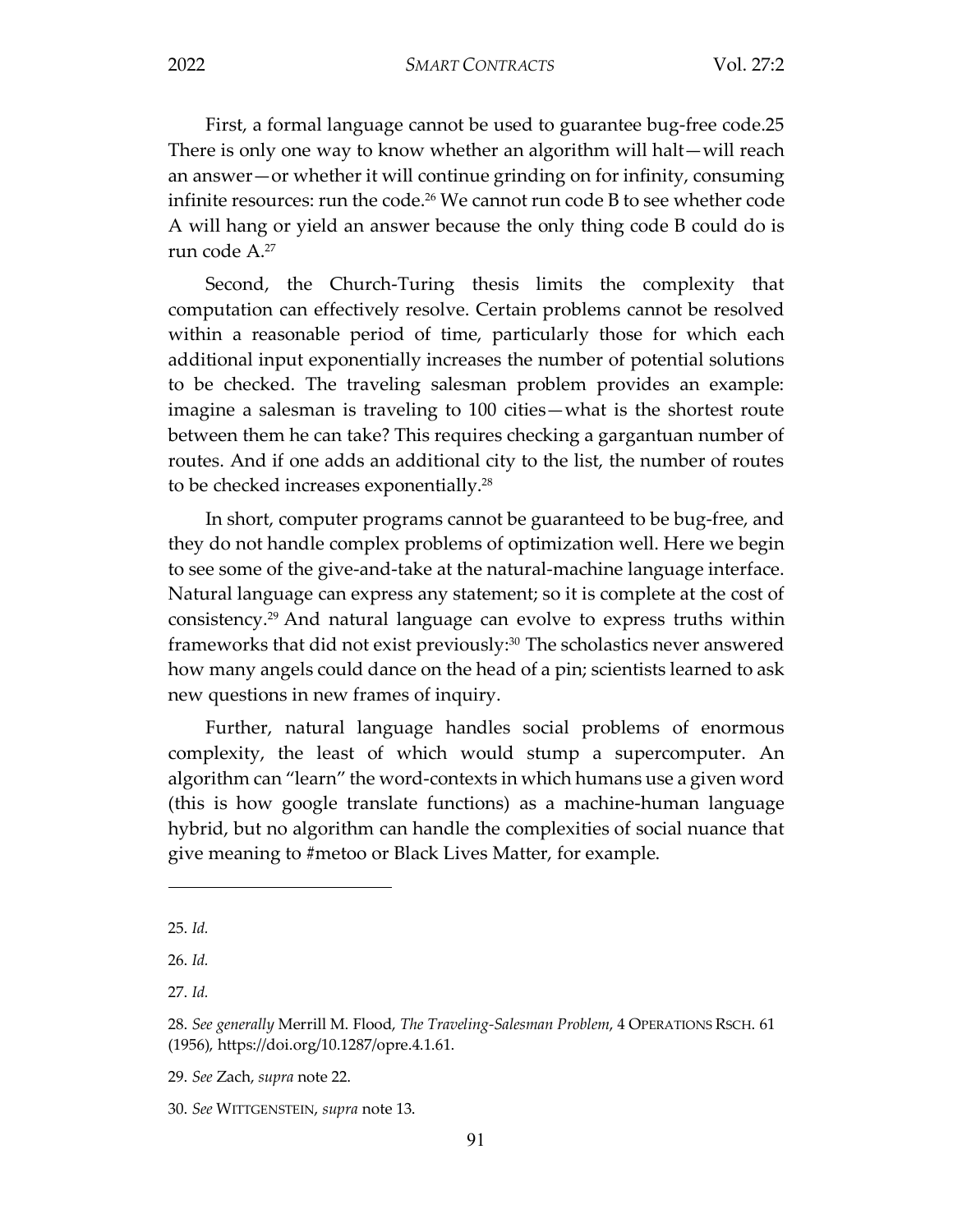What this means for contracting is simple: humans express meaning in natural language; computers parse actions in systems of symbolic direction. The overlap between these systems is more accidental than essential. When we turn to the question of legal doctrine and reading smart contracts, we see the problem: there is a temptation to state that the code expresses human preference, that the code is the contract. It is not, nor can it be. It is not written in a language susceptible to expressing meaning within a context. Computers do not express meaning; they do not read meaning. They can only create meaning if they are seen, as Bruno Latour sees them, as part of a community of meaning with humans—objects alone do not generate language—and even then, their impact on language is parasitic and derivative<sup>31</sup>

Humans of course can express meaning when they program, in the sense that they may have a goal. But again, the performance of the code is not equal to the intent of the coder. Code has bugs, and even perfectly designed code may have unexpected interactions with other code. In that gap—and it is a large gap—between intention and expression lies most of the human law of contract.

Consider an increasingly common event: a blockchain that, through a revision in the code, creates a bug whereby users can exploit the database to mint millions of new tokens. The entire purpose of a cryptocurrency blockchain or NFT smart contract is to create rarity and digital scarcity. If millions of bitcoin could be created with the press of a button, bitcoin would be worth nothing. The focus of blockchain software is to prevent fraudulent double spending and to impede the creation of tokens under circumstances—like these—that ruin the scarcity or uniqueness of a token. (There are sites that attempt to do precisely this, by duplicating any extant NFT and issuing a token on an inexpensive chain, as an attempt to show some of the difficulties in the scarcity model underlying NFTs.<sup>32</sup>

<sup>31.</sup> *See* BRUNO LATOUR, REASSEMBLING THE SOCIAL: AN INTRODUCTION TO ACTOR-NETWORK THEORY 71 (2005) (describing objects as actors because they "make a difference in the course of some other agent's action").

<sup>32.</sup> *See* Lisa Gibbons, *There is a Way to Protect NFTs From Being Replicated or Lost: This Company Does Just That,* COINTELEGRAPH (Oct. 28, 2021),

https://cointelegraph.com/news/there-is-a-way-to-protect-nfts-from-being-replicated-orlost-this-company-does-just-that (describing the solution of NFT replication and solutions to the problem).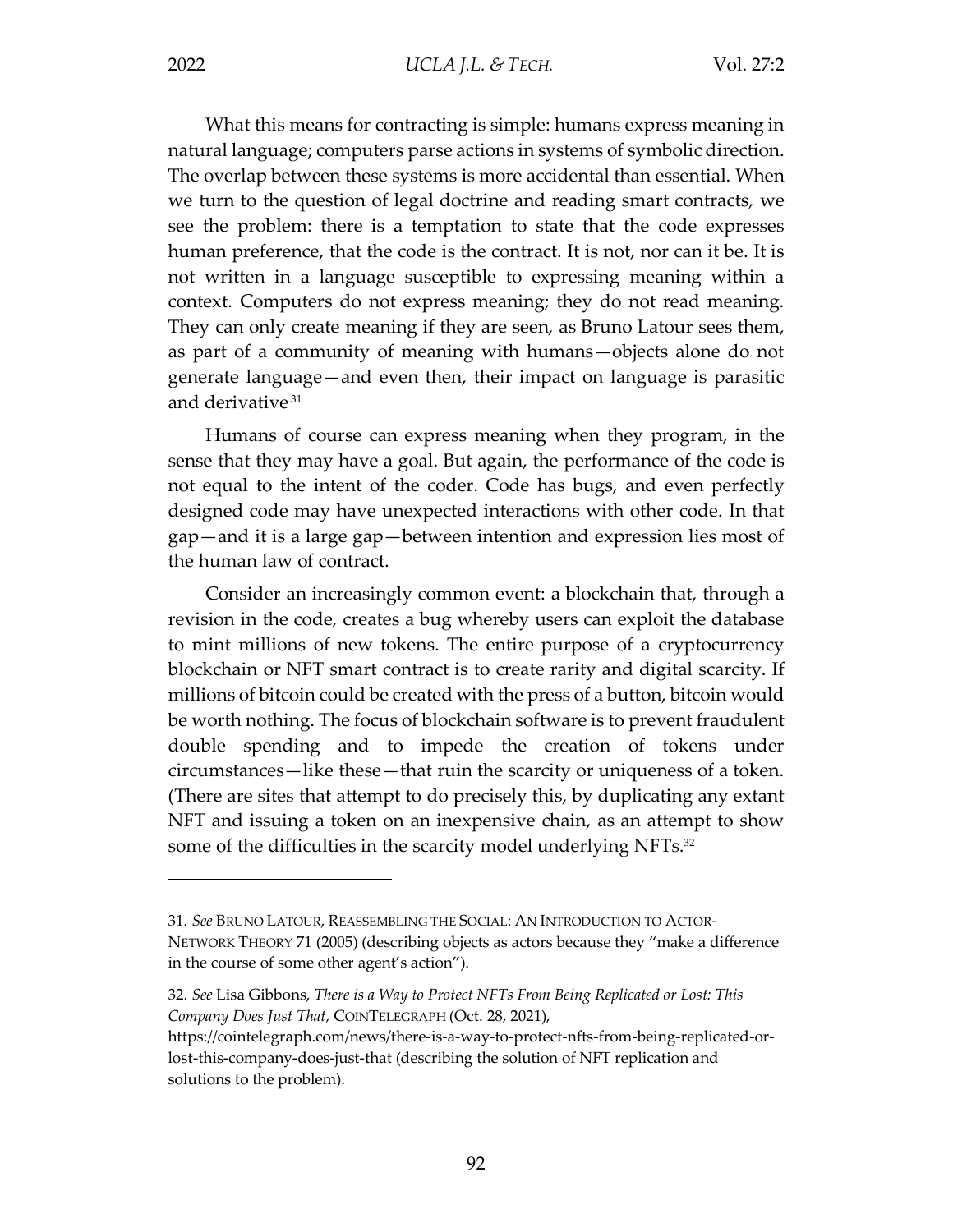Under such circumstances, natural language conflicts irreconcilably with computation. More bugs and exploits that compromise the scarcity of cryptocurrency and NFTs are found every day, especially in proof-of-stake systems where the same software is run on each node responsible for minting new tokens, such that a single bug can easily ramify back into the entire system. Exploiting such a bug destroys the rarity of the currency.<sup>33</sup> These bugs are the equivalent of issuing every person in the country a photocopier that could perfectly duplicate cash. Exploitation of emergent code properties (bugs, etc.) undermines and irrevocably damages the human expectations of a community reliant on digital scarcity. Contract law protects that expectation.

#### *2. Potential Paradigms for the Human-Machine Language Interface*

What paradigm, then, should we follow when bugs in code contravene clearly delineated human expectations? Should courts continue to privilege dumb statements of language by unmeaning machines—an "I Agree" contract conveyed by a computer to a human—over evidence regarding how the human or humans meant to arrange legal arrangements between them? Can there be any room or mechanism for humans to express meaning to machines, other than machine refusal to contract on any text it itself does not offer? What happens when legal language is buried deep in code?

The job of courts is particularly complex in light of tech evangelists' push to have the effect of the technology read as the intent of humans using it.34 Consider the above-described case of the NFT seller who listed an NFT for one one-hundredth of the fair market value—a slip of the human finger immediately pounced on by bid-sniping software. The seller adopted an almost masochistic pose—NFTs are just like that, he seemed to say; by choosing to contract in NFTs, he felt that he had acceded to a system where the operation of code supervened the human expectations of the parties. $35$ 

This is the first paradigm of the natural-formal language interface: formal languages win. If a smart contract operates in such a way as to

<sup>33.</sup> *See* Dan Goodin, *Really Stupid "Smart Contract" Bug Let Hackers Steal \$31 Million in Digital Coin,* ARS TECHNICA (Dec. 1, 2021, 3:41 PM), https://arstechnica.com/informationtechnology/2021/12/hackers-drain-31-million-from-cryptocurrency-service-monoxfinance/.

<sup>34.</sup> *See* Samer Hassan & Primavera De Filippi, *The Expansion of Algorithmic Governance: From Code is Law to Law is Code*, 17 FIELD ACTIONS SCI. REPS., SPECIAL ISSUE 88, 89 (2017).

<sup>35.</sup> *See* Browne, *supra* note 5.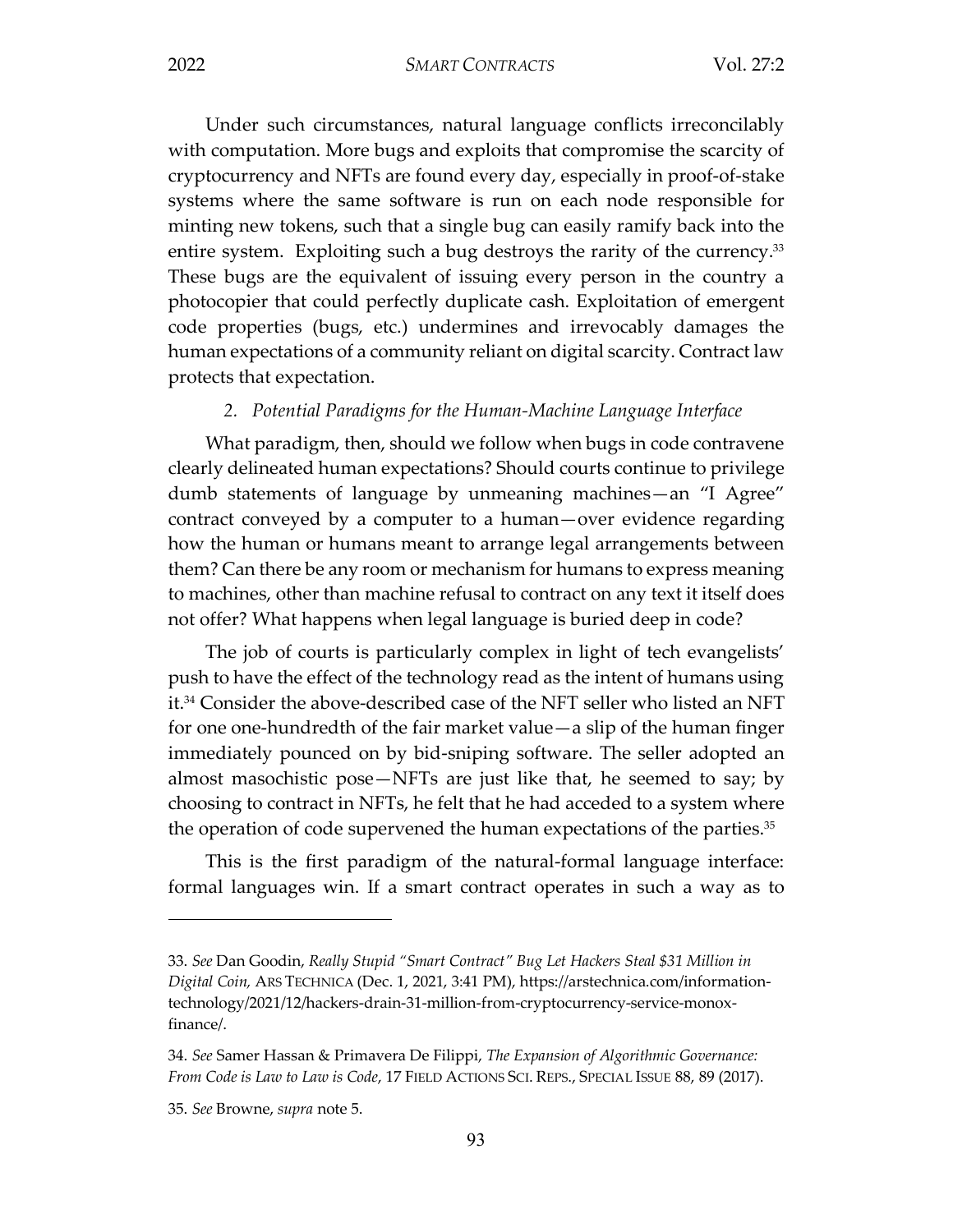contravene clearly expressed human expectations, what of it? Moreover, imagine if enterprising lawyers chose to transact business this way: "By using this service, you agree that all transactions are final and valid as executed by the Code." The parties could wrap code in contracts, to the following effect: "The Parties agree to transact as determined by the following code." The difficulty is that exploits, bugs, fraud, and outright bad faith exploitation will follow from such systems. This is precisely what happened in the case of the early DAO: other distributed autonomous organizations siphoned off the value placed by investors in the original program.36

The second paradigm fits more closely with historical law and practice, and falls far closer to the recommendations and experience with the law and practice of smart contracts reflected in our practical analysis below. Here, human expectation governs without giving much power to the idea that whatever the code does is what the humans intended. Because we can never have guaranteed bug-free code, the interactions within and between pieces of software guarantee emergent behavior that no human expected.37 Human expectation must still be objectively interpreted, of course, but the grounds of objectivity lie in the context, community, and task that the contracting parties sought to accomplish.<sup>38</sup>

This paradigm is far more consistent with law because it tracks the discipline of contract as a legal mechanism for securing cooperation through understanding, negotiation, and consent. The drawback of such an approach is that it varies far from modern contracting practice, which has thrown any concept of human consent by the wayside in favor of sticking the human half of a human-computer transaction with all legal detriment and no legal benefit by virtue of having communicated intention to the machine. Humans no longer negotiate anything in computer-assisted contracting.

There is an additional layer of complexity in machine-to-machine contracting, creating a modern (although vastly more difficult) version of the battle-of-the-forms problems that plagued industrial contracting. If the

<sup>36.</sup> *See A Legal Analysis of the DAO Exploit and Possible Investor Rights,* NASDAQ (June 21, 2016, 12:52 PM), https://www.nasdaq.com/articles/a-legal-analysis-of-the-dao-exploitand-possible-investor-rights-2016-06-21.

<sup>37.</sup> *See* HOFSTADTER, *supra* note 24.

<sup>38.</sup> *See* WITTGENSTEIN, *supra* note 13.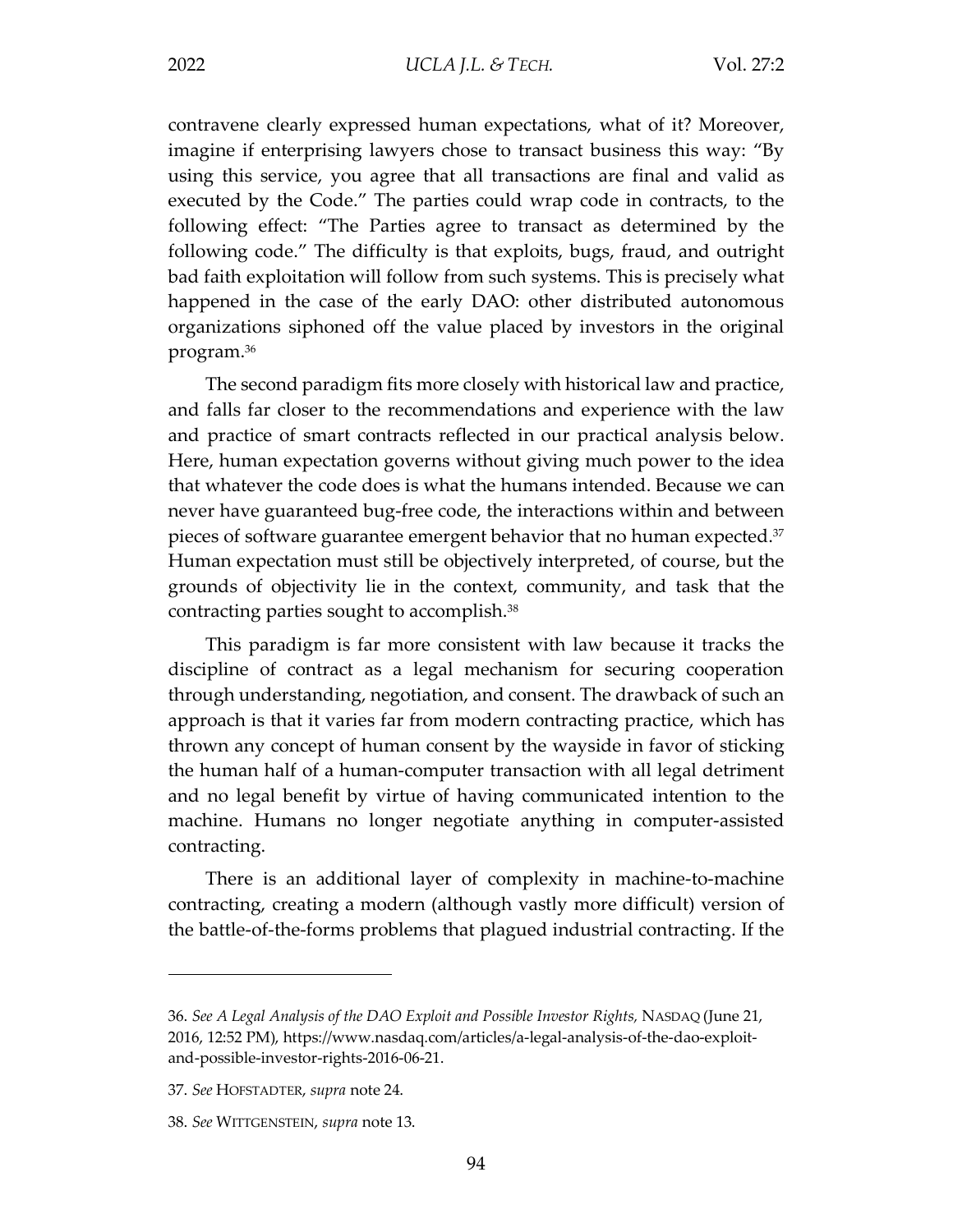$\overline{a}$ 

present legal trend—not holding machines responsible for natural language, but holding humans responsible for technical operation continues, more humans will resort to machine contracting to protect themselves. In practice, then, we see emerging meta-contracts at the level of whatever human or corporation can be tasked with responsibility for a machine operant, and then machines contracting at a sublayer. These contractual arrangements are often placed in apps or website terms of service, human attention traps, an attempt to leverage the rule that if a human could have seen the legal terms, they must be operative between even machine counterparties. This merges with the practical reality of crypto communities. Such communities often want some kind of nearly constitutional commitment to the blockchain and the community: promises not to exploit the code, promises to give exploited currency back, indeed, contractual recognition that exploited currencies are not the property of the exploiter, and are properly subject to seizure and deletion by the community (usually through the mechanism of a hard fork or its equivalent), and so on.

A final issue is that contract law will inevitably shift in light of these new transactional forms. Yet the means and path of a legal shift in the face of technology is not the same in every culture. Linguistic and cultural shifts translate into legal shifts in profoundly different ways. We focus on common law jurisdictions (courts at the EU level follow common-law processes) because the method of reasoning by narrative and analogy is particularly adapted to the experimental, iterative approach that permits rapid prototyping of legal rules in the face of technological shift. We recognize that civil jurisdictions often produce superior rules in the face of technological shift, largely because they rely on expertise rather than raw monetary investment in law-changing litigation.39 Perhaps some hybrid is called for: the EU's success (its legislative branches remain closely tied to civil law systems) in the face of surveillance capitalism's unprecedented drive to exploit citizens' data might serve as a model. In light of these considerations, we consider common law doctrines from a number of

<sup>39.</sup> For example, compare the abdication of the United States on questions of personal data privacy with the now-dominant worldwide privacy regime tested in the EU data privacy directive and iterated some two decades later in the GDPR.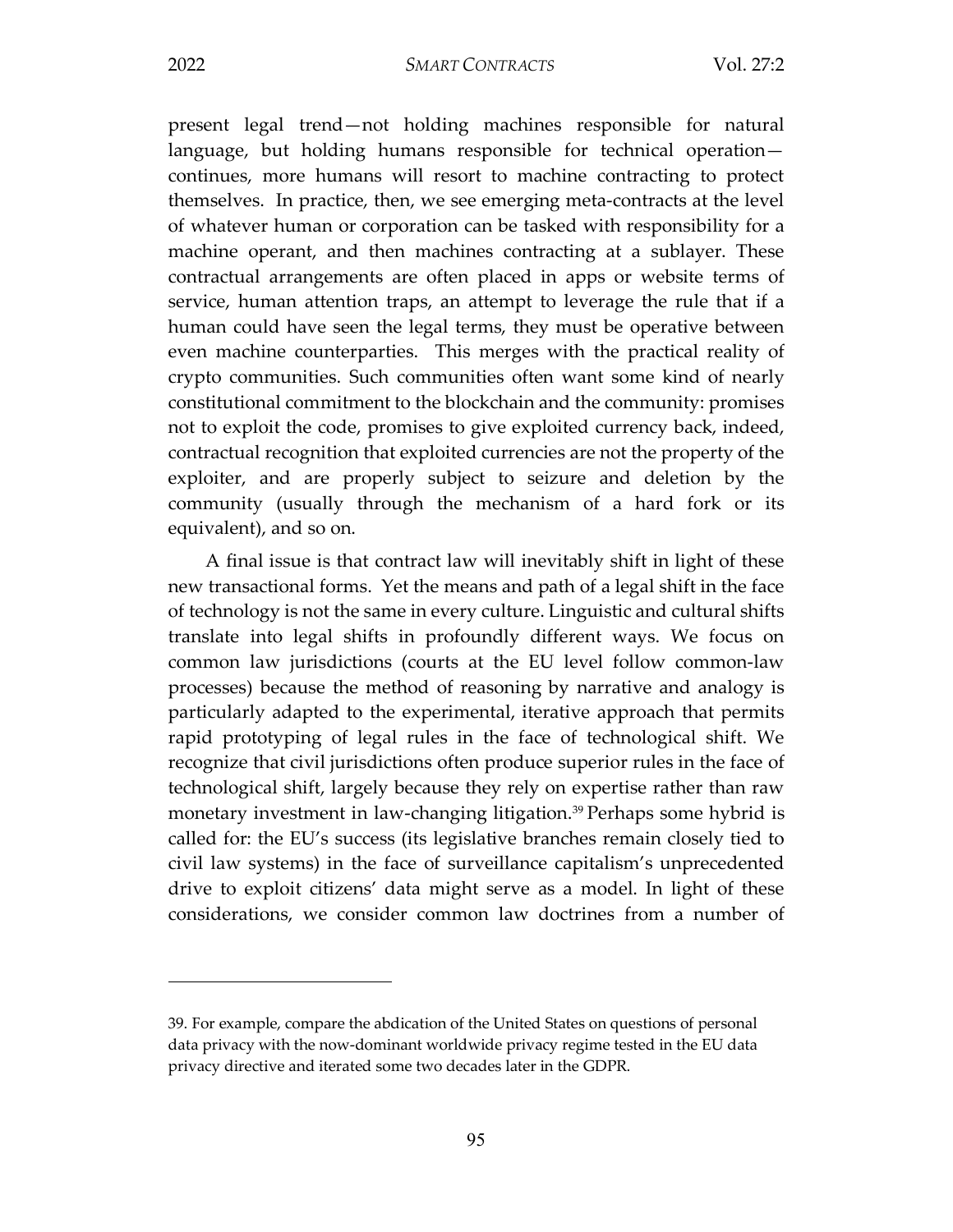countries. Our purpose is not merely to chart what is, but to provide a doctrinal and theoretical basis for predicting and guiding the future.

#### *B. The Nature and Operation of Blockchain Smart Contracts*

Blockchain technologies integrate innovations from the fields of distributed computing and cybersecurity to create immutable, trusted, and decentralized data-storage systems.<sup>40</sup> As noted, a smart contract is an automated agreement hosted on a blockchain platform that autonomously executes transactions on the occurrence of certain predetermined conditions. An automated agreement is a method of exchanging value where some aspect of the exchange is processed by a computer without human verification or approval.<sup>41</sup> The code is located on the blockchain and recorded on the ledger. All parties obtain a copy of the code. But, once registered, the blockchain cannot be modified. The general objectives of smart contract design are to satisfy common contractual conditions (such as payment terms, liens, confidentiality and even enforcement), minimize exceptions (both malicious and accidental), and minimize the need for trusted intermediaries. In simplest terms, a smart contract is "a piece of code on a blockchain."42

The rise of DAOs facilitated DAO smart contracts, computer programs that operate on peer-to-peer networks and incorporate rules for governance and decision-making.43 It supported the creation of self-executing smart contracts by enabling the collection, verification, validation, and enforcement of terms which have been previously agreed upon by parties.<sup>44</sup> Such contracts are considered trustworthy because they are stored on

<sup>40.</sup> *See generally* Arvind Narayanan & Jeremy Clark, *Bitcoin's Academic Pedigree*, 60 COMMC'NS ACM 36 (2017), https://doi.org/10.1145/3132259. As to the distinction between public and private blockchain ledgers, *see* Yeoh, *supra* note 1, at 196–97.

<sup>41.</sup> Jake Goldenfein & Andrea Leiter, *Legal Engineering on the Blockchain: 'Smart Contracts' as Legal Conduct*, 29 L. & CRITIQUE 141, 143 (2018); MARIA GRAZIA VIGLIOTTI & HAYDN JONES, THE EXECUTIVE GUIDE TO BLOCKCHAIN 135 (2020).

<sup>42.</sup> *See* Rajesh Gupta et al., *HaBiTs: Blockchain-based Telesurgery Framework for Healthcare 4.0*, 2019 INT'L CONF. ON COMPUT., INFO. & TELECOMM. SYS. 1 (2019).

<sup>43.</sup> Madhusudan Singh & Shiho Kim, *Blockchain Technology for Decentralized Autonomous Organizations*, 115 ADVANCES IN COMPUTS. 115, 116–17 (2019).

<sup>44.</sup> Vimal Dwivedi et al., *Legally Enforceable Smart-Contract Languages: A Systematic Literature Review*, 54 ACM COMPUTING SURVS. 1, 2 (2021).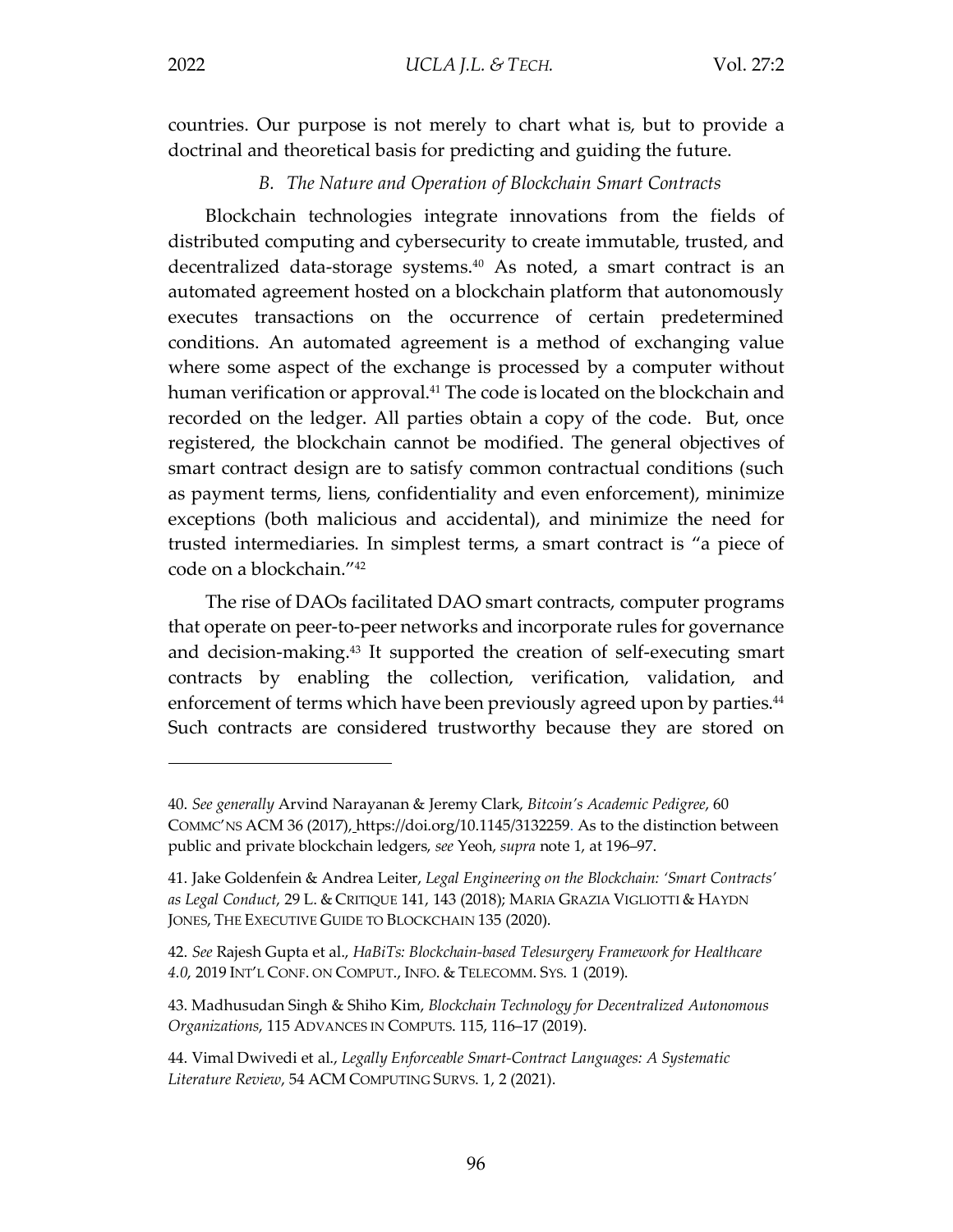encrypted, distributed, and immutable ledgers.<sup>45</sup> The decentralised system enables parties to conduct transactions without reliance on central organisational entities or external legal systems. These features cause blockchain-based smart contracts to be verifiable, observable, and enforceable, and uphold privity.

The term smart contract was coined in 1994 by Nick Szabo, who described it as "[a] computerised transaction protocol that executes the terms of a contract"46 and later as "a set of promises, specified in digital form, including protocols within, which the parties perform on these promises."47 The development of blockchain technologies in 2009, primarily to support cryptocurrencies, involved new protocols that also facilitated the development of blockchain-based smart contracts and helped realise Szabo's early vision. While blockchain platforms were initially deployed to establish cryptocurrencies, they progressed to support a wide variety of commercial transactions, including syndicated lending and securities transactions.48

Consistent with the rapid escalation in the sophistication and scale of smart contracts, there has been an increase in the complexity of smart contract language.49 De Filippi and Hassan divide the increasing complexity

46. *See* Nick Szabo, *Smart Contracts*,

47. *Id.*

<sup>45.</sup> As noted above, blockchains are examples of distributed ledger technologies. They are databases, maintained on many computers, to which anyone can write, but no-one can falsify, at least under standard cryptographic and game-theoretic conditions. *See*  Joshua A.T. Fairfield, *BitProperty*, 88 S. CAL. L. REV. 805, 816–819 (2015).

https://www.fon.hum.uva.nl/rob/Courses/InformationInSpeech/CDROM/Literature/LOT winterschool2006/szabo.best.vwh.net/smart\_contracts\_2.html (last visited Feb. 24, 2019).

<sup>48.</sup> Maher Alharby & Aad van Moorsel, *Blockchain-Based Smart Contracts: A Systematic Mapping Study*, ARXIV (Oct. 17, 2017), https://arxiv.org/abs/1710.06372.

<sup>49.</sup> Goldenfein interestingly suggests that the present challenge of creating a legal framework to govern blockchain, echoes the process of systemising writs during the Medieval times. Goldenfien & Leiter, *supra* note 41, at 144–45. He terms early writs as 'technological artefacts' as they translated physical reality into the engineered register of the writs. In this way they operated to connect human conduct to the institutional systems of the courts. *Id.* at 144. In a similar way, Goldenfein argues, blockchain systems create a library of possible engagements with the techno-legal world. *Id.* In this Article,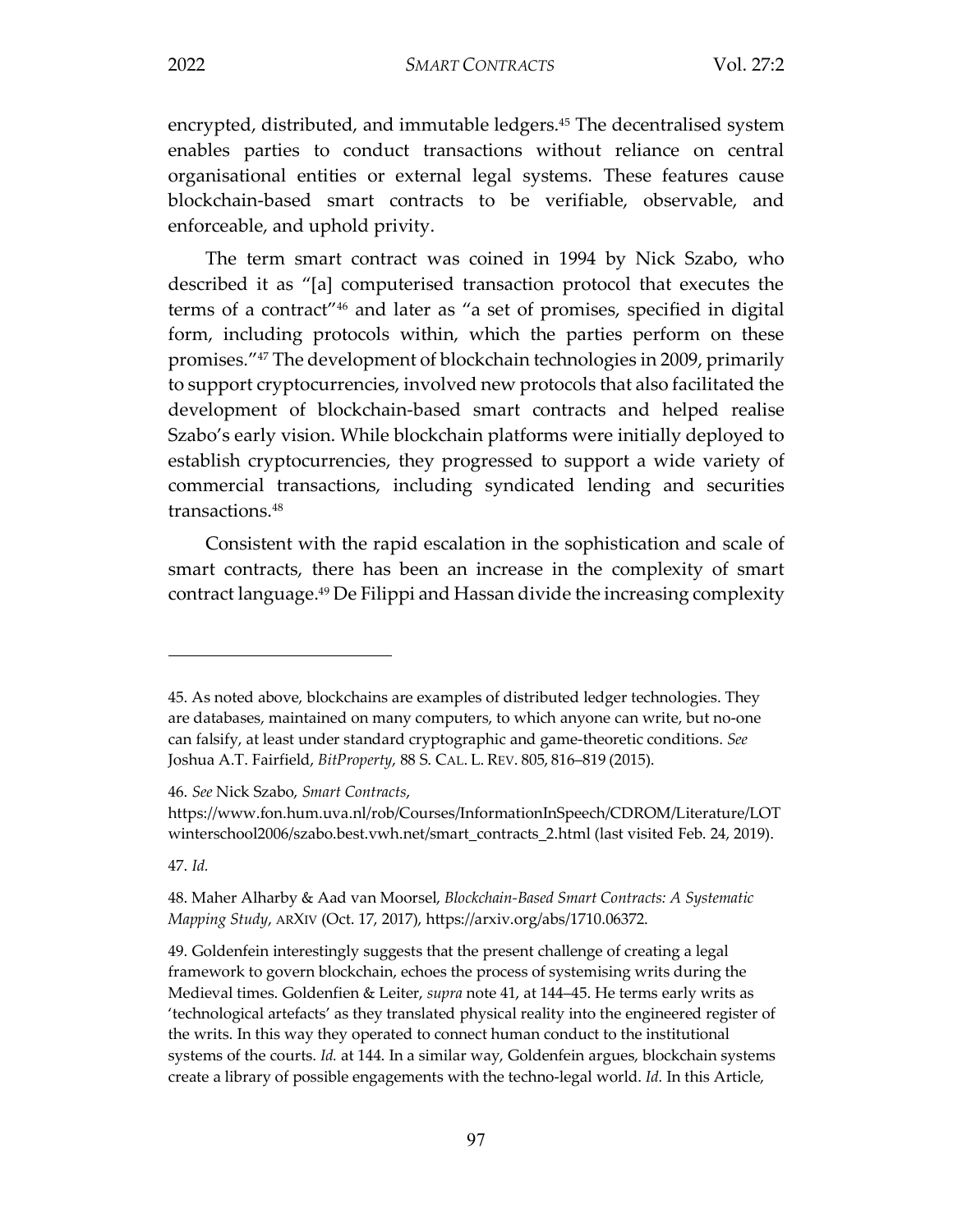of smart contracts into four distinct phases.50 The first phase involved the digitization of information, converting paper text into data and creating large databases. The second phase involved the automation of decisionmaking processes, such as governmental processes in the field of tax assessment and private sector accounting and credit assessment tools. This was followed by the third phase of incorporating legal rules into software code, leading to the concept of regulation by code. This concept, termed "lex informatica,"51 was further developed by Lessig in his thesis that "code is law."52

The fourth, and currently unfolding, phase identified by De Filippi and Hassan is the codification of law involving blockchain platforms.<sup>53</sup> This phase is distinguished by the transition from reliance on code to enforce laws to reliance on code to also draft and elaborate upon such law. They argue that blockchain has been the driver of this fourth and most dynamic phase of the evolving relationship between law and code.

Another commentator has observed that today's smart contracts differ from previous forms of automated exchange<sup>54</sup> in the complexity of the arrangements, with this new class of smart contracts including transfers of real property, intellectual property rights, and licences.<sup>55</sup> This in turn requires more complex systems to integrate such smart contracts with real world organisational and institutional systems. And as smart contract transactions become more commercially valuable, mechanisms have also been developed to contest and reverse smart contracts. Thus, in addition to

we further suggest that the critical connection between the technical and legal environments is language which converts legal rights and duties into code.

<sup>50.</sup> Hassan & De Filippi, *supra* note 34, at 88–89.

<sup>51.</sup> Joel R. Reidenberg, *Lex Informatica: The Formulation of Information Policy Rules Through Technology*, 76 TEX. L. REV. 553, 554–55 (1998).

<sup>52.</sup> LAWRENCE LESSIG, CODE AND OTHER LAWS OF CYBERSPACE 5 (1999).

<sup>53.</sup> Hassan & De Filippi, *supra* note 34, at 89–90.

<sup>54.</sup> Vending machines and automated parking station are early examples of automated transactions. *See* Jonathan Rohr, *Smart Contracts in Traditional Contract Law, Or: The Law of the Vending Machine*, 67 CLEV. ST. L. REV. 67, 69–70 (2019) (drawing comparisons between vending machines and smart contracts).

<sup>55.</sup> Sinclair Davidson et al., *Blockchains and the Economic Institutions of Capitalism*, 14 J. OF INSTITUTIONAL ECON. 639, 646 (2018).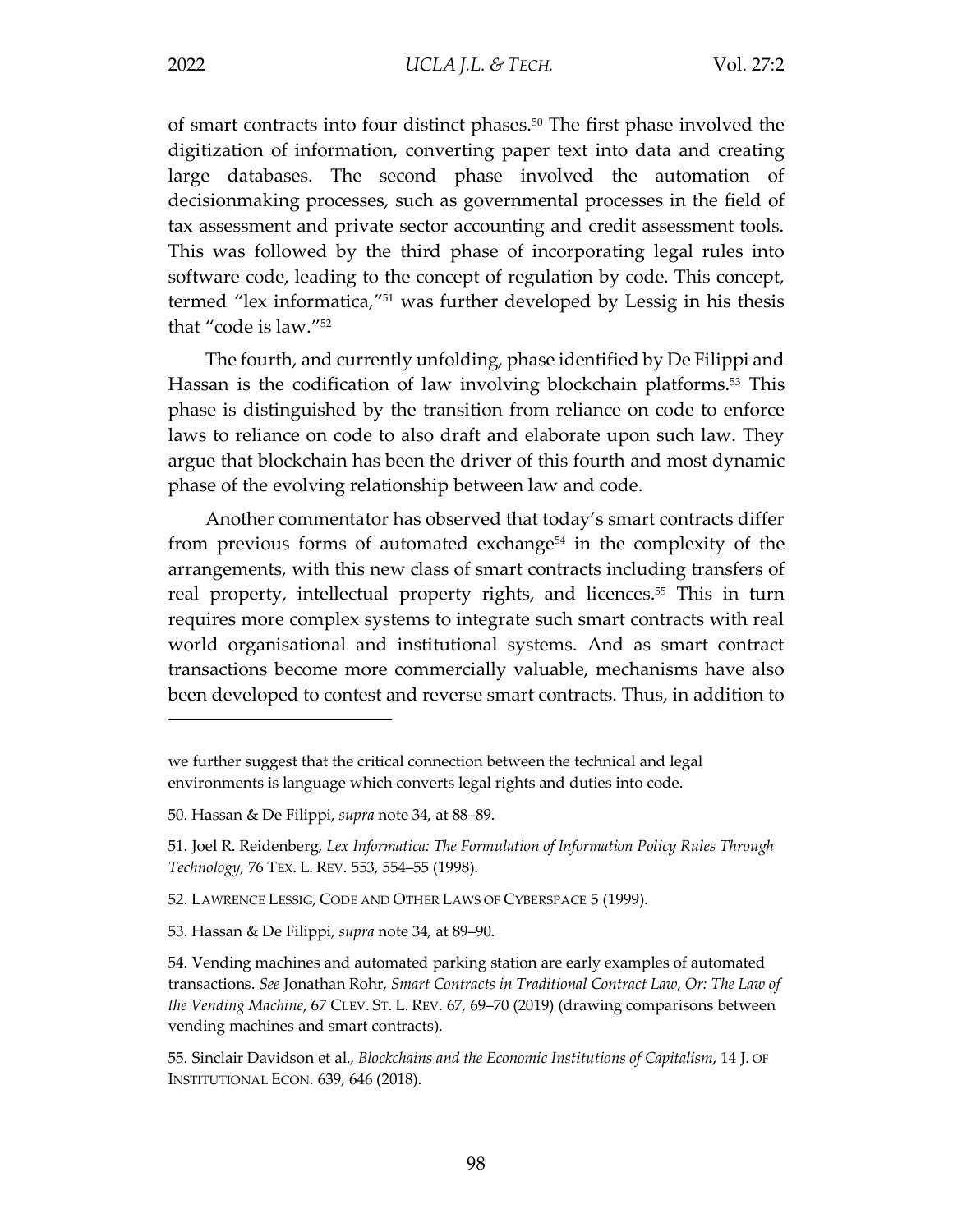$\overline{a}$ 

creating a relationship between software code and internal processes, it is also necessary to connect the smart contracts to off-chain real world dispute resolution processes.

Smart contracts produce a variety of well-documented economic benefits, including efficiency,<sup>56</sup> immutability, security, convenience, and the execution of transactions in a "trustless environment."<sup>57</sup> By eliminating the need for relationships of trust between contracting parties, blockchainbased smart contracts serve to coordinate individuals, including large groups of individuals, that do not know or trust each other.<sup>58</sup> The eradication of the need for trust between parties also extends to central authorities because blockchain vitiates the need to rely on or trust such external organizations.<sup>59</sup> And smart contracts enable industrial society to operate more effectively by reducing reliance on intermediaries and decreasing the transaction costs.<sup>60</sup> Of course, immutability does not always support trust because, while blockchain guarantees that a transaction was recorded, it does not guarantee that the maker of the transaction was the lawful proprietor of the private key.<sup>61</sup>

As to blockchain's claims regarding security, secure smart contracts can build a secure global contracting environment, facilitating more efficient international commerce.<sup>62</sup> Researchers have constructed a security

59. *See* Yeoh, *supra* note 1, at 196.

<sup>56.</sup> *See* Sinclair Davidson et al., *Economics of Blockchain*, SSRN (Mar. 9, 2016), https://papers.ssrn.com/sol3/papers.cfm?abstract\_id=2744751; *see generally* Rainer Böhme et al., *Bitcoin: Economics, Technology and Governance*, 29 J. OF ECON. PERSPS. 213 (2015).

<sup>57.</sup> Eghbal Ghazizadeh & Tong Sun, *A Systematic Literature Review of Smart Contract Applications*, 2020 PROC. OF THE FUTURE TECHS. CONF. 877, 881 (2020).

<sup>58.</sup> *See* Primavera De Filippi & Samer Hassan, *Blockchain Technology as a Regulatory Technology: From Code is Law to Law is Code*, FIRST MONDAY (Nov. 14, 2016), https://firstmonday.org/ojs/index.php/fm/article/view/7113.

<sup>60.</sup> *See* Max Raskin, *The Law and Legality of Smart Contracts,* 1 GEO. L. TECH. L. REV. 305, 309 (2017).

<sup>61.</sup> *See* Kevin Werbach, *Trust, But Verify: Why the Blockchain Needs Law*, 33 BERKELEY TECH. L.J. 489, 494–96 (20162018) (discussing the theft of Ether and how the immutability of blockchain records prevented stopping or reversing the theft).

<sup>62</sup>*. See generally* RICHARD MA ET AL., FUNDAMENTALS OF SMART CONTRACT SECURITY (Lisa MacLean ed., 2019), for a discussion of the security vulnerabilities associated with smart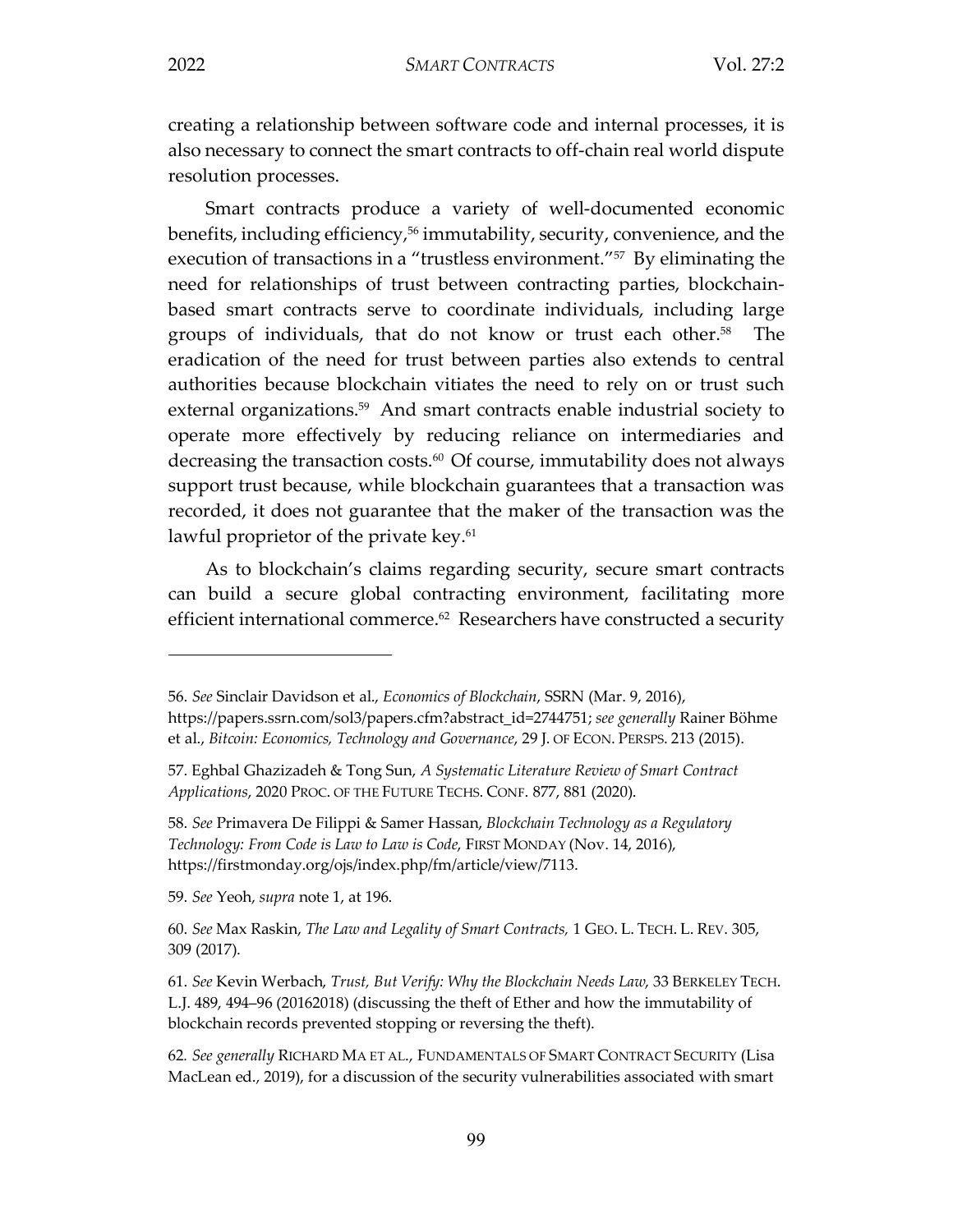framework to connect people, systems, and processes, creating an institutional governance model for investigating technical errors and vulnerabilities.63 Others have further examined the problems created by the leaking of private data and its potential criminal exploitation.<sup>64</sup> One commentator, in outlining the benefits of smart contracts, notes their potential to lower losses generated by fraud.65 Another notes that smart contracts enable the creation of "pools of resources and their allocation according to agreed criteria," facilitating innovative financial activities such as crowdfunding.<sup>66</sup> Finally, in relation to enforcement, the economic benefits of smart contracts have been said to include avoiding the cost of arbitration proceedings and court enforcement costs.<sup>67</sup>

However, as has been widely noted, smart contracts are, in many circumstances, accompanied by certain legal uncertainties and vulnerabilities. Due to a lack of common understanding between lawyers and computer programmers, many legal loopholes exist in present smart contracts. It is therefore critical to align the formal language of computing with the natural language of contract law. This littoral zone between the virtual and the real, between the automated and the non-automated, and between formal and natural language, will be the focus of the next Subpart of the Article.

#### *C. The Evolving Techno-Legal Smart Contract Language*

The legality of smart contracts depends on properly connecting the formal language of computational transactions to the natural language of

contracts. The authors argue that while blockchains are secure, smart contracts are not, and presents a variety of smart contract principles and practices that can help strengthen security.

<sup>63.</sup> *See id.*

<sup>64.</sup> *See* Yilei Wang et al., *Randomness Invalidates Criminal Smart Contracts*, 477, INFO. SCI. 291 (2019).

<sup>65.</sup> Nick Szabo, *Smart Contracts*, PHONETIC SCIS. (1994),

https://www.fon.hum.uva.nl/rob/Courses/InformationInSpeech/CDROM/Literature/LOT winterschool2006/szabo.best.vwh.net/smart.contracts.html.

<sup>66.</sup> Alexander Savelyev, *Contract Law 2.0: 'Smart' Contracts as the Beginning of the End of Classic Contract Law*, 26 INFO. & COMMC'NS. Tech. L. 116, 120-122 (2017).

<sup>67.</sup> *See* Szabo, *supra* note 65.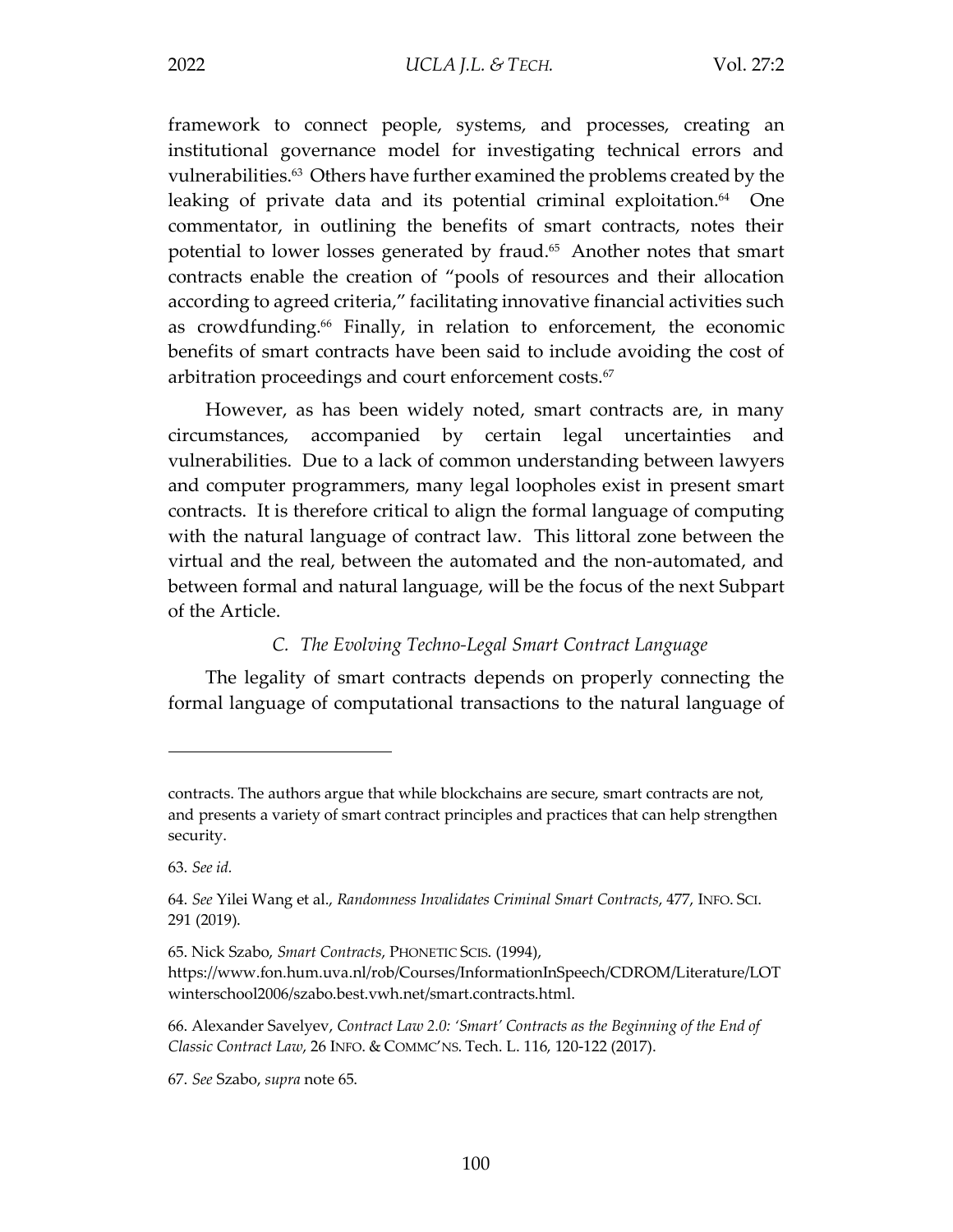contracts. In this techno-legal blockchain-based smart contract environment, technical standards, guidelines, and protocols are the language that mediates between code and law. This language is created by hybrid techno-legal instruments and operates to model the potential actions and behaviors of parties to smart contracts and create packages to govern both technical and legal transactions. This language is critical in supporting compatibility and interoperability between the smart contract software and the law of contract. Thus, it is important to get it right.

A variety of smart contract languages (SCLs) have been developed to translate contractual concepts and principles into code, and some valuable research has been conducted by computer engineers on the operation and merits of the various SCLs. DAO smart contracts are characterised by their incorporation of sophisticated rules as to governance and decisionmaking.68 SCLs implementing self-executing smart contracts include Solidity, Michelson, and Rholang.<sup>69</sup>

Each SCL has semantic peculiarities and spectres of use.<sup>70</sup> For example, domain-specific SCLs are commonly used to support online voting and crowdfunding.71 In contrast, formally verifiable SCLs provide sophisticated semantics for framing contractual obligations and rights. So-called "easyto-use" SCLs translate high-level Solidity Code into low-level Bytecode, making it easier to apply the language.<sup>72</sup>

But how successful is a particular SCL language at capturing the intentions of parties, including ensuring that the smart contracts retain their desired level of flexibility and discretion? How successful are such technical standards and guidelines in ensuring that transactions comply with the principles of contract law? In the field of computing, substantial

<sup>68.</sup> *See* Singh & Kim, *supra* note 43, at 116–17.

<sup>69.</sup> *See* further Dwivedi et al., *supra* note 44, at 2 (discussing Solidity, Michelson, and Rholand); *cf*. KEVIN SOLORIO ET AL., HANDS-ON SMART CONTRACT DEVELOPMENT WITH SOLIDITY AND ETHEREUM: FROM FUNDAMENTALS TO DEPLOYMENT (O'Reilly 2020) (discussing Solidity).

<sup>70.</sup> *See* Dwivedi et al., *supra* note 44, at 2.

<sup>71.</sup> *See* Ilya Sergey et al., *Safer Smart Contract Programming with Scilla*, 3 PROC. ACM ON PROGRAMMING LANGUAGES 1, 2 (2019), https://doi.org/10.1145/3360611.

<sup>72.</sup> *See* Dwivedi et al., *supra* note 44, at 19.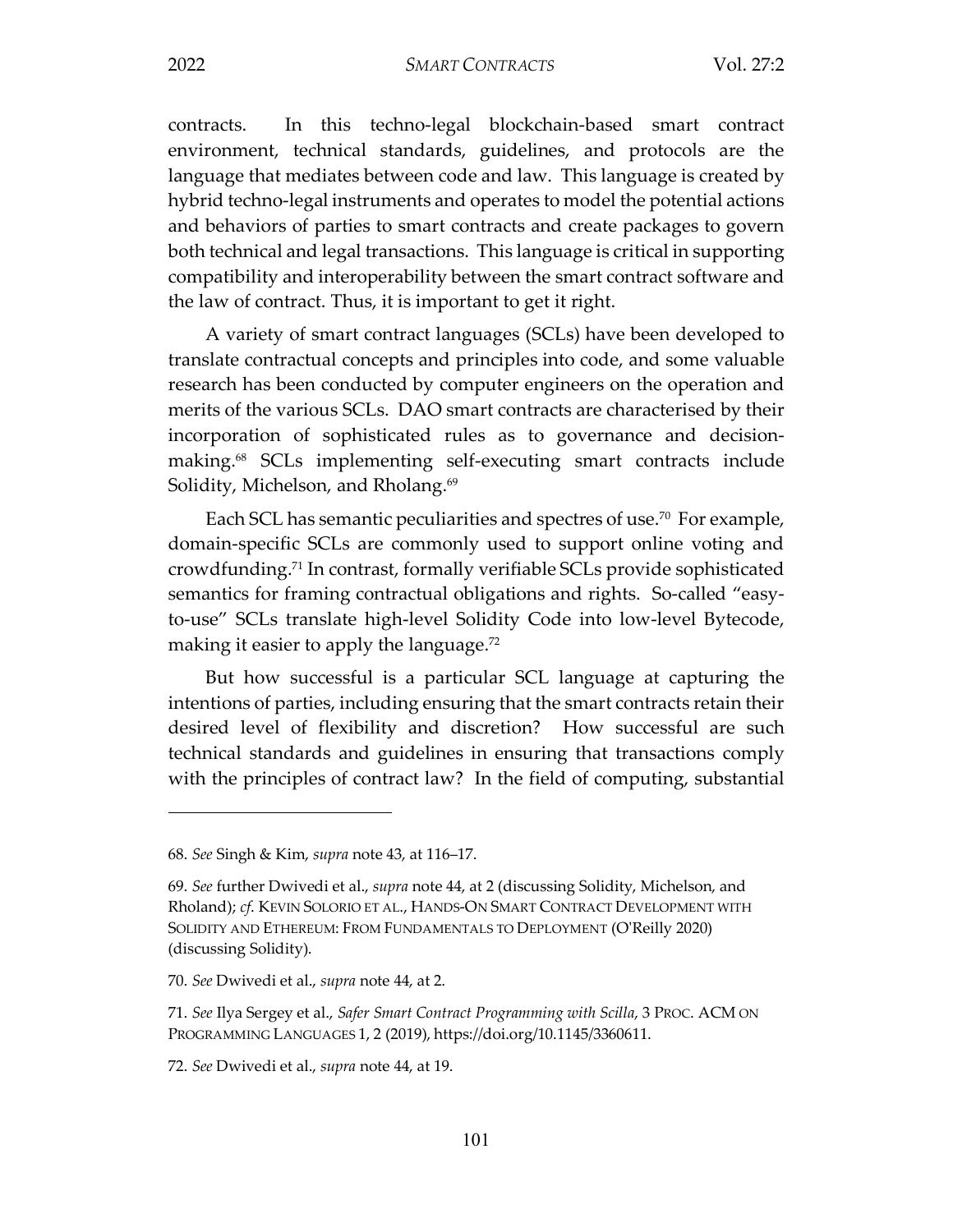$\overline{a}$ 

work is being done to develop mechanized means of validating formal syntax and semantics, such as Solidity and Lolisa.<sup>73</sup>

Moving from the technical to the legal, lawyers' unfamiliarity with the technology and the programmers' unfamiliarity with law have made smart contracts an uncertain and little-researched area of law. As a variety of computing scholars have noted,<sup>74</sup> although blockchain supports the drafting of legal contracts, "the underlying contractual concepts and properties necessary to render said smart contracts legally binding (which [computer scholars] refer to as "suitability"), are still less researched."75 The relationship between software code and the natural language is often unclear. And in the case of immutable blockchain smart contracts, it is also inflexible and opaque. Within this context, the next two Subparts consider how the language of smart contracts differs from traditional contracts, and analyze how such differences lead to challenges in seamlessly applying established contractual principles and protections. Rather than seek to consider all concepts and principles of contract law, the Subparts will focus on two specific concepts that are particularly difficult to apply and uphold in the environment of blockchain smart contracts: discerning intent and determining when a contract has been properly performed.

#### *D. The Challenge of Articulating Intent in Smart Contracts*

A defining feature of a smart contract is its establishment of consensus between parties who may not know or trust each other. This feature, however, gives rise to certain legal challenges related to discerning intent and establishing consent. While the smart contract establishes technological consensus, to be valid under contract law, it must also embody the genuine contractual consent of all individuals to the

<sup>73.</sup> *See id.* at 16 (discussing Solidity and Lolisa); *cf.* Karthikeyan Bhargavan et al., *Formal Verification of Smart Contracts: Short Paper*, *in* PLAS '16: PROCEEDINGS OF THE 2016 ACM WORKSHOP ON PROGRAMMING LANGUAGES AND ANALYSIS FOR SECURITY 91 (2016), https://doi.org/10.1145/2993600.2993611 (discussing Solidity).

<sup>74.</sup> *See, e.g.*, Usman W. Chohan, *The Decentralized Autonomous Organization and Governance Issues*, *in* NOTES ON THE 21ST CENTURY 1 (2017), https://doi.org/10.2139/ssrn.3082055; Mark Giancaspro, *Is a 'Smart Contract' Really a Smart Idea? Insights from a Legal Perspective*, 33 COMPUT. L. & SEC. REV. 825 (Dec. 2017), https://doi.org/10.1016/j.clsr.2017.05.007; Goldenfein & Leiter, *supra* note 41.

<sup>75.</sup> *See* Dwivedi et al., *supra* note 44, at 2.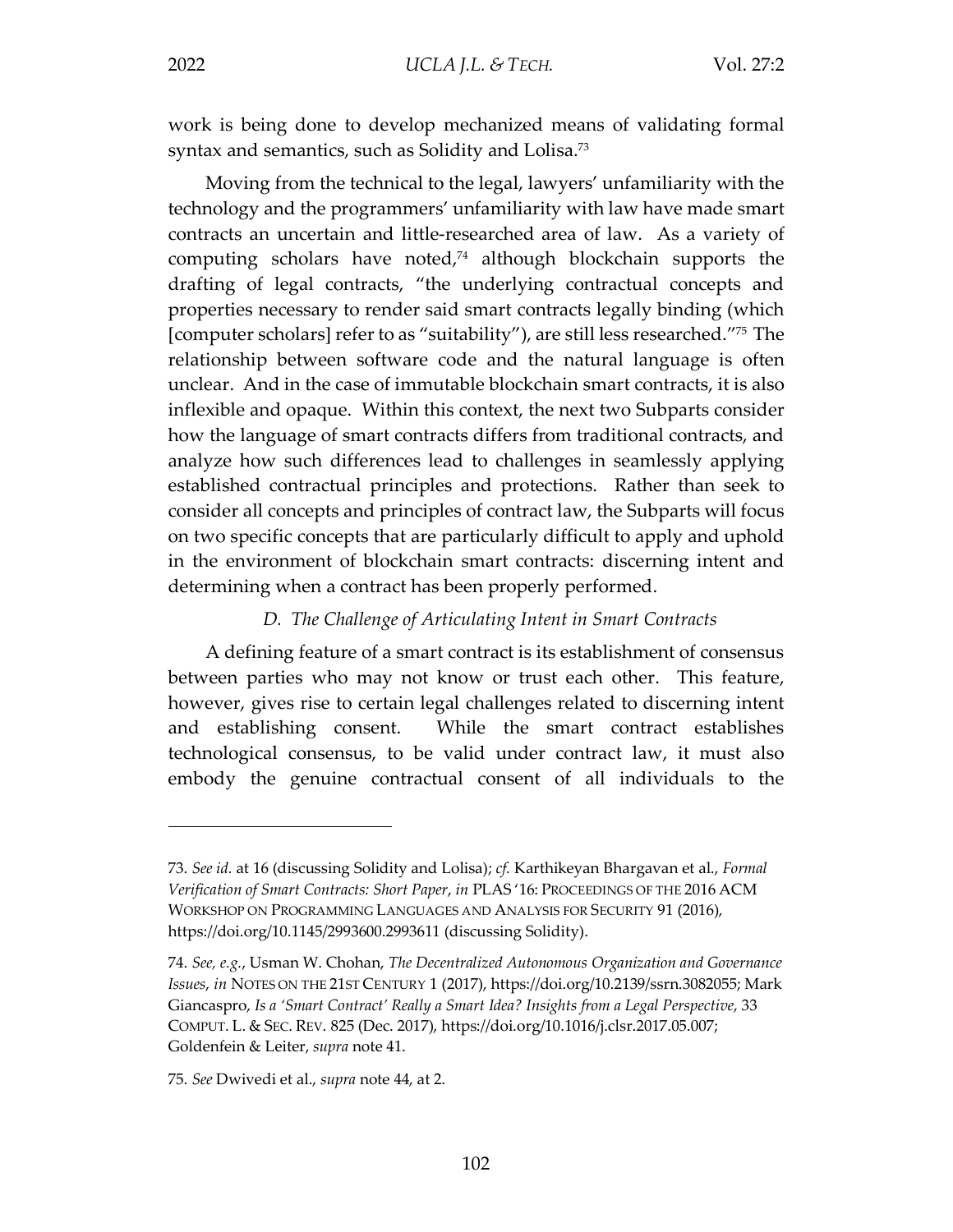transaction. One commentator frames this problem as the tension created between the establishment of "decentralised consensus" and information distribution.76 This idea could also be defined as the challenge of reconciling "decentralised consensus" with individual intent. These two are not easy to reconcile—while the validity of contracts is dependent on the proper application of the contractual principles of offer, acceptance, consideration, and capacity, smart contracts are drafted within the limitations of smart contract language. Moreover, while blockchain systems do maintain detailed records of individual transactions that can be used to establish the required intent and consent to terms, many algorithms supporting such decentralised systems come down to some form of majority vote.77 This problem is exacerbated if a hacking incident causes the blockchain platform to be modified to maintain security, causing forking and a change to the underlying system.<sup>78</sup> This then calls into question the continuing relevance of the initial consent of parties.

Moreover, even if a contract evinces an intention by all parties to enter the contract and accept its terms, the contractual doctrines of mistake, unconscionability, duress, and undue influence allow for contract to be rescinded if it can be shown that such consent was illegally obtained, or that the contract as executed contravenes objectively discernible intentions of the parties or valuable social norms (e.g. unconscionability). In the case of smart contracts, there is a high likelihood that the parties will misunderstand or abuse the terms of the blockchain agreement. This is accentuated when such agreements involve members of the general public (such as in crowdfunding situations) who may have limited understanding of the operation of smart contracts and how they differ from online consumer contracts (such as those relating to online shopping). In determining the capacity of a party to a contract, the court in *Saunders v.* 

<sup>76.</sup> Lin W. Cong & Zhiguo He, *Blockchain Disruption and Smart Contracts*, 32 REV. FIN. STUD. 1754, 1755 (2019), https://academic.oup.com/rfs/article/32/5/1754/5427778.

<sup>77.</sup> *See id.* at 1761.

<sup>78.</sup> *See* Stephen Penzo & Niloufer Selvadurai, *A Hard Fork in the Road: Developing an Effective Regulatory Framework for Public Blockchains,* INFO. & COMMC'NS TECH. L. (July 27, 2021), https://www.tandfonline.com/doi/full/10.1080/13600834.2021.195972; *see also*  Angela Walch, *The Bitcoin Blockchain as Financial Market Infrastructure: A Consideration of Operational Risk,* 18 N.Y.U. J. LEGIS. & PUB. POL'Y 837, 866–67 (2015).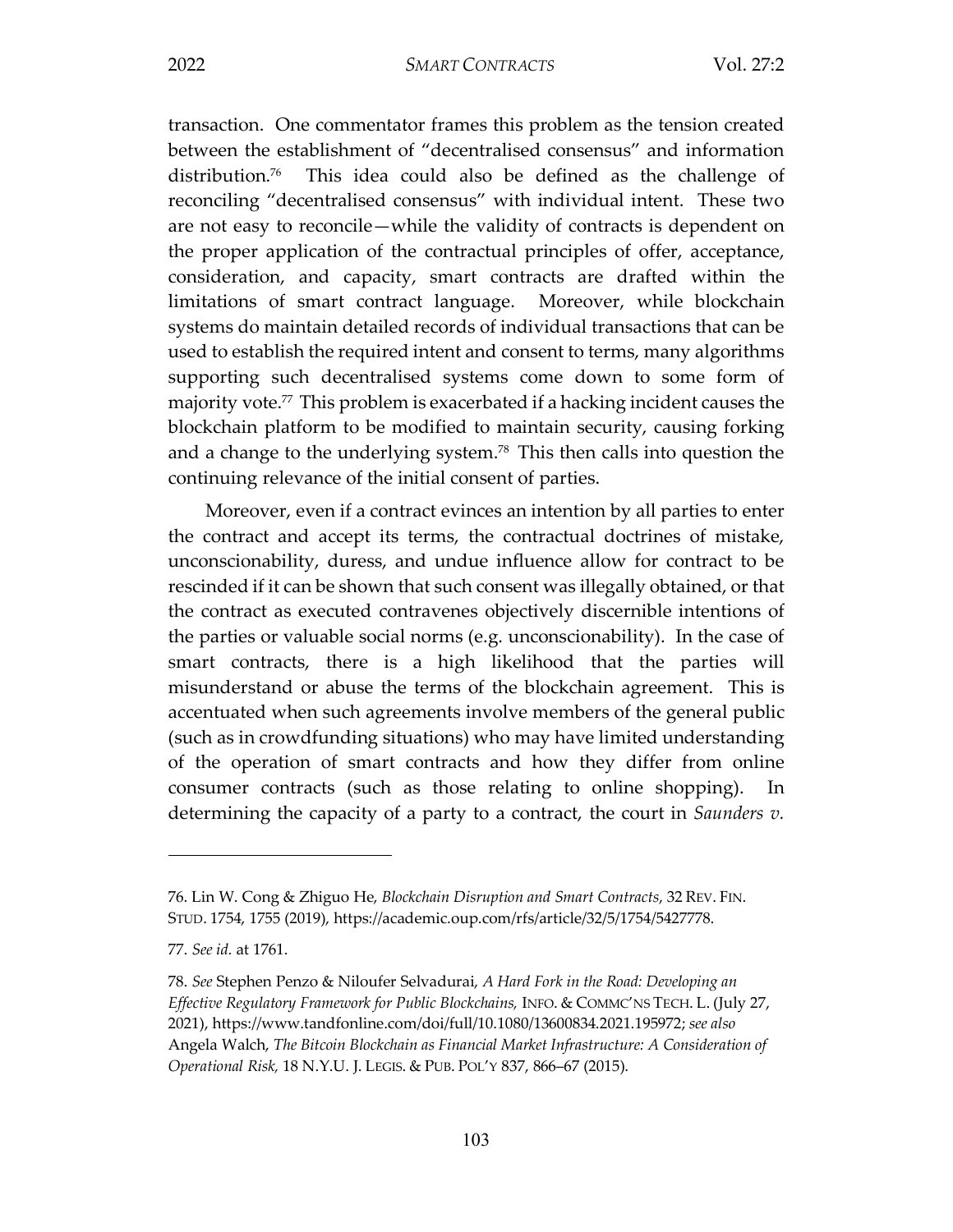*Anglia Building Society* held that an inability to properly understand computer code does not constitute an "innate capacity."79 Nonetheless, the inability to understand code could, under the right circumstances, constitute an incapacity that vitiates consent. This would be consistent with cases such as *Petelin v. Cullen<sup>80</sup>* which have held that an inability to understand English amounted to an incapacity.<sup>81</sup>

Additionally, the law relating to third-party beneficiaries in smart contracts is also under-theorized. Many blockchains are managed by foundations, or at least have interests that are promoted by foundations. Those foundations pre-mine currency, sell some of it, and try to set terms and conditions of use. For example, a proof-of-stake chain might have a transactional wallet with terms and conditions built into the End User License Agreement (EULA) which arguably benefit other members of the community. If someone dupes the currency, it is unclear whether community members whose holdings are diluted can sue on that contract. Lawyers are trained to eliminate third-party beneficiaries from online contracts, but in smart contracts, the insertion of express third-party beneficiary clauses may be necessary.

#### *E. The Language of Smart Contract Performance and Breach*

While blockchain platforms offer the benefits of immutability, the corollary is that smart contracts only encompass perfect performance. The extensive scholarly literature on the inflexibility of smart contracts, $82$  while focused on the logistics of execution, also demonstrates this problem. One commentator points out that while smart contracts create rights, they do

<sup>79.</sup> Saunders v. Anglia Bldg. Soc'y [1971] AC 1004 (HL) 1016 (appeal taken from Eng.).

<sup>80.</sup> *Petelin v Cullen* (1975) 132 CLR 355, 359–360 (Austl.).

<sup>81.</sup> *See also* Gabriel Olivier Benjamin Jaccard, *Smart Contracts and the Role of Law*, JUSLETTER IT (Nov. 23, 2017), https://jusletter-it.weblaw.ch/en/issues/2017/23-November-2017/smart-contracts-and-\_42155d7e26.html\_\_ONCE&login=false (subscription required).

<sup>82.</sup> *See* José Carlos Pereira, *The Genesis of the Revolution in Contract Law: Smart Legal Contracts*, *in* ICEGOV2019: PROCEEDINGS OF THE 12TH INTERNATIONAL CONFERENCE ON THEORY AND PRACTICE OF ELECTRONIC GOVERNANCE 374 (2019), https://dl.acm.org/doi/10.1145/3326365.3326414; *see also* Judah A. Druck, *"Smart Contracts" Are Neither Smart Nor Contracts,* 37 NO. 10 BANKING & FIN. SERVS. POL'Y REP., Oct. 2018, at 5, 7; *see also* KRISTIAN LAUSLAHTI ET AL., SMART CONTRACTS – HOW WILL BLOCKCHAIN TECHNOLOGY AFFECT CONTRACTUAL PRACTICES? 9 (Rsch. Inst. Finnish Econ., ETLA Reports No. 68, 2017).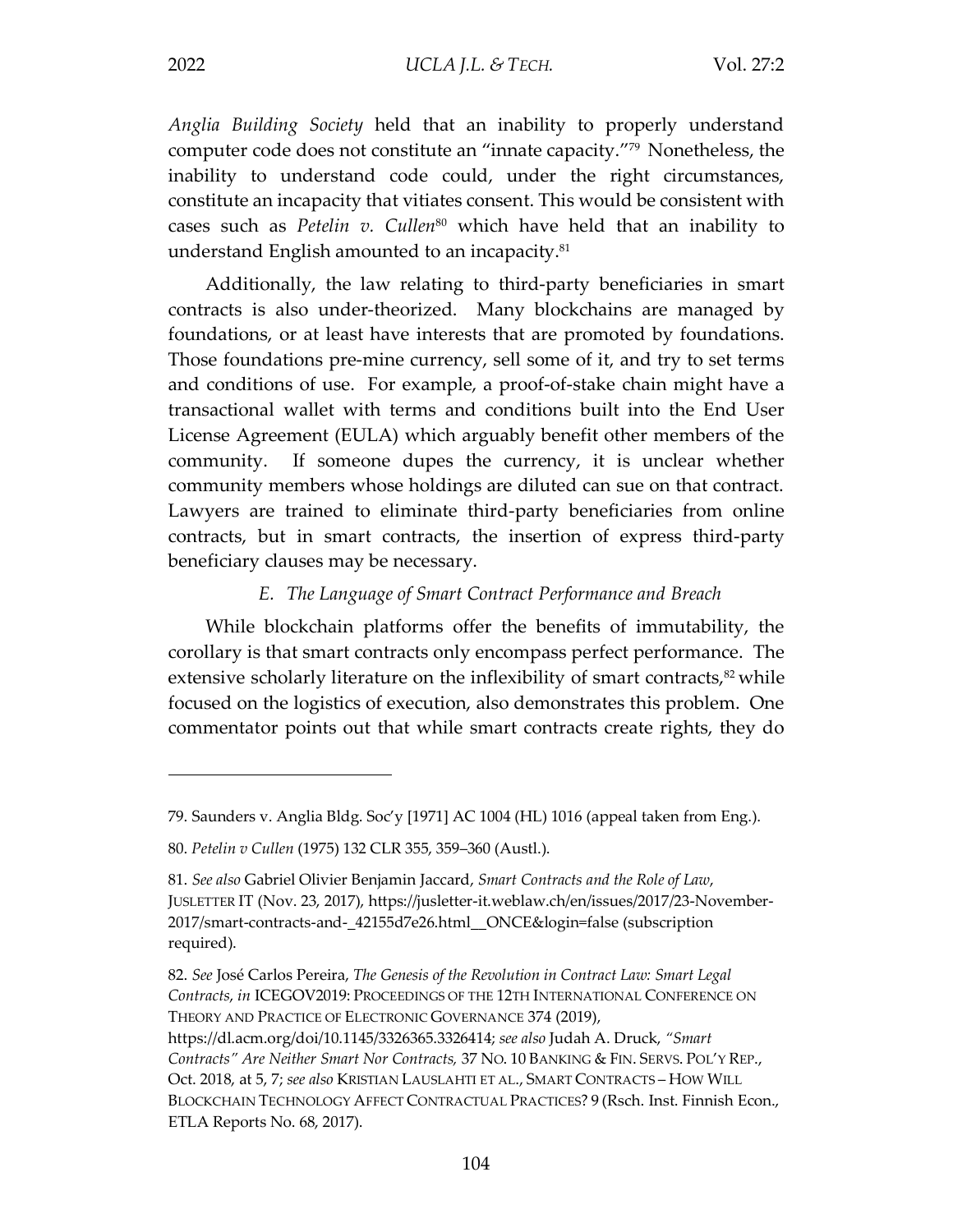2022 *SMART CONTRACTS* Vol. 27:2

not create legal obligations as understood by traditional contract law. The concept of obligation is not limited to specific rights or duties, but encompasses the whole relationship between the parties and serves to regulate human interactions. In comparison, a smart contract involves the self-limiting of rights through technical means. Hence, once the smart contract is entered into, it is not feasible to change the terms, such as those governing place and time of performance, even in response to unforeseen events. This creates a direct conflict with doctrines like commercial impracticability or force majeure.

Further, it is not possible for the terms governing breach of contract to be interpreted in response to events that have not specifically been addressed in the smart contract terms. The embedding of obligations in immutable code means that traditional doctrines of frustration and impossibility will not apply. For example, if an event took place that rendered the smart contract unperformable, but that had not been foreseen and embedded in the code, a party would be in breach regardless of the impossibility of performance. Hence, a cyber-attack that results in the inability of one or more parties to perform the contract will not change the terms of the smart contract. Given the variations in possible cyber-attacks and the many ways in which such a cyber-attack could affect the terms of the contract, it will often be impossible to plan for all such contingencies when setting up the smart contract.

Even where both parties wish to modify the smart contract, such as in response to a changed commercial circumstance, the blockchain system will not typically permit such amendments to rights and duties. This raises critical issues relating to the application of established contractual principles, such as those governing force majeure events. This is unsatisfactory as both consumers and companies want some flexibility in commercial dealings, and may wish to avoid a breach situation by renegotiating certain terms.<sup>83</sup> In such circumstances, while it would of course be possible to create a new smart contract, the initial smart contract would continue its self-execution on the basis of the predetermined terms.

This limitation of the capacity to modify is exacerbated because the language of smart contracts also does not typically allow ambiguity. In a

<sup>83.</sup> *See* Danielle D'Onfro, *Smarts Contracts and the Illusion of Automated Enforcement,* 61 WASH. U.J. L. & POL'Y 173, 182–83 (2020) (discussing why consumers and corporations value such flexibility.).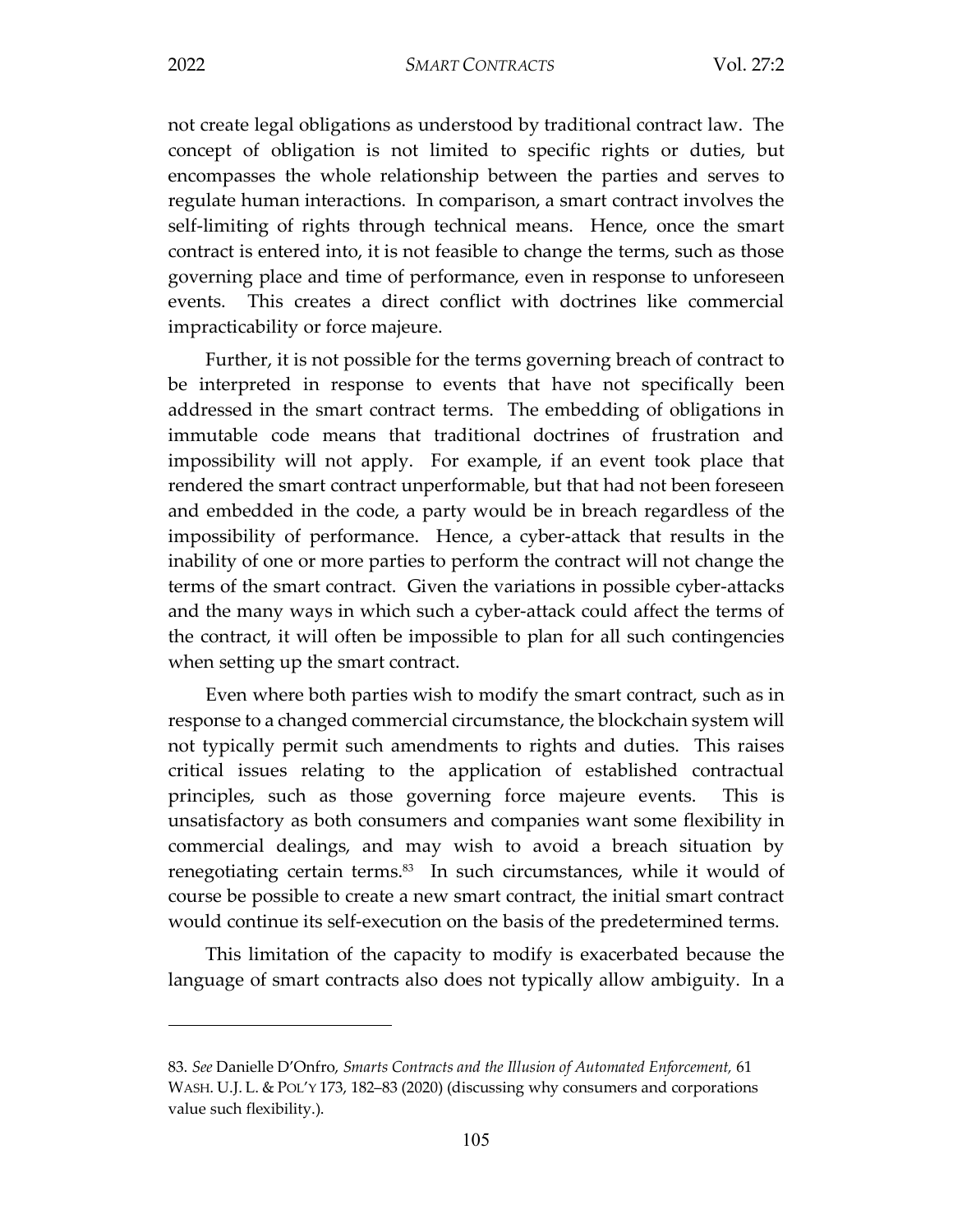traditional contract, parties may use widely defined terms and deliberately vague language to encompass a myriad of unforeseen circumstances. Such a use of language, while reducing certainty, has the benefit of providing flexibility regarding operation of the contract. But as one commentator has observed, while "[a]mbiguity is celebrated in human language . . . [a]mbiguity is anathema to computer language."<sup>84</sup>

Finally, remedies for breach of contract, including damages, penalties, and equitable remedies such as injunctions and specific performance, would be unavailable unless expressly provided for in the terms of the blockchain. This has the potential for a smart contract to limit contractual remedies available under the general law. Again, this raises potential for the misleading of consumers, especially those who do not have a firm understanding of how smart contracts operate.<sup>85</sup>

#### II. GOVERNING THE INTERFACE BETWEEN NATURAL AND FORMAL LANGUAGE IN SMART CONTRACTS

Building on the above discussion of the challenges of translating concepts and principles into code, and the corresponding tension between the formal language of computers and the natural language of contract, it is useful to consider whether, and to what extent, these challenges have been addressed through legal reform. In the last two decades, nations around the world have enacted legislation to address the challenges created by electronic contracts. While no nation has enacted legislation to regulate smart contracts, it is useful to examine the extent to which electronic contract laws address the legal challenges relating to smart contracts. The

 $\overline{a}$ 

85. In addition to the issues discussed, there is the further challenge of enforcing smart contracts in the international sphere and the challenges of governing the seamless internet with jurisdictional rules that align to the geographical sovereign borders of nations. This issue of internet jurisdiction is outside the ambit of the present discussion. *See generally* Niloufer Selvadurai, *The Proper Basis for Exercising Jurisdiction in Internet Disputes: Strengthening State Boundaries or Moving Towards Unification?*, 13 PITT. J. TECH. LAW L. & POL'Y 124 (2013); *see also* Bedrettin Gürcan, *Jurisdiction on the Blockchain*, in CONFERENCE PROCEEDINGS OF THE OXFORD CONFERENCE SERIES: MARCH 2020 14 (2020), https://www.researchgate.net/publication/345176938\_JURISDICTION\_ON\_THE\_BLOCK CHAIN (specifically discussing jurisdiction on blockchain-based smart contracts); Karen Yeung, *Blockchain, Transactional Security and the Promise of Automated Law Enforcement: The Withering of Freedom Under Law?*, in 3TH1CS: A REINVENTION OF ETHICS IN THE DIGITAL AGE 1, 13 (Philipp Otto & Eike Gräf eds., 2017).

<sup>84.</sup> *See* Raskin, *supra* note 60, at 325.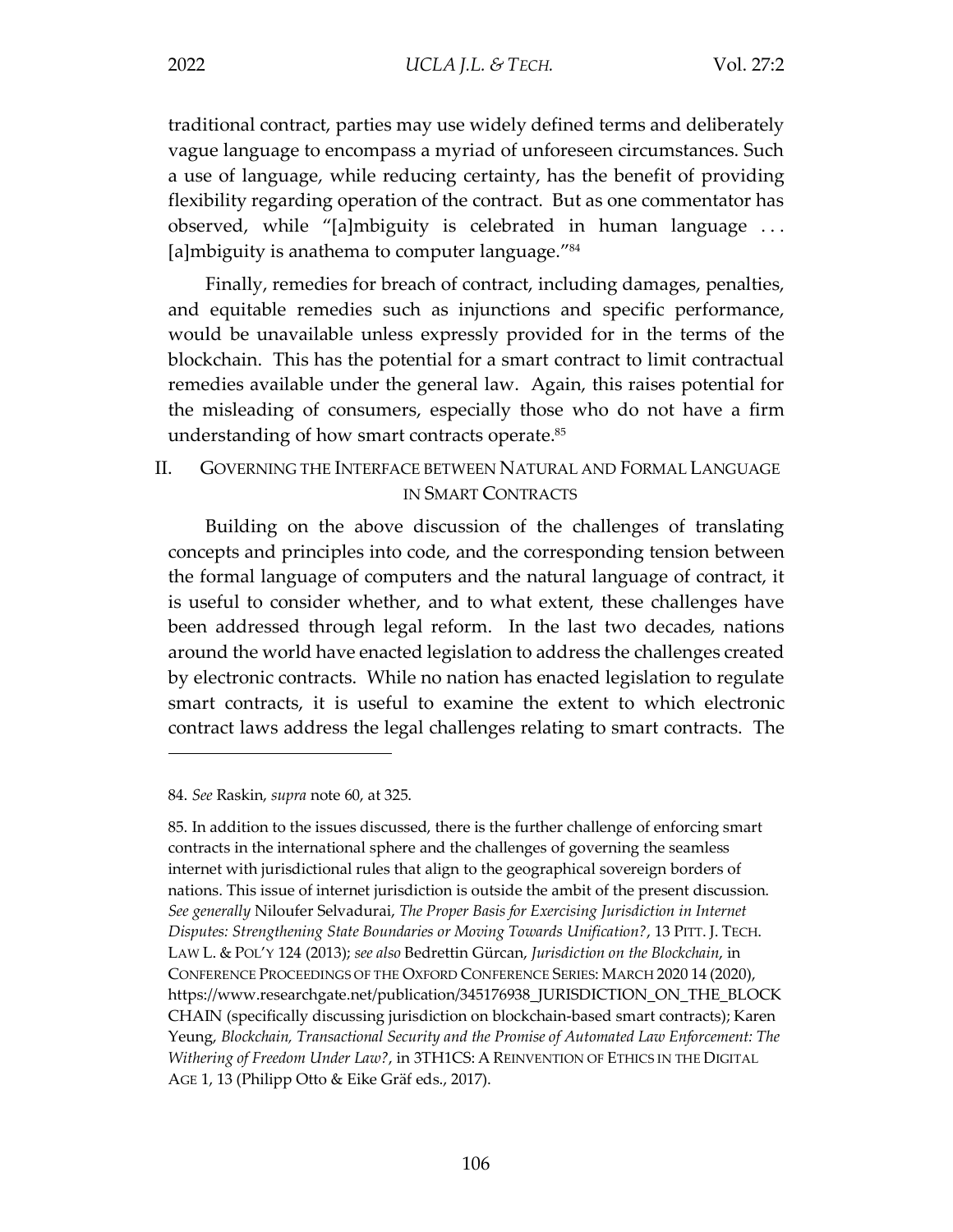jurisdictions of the United States and Australia have been selected for analysis because they have relatively sophisticated electronic contracts laws and have a mature law reform discourse considering further enhancements. The European Union's e-Commerce Directive has also been selected for analysis because it provides useful insights to overcoming the contractual challenges generated by automation.86 It may be useful to highlight our conclusions at the outset: as countries have enabled electronic contracting, including smart contracting, they have adopted the paradigm that such contracts express human expectation, and they have rejected both expressly and by implication the emerging trend of holding human expectations hostage to machine outcomes. Or, simply put, these frameworks support our conclusion that where human expectations denoted in natural language differ from machine outcomes expressed in formal computing code, expectations prevail.

As both the United States and Australia have adopted many of the United Nations Commission on International Trade Law (UNCITRAL) enactments relating to electronic commerce, there is a degree of harmony between these two nations.<sup>87</sup> The United States, Australia, and certain European Union nations have enacted domestic legislation to give effect to the UNICTRAL provisions. And several of these jurisdictions have enacted further specific laws to support electronic commerce.

The most widely enacted UNCITRAL model law, the UNCITRAL Model Law on Electronic Commerce,<sup>88</sup> is based on the principles of

88. UNCITRAL Electronic Commerce, *supra* note 87.

<sup>86.</sup> Directive 2000/31/EC, of the 0001 – 0016.European Parliament and of the Council of 8 June 2000 on Certain Legal Aspects of Information Society Services, in Particular Electronic Commerce, in the Internal Market, 2000 O.J. (L 178).

<sup>87.</sup> U.N. Comm'n on Int'l Trade L. [UNCITRAL], United Nations Convention on the Use of Electronic Communications in International Contracts, U.N. Sales No. E.07.V.2 (2005), 2007; together with the UNCITRAL, UNCITRAL Model Law on Electronic Transferable Records (2017), U.N. Sales No. E.17.V.5 (2018) [hereinafter UNCITRAL Electronic Transferable Records]; UNCITRAL, UNCITRAL Model Law on Electronic Signatures (with Guide to Enactment 2001), U.N. Sales No. E.02.V.8 (2002) [hereinafter UNCITRAL Electronic Signatures]; and the UNCITRAL, UNCITRAL Model Law on Electronic Commerce with Guide to Enactment (1996) with Additional Article 5 Bis, as Adopted in 1998, U.N. Sales No. E.99.V.4 (1999) [hereinafter UNCITRAL Electronic Commerce]. These all facilitate electronic commerce and have been adopted by over 100 nations.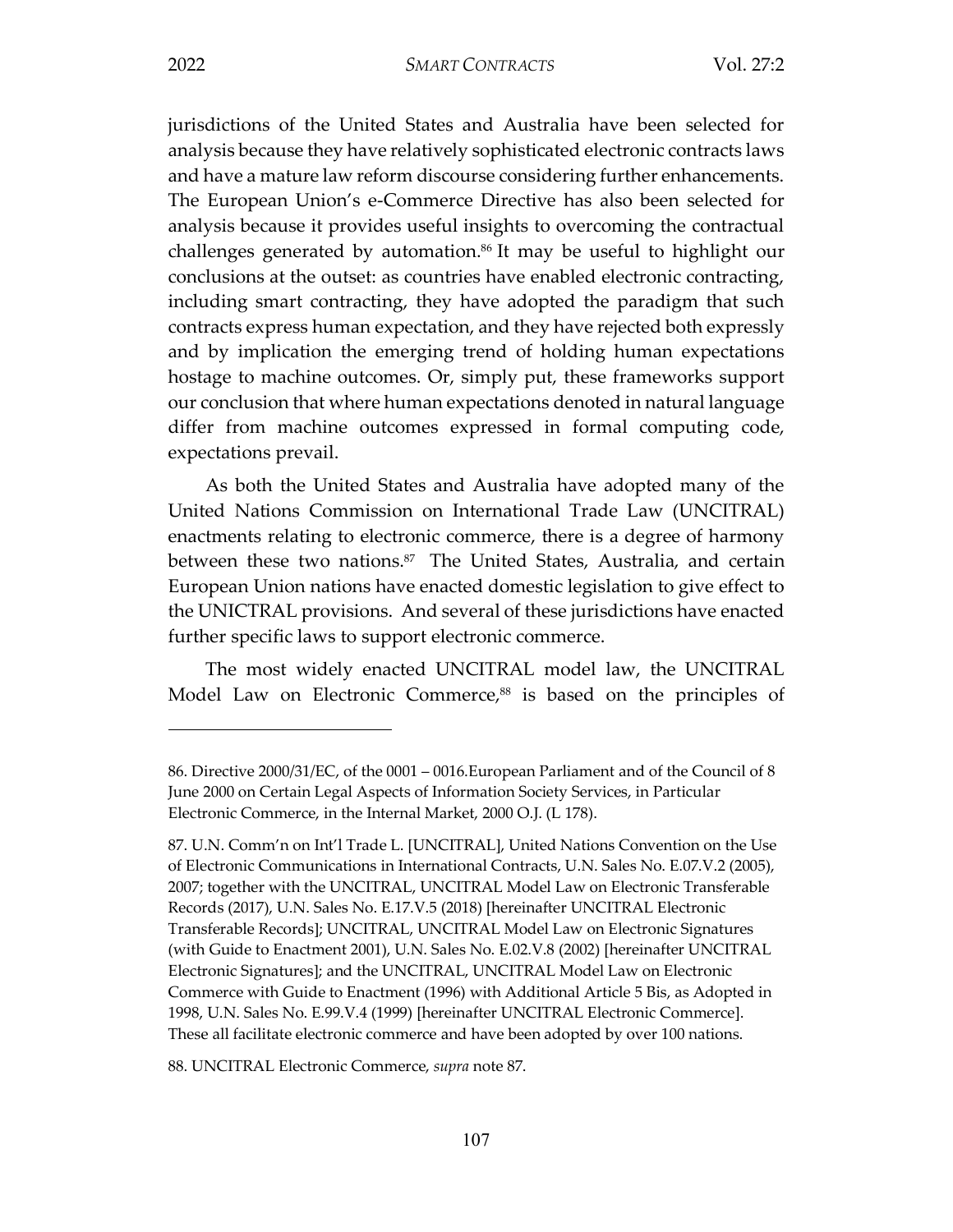technology neutrality and nondiscrimination against the use of electronic means. It recognises the functional equivalence of contracts made by electronic and paper-based means. Additional rules on the use of electronic signatures are provided by the UNCITRAL Model Law on Electronic Signatures.89 More recently, the UNCITRAL Model Law on Electronic Transferable Records<sup>90</sup> recognises the use of electronic transferable documents, including bills of exchange, bills of lading, cheques, and promissory notes. Most recently, the UNCITRAL Notes on the Main Issues of Cloud Computing Contracts<sup>91</sup> considers the development of an instrument on the use and cross border recognition of electronic identity management services (IdM services) and authentication services (trust services).

A thread runs through these statutes and the ones that follow: electronic contract, including smart contract, is subject to the regular rules of contracting practice. The rule is one of *equivalence*, not *exceptionalism.* Across the board, enabling statutes have determined that the principles of contract doctrine extend to online and electronic practices. Although this principle may seem almost pedestrian (and the statutes that enshrine it are certainly not flashy), the implications of this point are far-reaching. We must enable true contracting doctrine in smart contracts. Neither the statutory or case law have a legitimate basis for smart contract exceptionalism, for the exclusion of the practice of discerning human intent from the language, facts, and circumstances surrounding a smart contract.

In the United States, state and federal common law, together with specific statutory laws governing certain types of contracts, govern the formation and enforcement of contracts. The Uniform Commercial Code (UCC) proposed Article 12 may develop an equivalence between smartcontract-transferred assets and intangible assets subject to control (as used in Article 8 governing securities, for example). The state Uniform Electronic Transactions Act (UETA) applies to contracts that have been enacted in a digital format for which the contracting parties have "agreed to conduct

<sup>89.</sup> UNCITRAL Electronic Signatures, *supra* note 87

<sup>90.</sup> UNCITRAL Electronic Transferable Records, *supra* note 87.

<sup>91.</sup> UNCITRAL, Notes on the Main Issues of Cloud Computing Contracts, 2019 U.N. Doc. A/CN.9/974, U.N. Sales No. Not Printed (2019).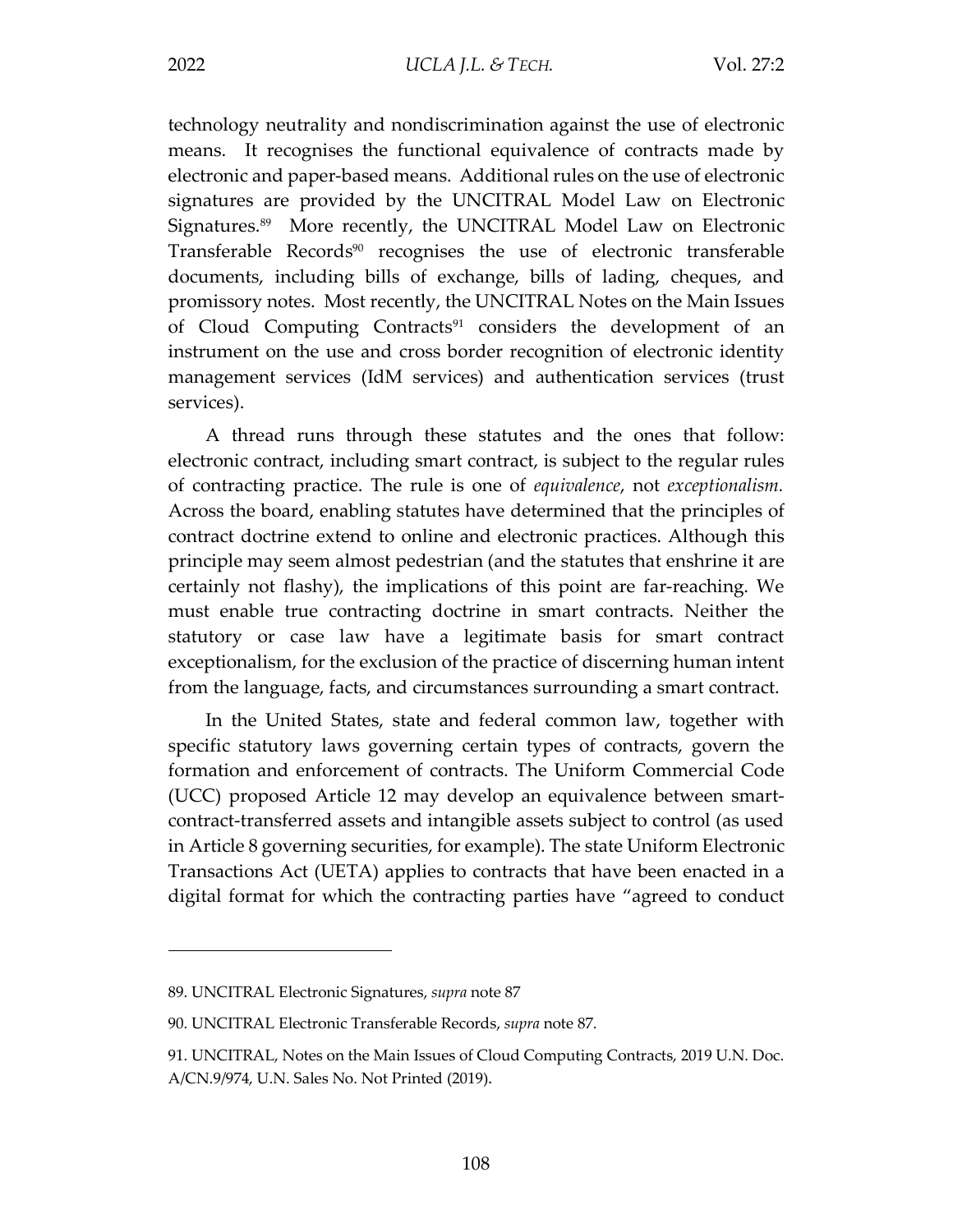transactions by electronic means."92 The federal Electronic Signatures in Global and National Commerce Act (ESIGN)<sup>93</sup> contains further provisions as to the recognition and authentication of electronic signatures and electronic records.

While these statutes do not expressly refer to smart contracts, the broad references to digital format encompass blockchain-based smart contracts. They operate to prevent a contract from being denied legal effect solely because it is in an electronic form. Hence, the use of a blockchain platform will not affect validity. The UETA and ESIGN operate to further ensure that an electronic signature will satisfy legal requirements as to signature, and that an electronic record will satisfy the requirement for a record to be in writing. Cryptographic signatures used in blockchain are thus electronic signatures. Further information stored on the distributed ledger will be legally recognised as an electronic record.

But, while these provisions operate to uphold the contractual validity of blockchain transactions, they do not offer a solution to the problems of discerning intent and ensuring performance discussed above. The statutes thus entrench some of the problems caused by immutability discussed above.94 Further it is relevant to note that the UETA and ESIGN framework does not grant legal effect to all electronic contracts: A variety of exemptions apply to the use of electronic signatures with respect to, for example, the formation of wills, codicils, testamentary trusts, official court documents, and documents related to family law matters. Accordingly, blockchainbased contracts in these areas may not be recognised, despite the fact that using a smart contract to transfer assets upon the occurrence of a easily discernible event (e.g., death) is a core application of the technology.

In Australia, the federal Electronic Transactions Act 1999 (ETA),  $95$ mirrored by the various State and Territory Acts, also operate to give formal recognition to contracts made using electronic means. The stated aim of the ETA is to provide a regulatory framework to facilitate and support e-

<sup>92.</sup> Unif. Elec. Transactions Act § 5(b) (Unif. L. Comm'n 1999).

<sup>93. 15</sup> U.S.C. § 7001.

<sup>94.</sup> *See id.* 

<sup>95.</sup> Electronic Transactions Act 1999 (Cth) (Austl.).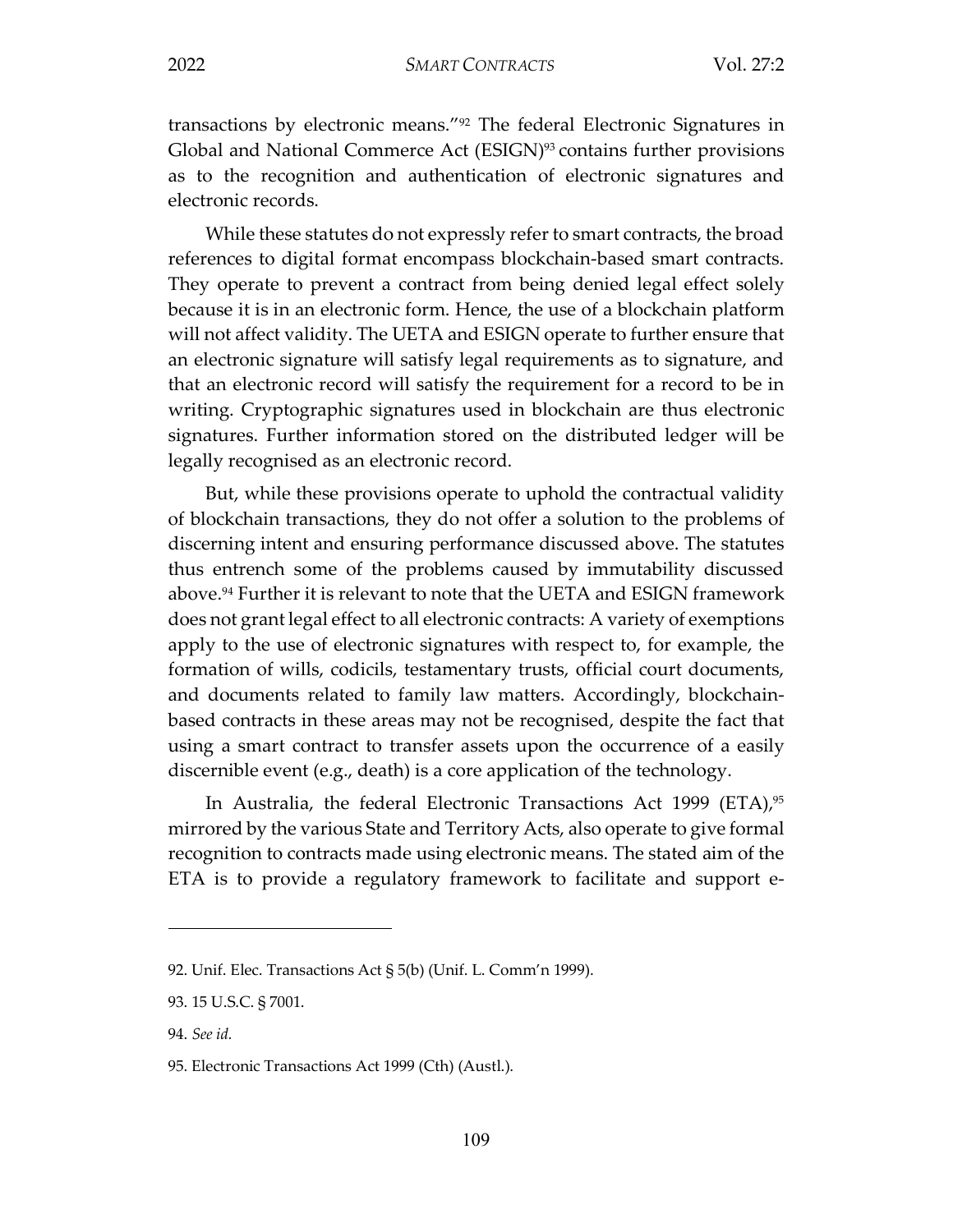commerce, inspire public confidence in electronic trading, and enable "businesses and the community to use electronic communications in their dealings with government."96 More specifically, it aims to eliminate barriers to the conduct of electronic transactions and ensure that a transaction would not be unenforceable because it was created in an electronic environment.<sup>97</sup> As the Act governs "information systems," defined as "systems for generating, sending, receiving, storing or otherwise processing electronic communications,"98 it would encompass blockchain platforms. While its definition of "electronic communication" is technology specific, being "a communication of information in the form of data, text or images by means of guided and/or unguided electromagnetic energy . . . ," it would encompass blockchain transactions. And while the definition of "data storage device" is likewise technology specific, defined to be "any article or material (for example, a disk) from which information is capable of being reproduced, with or without the aid of any other article or device," it would encompass distributed ledgers.

As with its equivalent in the United States, the Australian legislation mandates the functional equivalence of electronic and paper contracts, stipulating that a transaction cannot be denied legal effectiveness because it is wholly or partly created by the use of electronic communications.<sup>99</sup> Electronic communications are stipulated to satisfy the writing requirement and requirements as to electronic signatures.100 Special provisions as to presumptions applying to time and place of dispatch and receipt<sup>101</sup> help clarify the application of traditional contract law principles to electronic transactions. Of course, this general rule can be displaced by a more specific provision in the Act.102

 $\overline{a}$ 

101. *Id.* §§ 14–14B.

<sup>96.</sup> *Id.* § 3.

<sup>97.</sup> *Id.*

<sup>98.</sup> *Id.* § 5.

<sup>99.</sup> *Id.* § 8(1).

<sup>100.</sup> *Id.* § 10.

<sup>102.</sup> *Id.* § 8(2). As with the United States equivalent, the Australian Act does not recognize electronic signatures for certain prescribed transactions, including wills.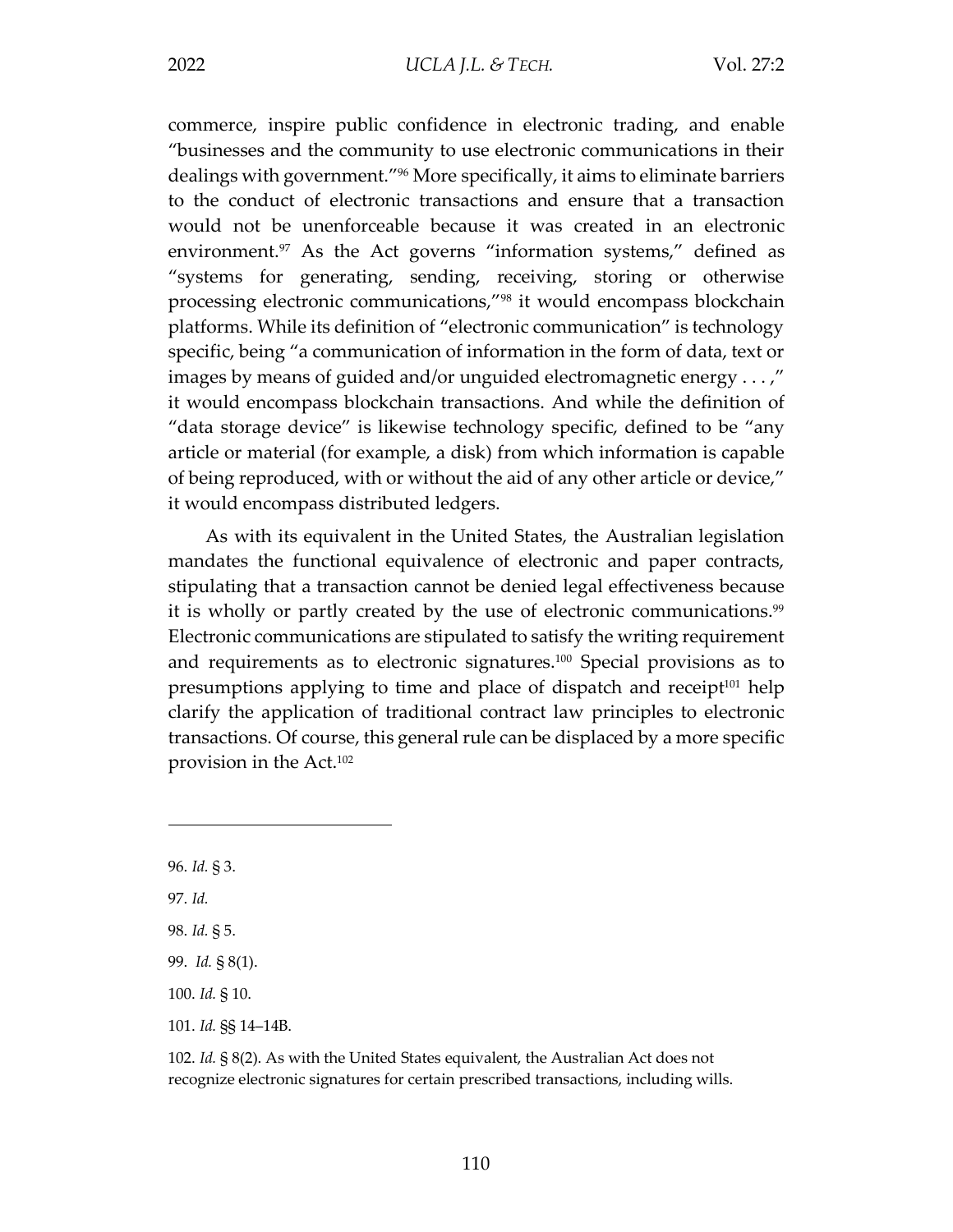2022 *SMART CONTRACTS* Vol. 27:2

In the European Union, the e-Commerce Directive<sup>103</sup> forms the foundational governance framework for online services, creating harmonised rules to support transparency in the provision of online services and facilitate commercial communications and electronic contracts. In Section 3 on Contracts concluded by electronic means, Article 9.1 provides that "Member States shall ensure that their legal system allows contracts to be concluded by electronic means." Member States shall, in particular, ensure that the legal requirements applicable to the contractual process neither create obstacles to the use of electronic contracts nor result in such contracts being deprived of legal effectiveness and validity on account of their having been made by electronic means. Article 9.2 further provides:

Member States may lay down that paragraph 1 shall not apply to all or certain contracts falling into one of the following categories: (a) contracts that create or transfer rights in real estate, except for rental rights; (b) contracts requiring by law the involvement of courts, public authorities or professions exercising public authority; (c) contracts of suretyship granted and on collateral securities furnished by persons acting for purposes outside their trade, business or profession; (d) contracts governed by family law or by the law of succession.<sup>104</sup>

"Electronic contract" is not defined in Article 2, but the breadth of the term seems to encompass smart contracts which can be run automatically.

Therefore, while the United States' UETA and ESIGN, the Australian ETA, and the European e-Commercial Directive provide a measure of legal and commercial certainty to the use of blockchain-based contracts, they do not solve the fundamental problems raised above.<sup>105</sup> A more developed governance framework is required. This will be the focus of the next Part of this Article.

- III. TOWARDS A NEW LEGAL FRAMEWORK TO GOVERN THE INTERFACE BETWEEN NATURAL AND FORMAL LANGUAGE IN SMART CONTRACTS
	- *A. Indicia for Judging the Effectiveness of Smart Contract Law*

<sup>103.</sup> Directive 2000/31/EC, *supra* note 86.

<sup>104.</sup> *Id.* art. 9.2.

<sup>105.</sup> *See supra* Part I.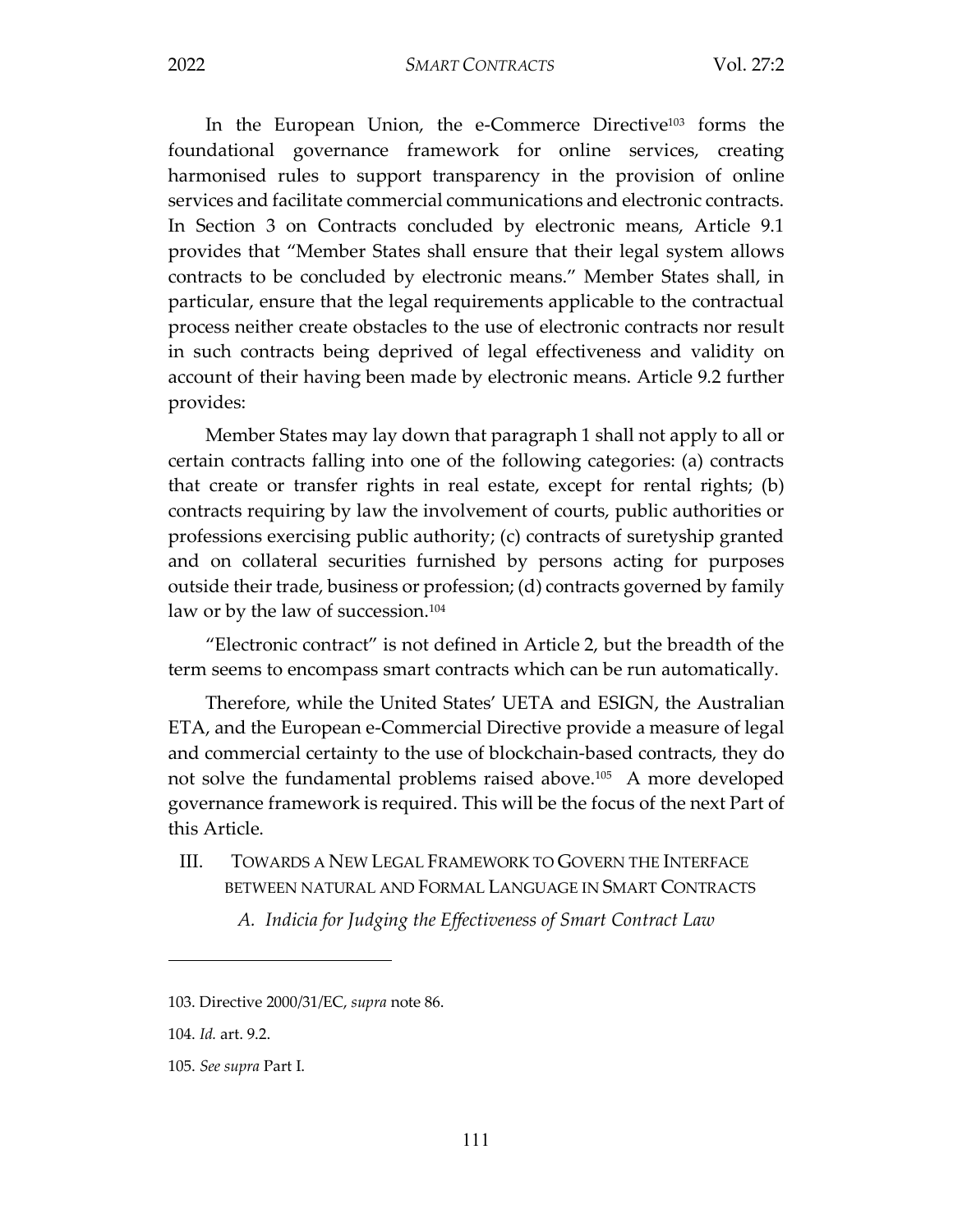$\overline{a}$ 

When natural language human expectations for legal arrangements conflict with the inevitably buggy emergent nature of code, especially where bugs are actively exploited by humans, what happens? When a hacker exploits vulnerabilities in the DAO to extract investors' money, should the community have the right to fork the currency to set the clock back?106 Moreover, should community members have causes of action in unjust enrichment, money had and received, conversion, or replevin against counterparties who exploit software vulnerabilities? Blockchain is a community coordination technology, and blockchain agreements often operate to benefit communities whose members come and go. Contract is a mode intended to capture an agreement at a specific time and place between specified parties. How should courts respond to legal language buried in code, where no human sees it, or code buried in legal language, where few humans can understand it (and none can be sure of its operation)?

Our approach is marked by a few signposts. First, we believe contracting must remain a human-centered activity. Courts should reject the rising trend of treating exploits in blockchain contractual arrangements as expressions of the deal human counterparties wanted. Second, we believe that progress is best made by building on and extending common law and historically established legislative approaches for blockchainbased negotiated agreement rather than attempting to build a new law from scratch. Third, we recognize wrinkles created by the technology (immutability and the community nature of these arrangements foremost among them) but believe these can be addressed best by looking to what humans wished to do—the expressions of their agreement in natural language—rather than looking to software outcomes.

In order to develop a new governance framework for smart contracts, it is first necessary to establish appropriate criteria for judging effective laws in this area. Analyzing the issue through a technical lens, some have suggested that the ontological suitability of a SCL can be judged using two

<sup>106.</sup> Because a blockchain is a ledger with an immutable history—what was written cannot be unwritten—the only way to correct gross errors on the chain itself is to "fork" the chain; that is, the community accepts that a new record, a new chain, is the one true accepted chain, and the old record is disregarded by the software. This has been used in both the case of the DAO and the Icon exploit to revert or freeze assets that a hacker used an exploit to obtain. *See* Penzo & Selvadurai, *supra* note 78.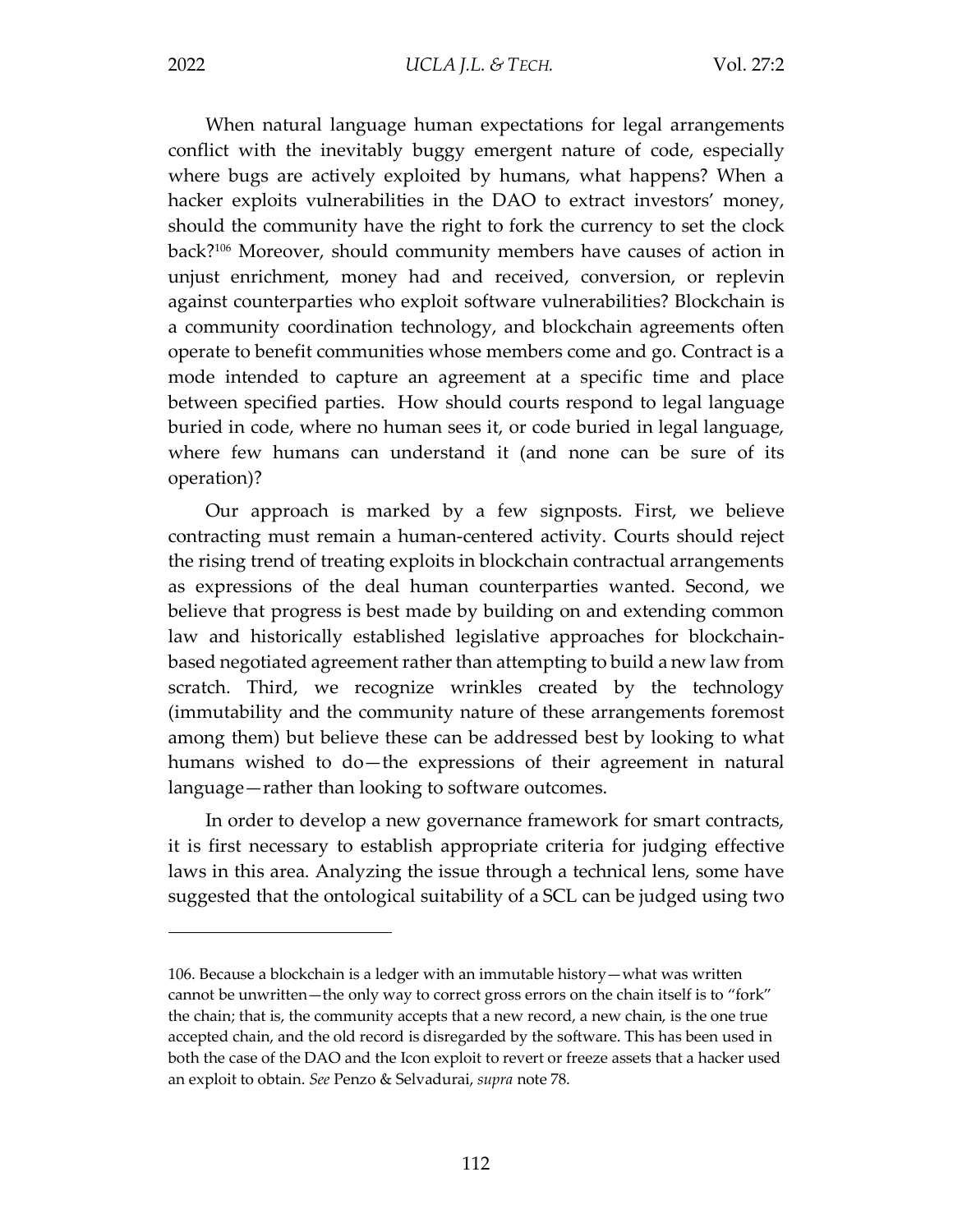indicia. First, the appropriateness of "the choreography or workflow of processes" in the SCL in relation to concepts. Second, the appropriateness of the semantics that define processes in relation to properties.107 But what legal lens should be used to identify such criteria? As discussed earlier, Lessig famously postulated that code is law:

The code regulates. It implements values, or not. It enables freedoms, or disables them. It protects privacy, or promotes monitoring. . . . Thus the choice is not whether people will decide how cyberspace regulates. People—coders—will. The only choice is whether we collectively will have a role in their choice.108

Of course, a number of scholars have however contested this notion. One such scholar proposes there are two distinct aspects of code's relationship with law.109 The first—Lessig's concept "that computer code can substitute for law or other forms of regulation"—must be accompanied by the second: an understanding of how code can operate as an "antiregulatory mechanism," a tool that certain groups will use to their advantage to minimise the costs of legal compliance.<sup>110</sup> This scholar suggests that the design of code should be studied as just one aspect of interest group behavior.

Extending this notion, another scholar proposes a sharp analytical distinction between the realms of technology and of law, arguing that while "[t]he question to what extent the law 'can' be digitalized relates to technology, whereas the question to what extent it 'may' be digitalized falls

<sup>107.</sup> *E.g.*, Dwivedi et al., *supra* note 44; *see also* Alex Norta et al., *eContractual Choreography-Language Properties Towards Cross-Organizational Business Collaboration*, 6 J. INTERNET SERVS. & APPLICATIONS, no. 8, 2015, https://doi.org/10.1186/s13174-015-0023-7.

<sup>108.</sup> Lawrence Lessig, *Code Is Law: On Liberty in Cyberspace*, HARV. MAG. (Jan. 1 2020), https://www.harvardmagazine.com/2000/01/code-is-law-html; *see also* Lessig, *supra* note 52.

<sup>109.</sup> Tim Wu, *When Code Isn't Law*, 89 VA. L. REV. 679, 682 (2003).

<sup>110.</sup> *Id.*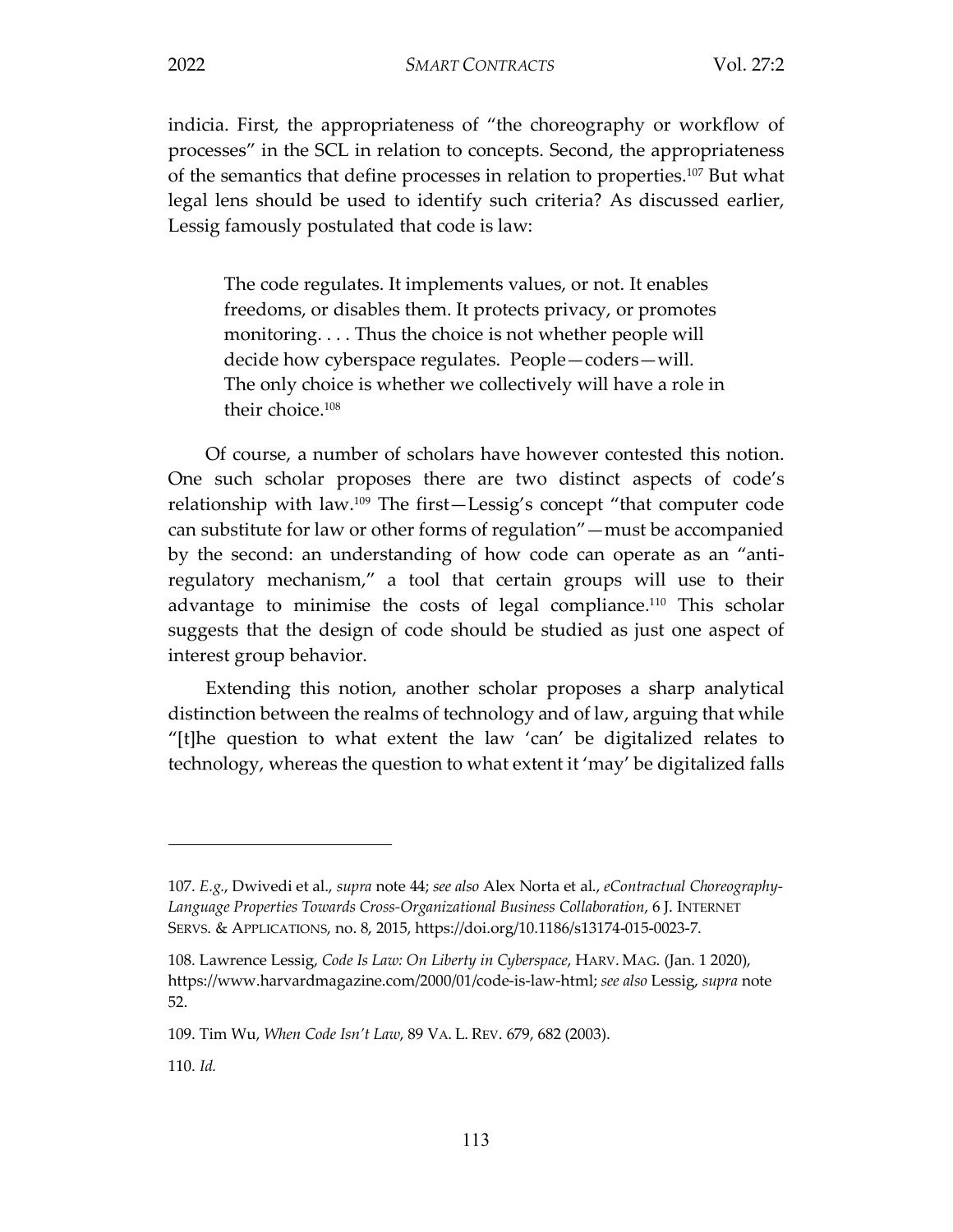within the realm of the law."<sup>111</sup> While Lessig's first intuition that law is being replaced by automation is largely true, his second implication—that this makes machine code equivalent to legal understandings—is wholly inaccurate, and forms the foundation of what has gone wrong in the law and theory of smart contracting.

Still, other scholarly works have analysed the intersection between conventional law produced and enforced by national legal systems—the "code of law"—and the internal rules of blockchain systems which form executable software code and cryptographic algorithms which operate across distributed computing networks, or "code as law."112But, while this scholar concludes that the success of blockchain will depend on "effective and legitimate governance structures," encompassing "both the code that controls the operation of digital technologies (code as law) as well as the conventional rules provided by national legal systems (code of law),"113 precise guidance is not provided on the potential nature and operation of such "effective and legitimate governance structures."

#### *B. A New Legal Framework to Govern the Interface between Formal and Natural Language of Smart Contracts*

To effectively proceed, we stress the similarity of contractual arrangements through blockchain to regular everyday contracts (since it is only through this law of contract that an arrangement can obtain legal validity), with specific reference to satisfying human preferences through the division of consumer surplus as a result of negotiated agreement. Humans want something out of smart contracts, and the law should tend to ensure that they get it. The law of unconscionability should minimize oppression and surprise, as it always has. The law of good faith and fair dealing should continue to operate to penalize contracting parties who exploit software bugs to subvert the expectations of the parties. Courts will need to interpret contract terms for their objective meaning between the parties rather than rely on the operation of code. Courts will need to admit parol evidence regarding the actual understanding of the parties to agreements expressed in code—formal code, particularly buggy formal

<sup>111.</sup> Jan Oster, *Code is Code and Law is Law—The Law of Digitalization and the Digitalization of Law*, 29 INT'L J. LAW L. & INFO. TECH., 101, 101 (2021).

<sup>112.</sup> Karen Yeung, *Regulation by Blockchain: The Emerging Battle for Supremacy Between the Code of Law and Code as Law*, 82 MOD. L. REV. 207, 207 (2019).

<sup>113.</sup> *See id.* at 239 (emphasis omitted).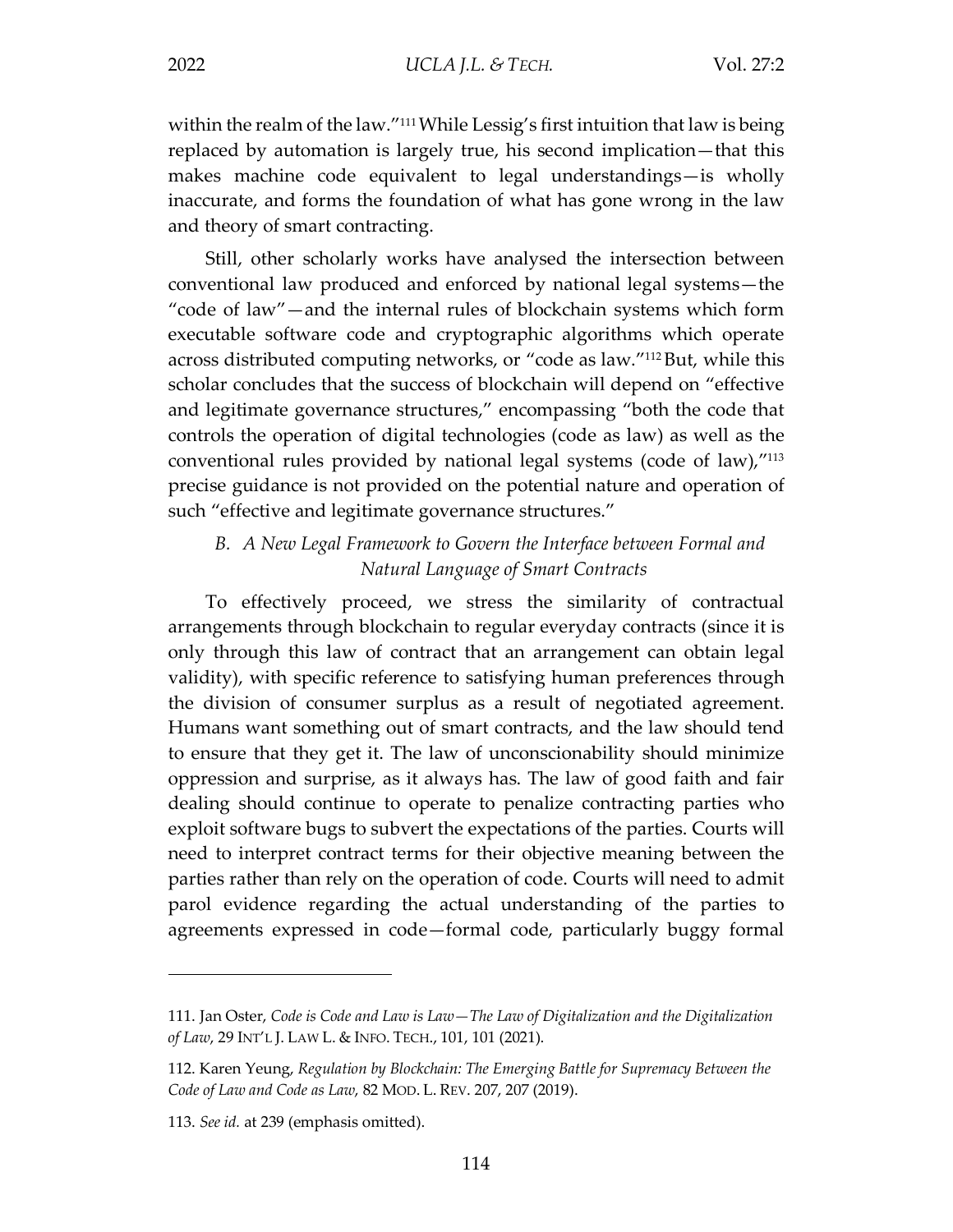code, has no expression of meaning for oral or extrinsic evidence to contradict.

We believe an iterative, experimental, and humble analysis based on analogy to regular contracting practice will yield better results than tech evangelism. Blockchain is a database in which human preferences can be recorded in natural language and executed in code. Where the two diverge, courts can take steps to align the execution of the contract with the expectation of the parties.

In particular, this requires specific legal moves with respect to the interface between natural language and formal language. At a minimum, courts should focus on and privilege natural language expressions of the intent of the parties, particularly those that show indicia of dickered consent. Courts should disfavor boilerplate buried in the code of a smart contract where no human can see it, and should question the value of assuming that where a human and computer meet and exchange text, that the machine-proffered version should prevail. Courts should take seriously the fact that human intent *cannot* be perfectly expressed in code, since both internal bugs and external emergent interactions with other software can always create variance between intent and execution. And the concept of a contract that cannot be breached is both legal nonsense and likely violates rules against exculpation—why would one have the legal form at all if the mechanical operation of a software program were synonymous with legal performance?

Once a background rule of similarity through analogy and a human focus are established, courts can more easily deal with the few and relatively unimportant differences between contracts expressed in natural language and automatically executed via blockchain, and any other database technology. The first key technological difference is immutability. Imagine Anne forces Bill, at gunpoint (or by fraud, or by software exploit), to authenticate a smart contract transfer of the digital Mona Lisa. The form of the transaction will look like any other transaction executed by smart contract. Bill will want the Mona Lisa back. Of course, courts should protect Bill's interests despite the facially valid contractual transfer. It is true that the transfer will be immutably recorded on the blockchain, but this is no bar to sane adjudication. If a court can reach Anne or her assets, it can impose sanctions requiring her to produce and return the NFT. If it cannot, it cannot force the blockchain to recognize the transfer. But neither can a court force the return of a physical asset if it cannot find the asset or the perpetrator. And in the meantime, the perfect provenance of blockchain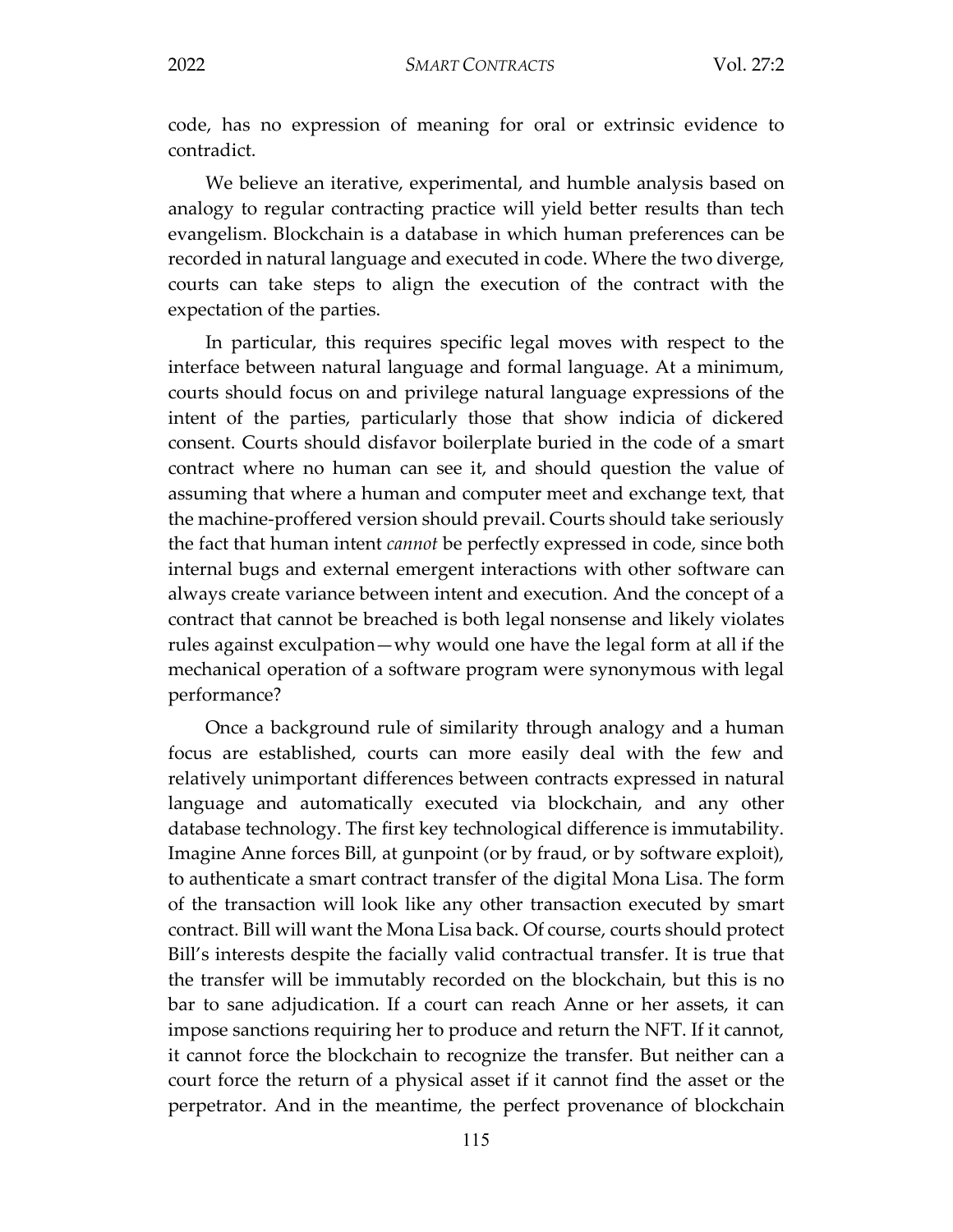technology will render the digital Mona Lisa dead in the commercial water: everyone will know it is stolen, and any transfer of the asset would be a public transaction recorded on the blockchain. In short, immutability creates no more problem for NFTs than it does in any other circumstance of force, fraud, or the like.

The most significant challenge to evolving common law and historical legislative contract doctrine to cover smart contracts will be problems of community. Contracts are a form intended to capture the intentions of two or more parties at a given moment in time for a set expectation in the future. That is not at all to say that contracts cannot be long-term fluid arrangements between larger groups, but merely that some innovation will be required to standardize such practice. The natural language expression of the intentions of parties who engage in smart contracting will likely be EULA-style framework contracts that set the rules of the road, similar to a master trading agreement, a constitution for the online community, or the master agreements for electronic data interchange. The question of whether natural language or automatic execution should be deemed the expression of the parties' intent is less problematic in these scenarios, with the law of boilerplate fairly well established. The harder question will be enabling contractual rights between people who enter the community at different times, with promises that are not directly reciprocal to one another (that is, both owe contractual duties to the community to refrain from exploitation or token duplication). There are problems of third-party beneficiaries and of virality. Imagine Alan gives Meg cryptocurrency governed by a community constitution. Alan is likely bound by the constitution because he purchased the tokens through a website, or because he downloaded the community's wallet app. But the degree to which Meg is bound is unclear.

Yet even this hardest problem is hardly insurmountable if courts follow the approach espoused here. It may simply require a foray into the law of rights in things—common law property. Contracts can set rights that travel with property, and if those rights are properly recorded (there is no better technology for doing so than blockchain), then successors in interest can be bound despite not signing on to the original community contractual agreement.

There are more examples than this relatively brief Article can contain. The heart of our approach is to reject technological exceptionalism for blockchain-based contracting, and to reject the idea that code expresses human meaning in the way that natural language does. It demonstrably does not, and indeed cannot. Natural language contracts cannot be reduced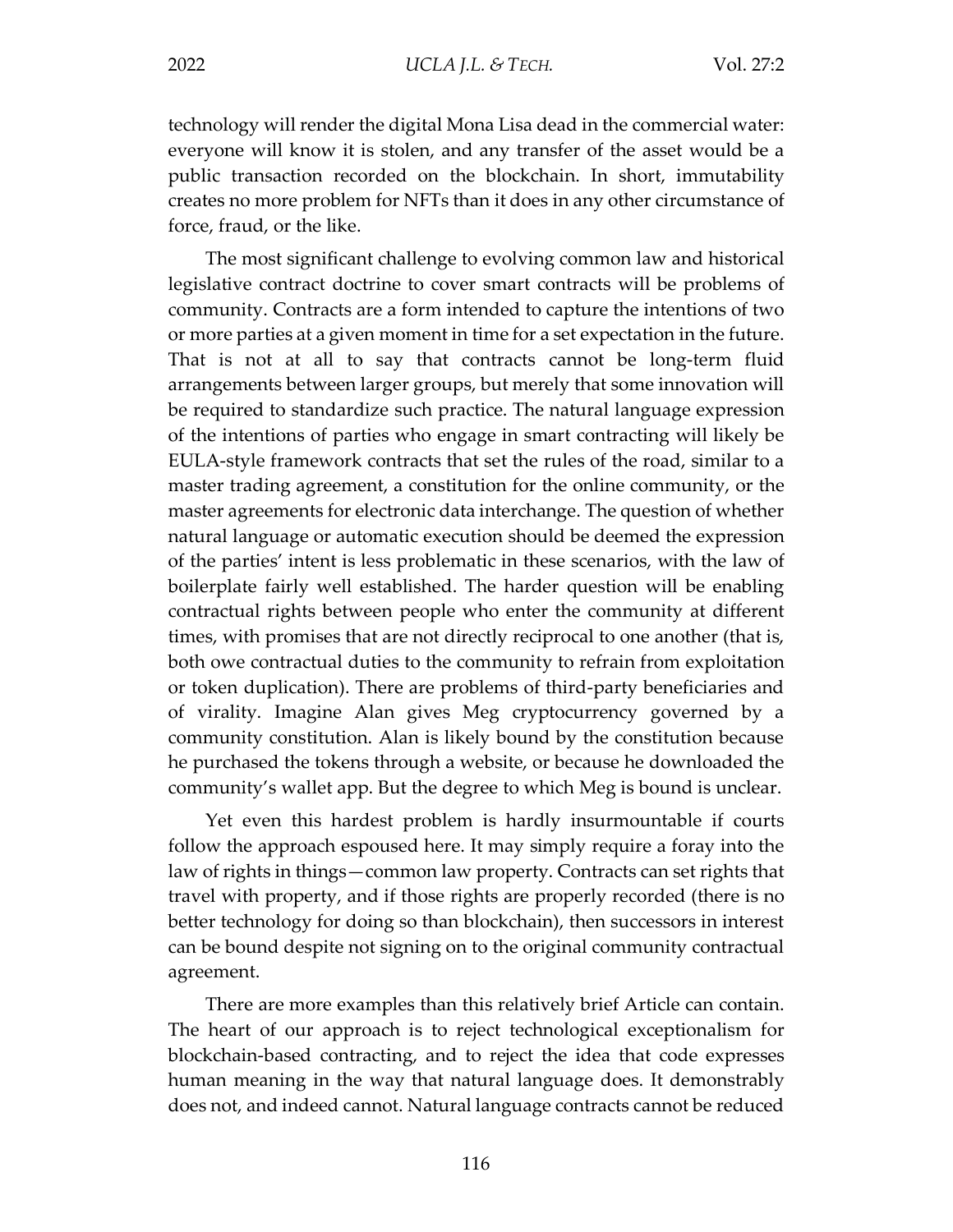to code—not even a simple, commercial impracticability clause can be so expressed. And smart contracts cannot obtain legal validity other than through the law of contract, which is powered by human expectations expressed in natural language. Once courts understand these key facts, they unlock the ability to draw on the bank of analogous common law doctrines and historical examples of legislation to iterate contracting practice conducted in this new medium.

#### Conclusion

This Article suggests that the modern trend of assuming that humans intend whatever computers in fact do when they transact via decentralized ledger technology does not fit well with the law of contract. Smart contracts may act, but they do not intend. Nor do their bugs and emergent behaviors suggest intention that should be protected by law. We thus need a law of contracts that understands the distinction between natural and formal languages, between human expression and machine code, between contractual intent and contract execution.

Through the adoption of such a governance framework, the computer mechanism that generates the terms of the contract and forms the formal language of computer code can be better aligned with the natural language of the contract. If a human makes a mistake in contracting by smart contract, the law of mistake should be applied. If the automated system encounters an un-codeable event of force majeure, impossibility, impracticability, or frustration of purpose, then those doctrines ought to apply to contracts automatically executed by computers through decentralized ledgers just as they apply to contracts automatically executed by any other means.

Moreover, we must recognize that the blockchain enthusiast's dream of displacing law through automated execution cannot reduce the role of human understanding and community expectations, processes, and norms. Nor should it. The community—not code—will return NFTs to rightful owners even though they are conveyed to fraudsters via code exploits. The community—not code—will hard-fork blockchains to stop disasters like the DAO. Courts will order rescission of contracts paid for in cryptocurrency, and the return of NFTs obtained through technologically valid transactions that are nevertheless caused by force or fraud. The examples multiply, but the solution is in each case the same. Computer systems cannot reach outside of themselves to square actions with intention. For that function and it is the only function of contract law, after all—we will need courts